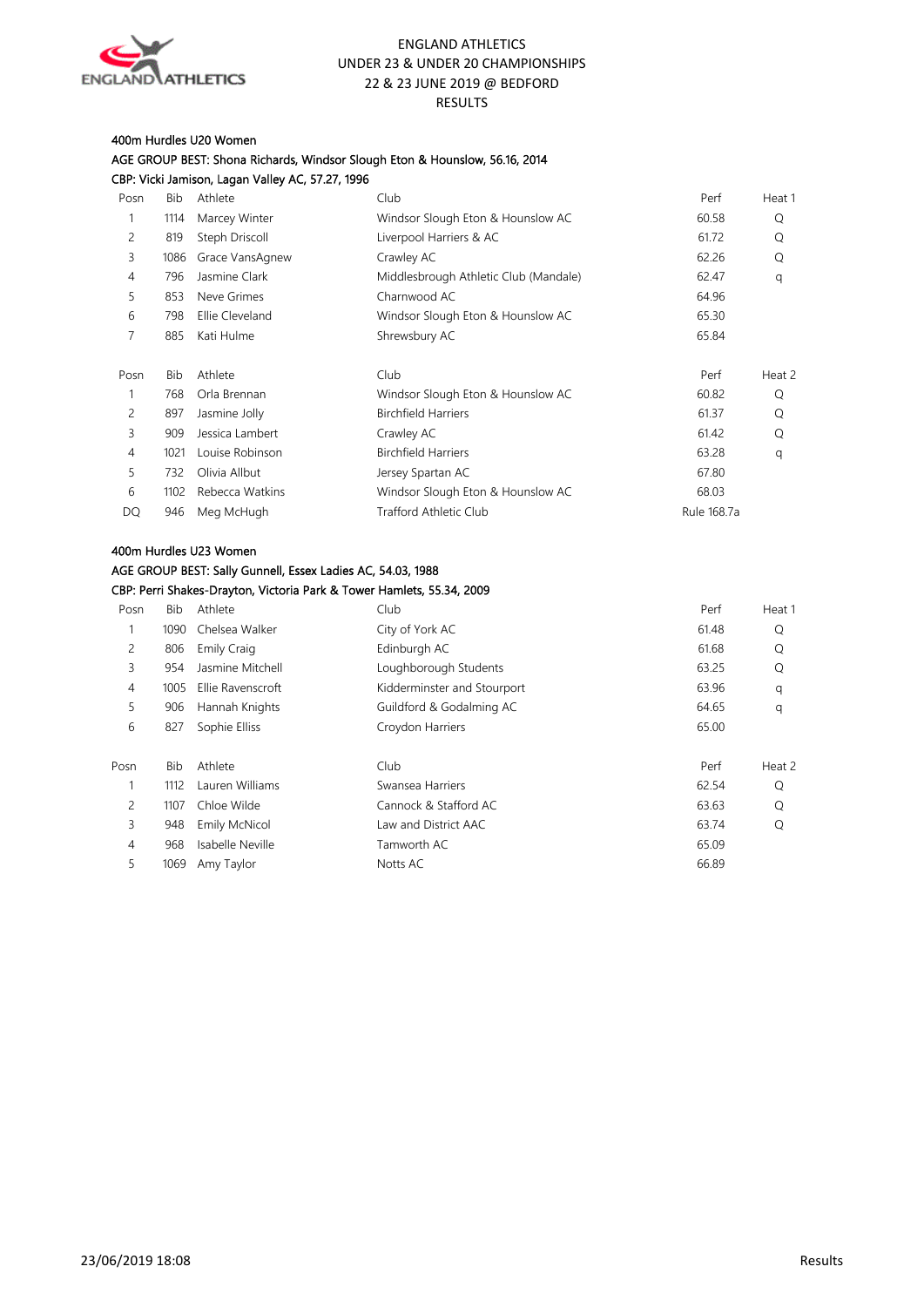

#### 400m Hurdles U20 Men AGE GROUP BEST: Alastair Chalmers, Guernsey, 50.07, 2019 CBP: Niall Flannery, Gateshead H, 51.07, 2009

| Posn           | <b>Bib</b> | Athlete                                          | Club                                                                             | Perf         | Heat 1 |
|----------------|------------|--------------------------------------------------|----------------------------------------------------------------------------------|--------------|--------|
| 1              | 217        | Seamus Derbyshire                                | City of Stoke AC                                                                 | 54.43        | Q      |
| $\overline{c}$ | 249        | Josh Faulds                                      | Shaftesbury Barnet Harriers                                                      | 54.96        | Q      |
| 3              | 368        | Charlie Livingston                               | Jersey Spartan AC                                                                | 55.46        | O      |
| $\overline{4}$ | 315        | Jack Houghton                                    | Swansea harriers                                                                 | 55.96        |        |
| 5              | 501        | Miles Sizer                                      | Wakefield District H & AC                                                        | 56.63        |        |
| 6              | 473        | Freddie Reilly                                   | Stevenage & North Herts AC                                                       | 56.79        |        |
| $\overline{7}$ | 114        | Joe Bacon                                        | Bournemouth AC                                                                   | 57.71        |        |
| Posn           | <b>Bib</b> | Athlete                                          | Club                                                                             | Perf         | Heat 2 |
| 1              | 179        | Alastair Chalmers                                | Guernsey AC                                                                      | 53.75        | Q      |
| $\overline{c}$ | 439        | Alex O'Callaghan Brown                           | Blackheath & Bromley Harriers AC                                                 | 54.27        | Q      |
| 3              | 186        | Samuel Clarke                                    | Cambridge & Coleridge AC                                                         | 54.31        | Q      |
| $\overline{4}$ | 340        | Rory Keen                                        | Sale Harriers Manchester                                                         | 54.58        | q      |
| 5              | 354        | Jamie Lambert                                    | Crawley AC                                                                       | 55.19        | q      |
| 6              | 492        | Benjamin Schofield                               | City of York AC                                                                  | 57.00        |        |
| $\overline{7}$ | 544        | William Thorley                                  | Bromsgrove and Redditch                                                          | 58.00        |        |
| 8              | 327        | Callum Inman                                     | Amber Valley and Erewash Athletic Club                                           | 58.75        |        |
|                |            | 400m Hurdles U23 Men                             |                                                                                  |              |        |
|                |            | AGE GROUP BEST: Jack Green, Kent AC, 48.60, 2012 |                                                                                  | <b>FINAL</b> |        |
|                |            |                                                  | CBP: Nathan Woodward, Tamworth AC, 49.06, 2011, Jack Green, Kent AC, 49.06, 2011 |              |        |
| Posn           | <b>Bib</b> | Athlete                                          | Club                                                                             | Perf         |        |
| $\mathbf{1}$   | 348        | Alex Knibbs                                      | Amber Valley and Erewash Athletic Club                                           | 51.24        |        |
| 2              | 222        | Tyri Donovan                                     | Windsor Slough Eton & Hounslow AC                                                | 51.96        |        |
| 3              | 259        | Joe Fuggle                                       | Blackheath & Bromley Harriers AC                                                 | 52.99        |        |
| $\overline{4}$ | 523        | <b>Bailey Stickings</b>                          | Blackheath & Bromley Harriers AC                                                 | 52.99        |        |
| 5              | 561        | Sam Wallbridge                                   | Guernsey AC                                                                      | 54.15        |        |
| 6              | 495        | Paul Sexton                                      | Annalee                                                                          | 55.65        |        |
| 7              | 583        | Rhodri Williams                                  | Swansea Harriers                                                                 | 57.54        |        |
| <b>DNF</b>     | 556        | George Vaughan                                   | Woodford Green AC with Essex Ladies                                              |              |        |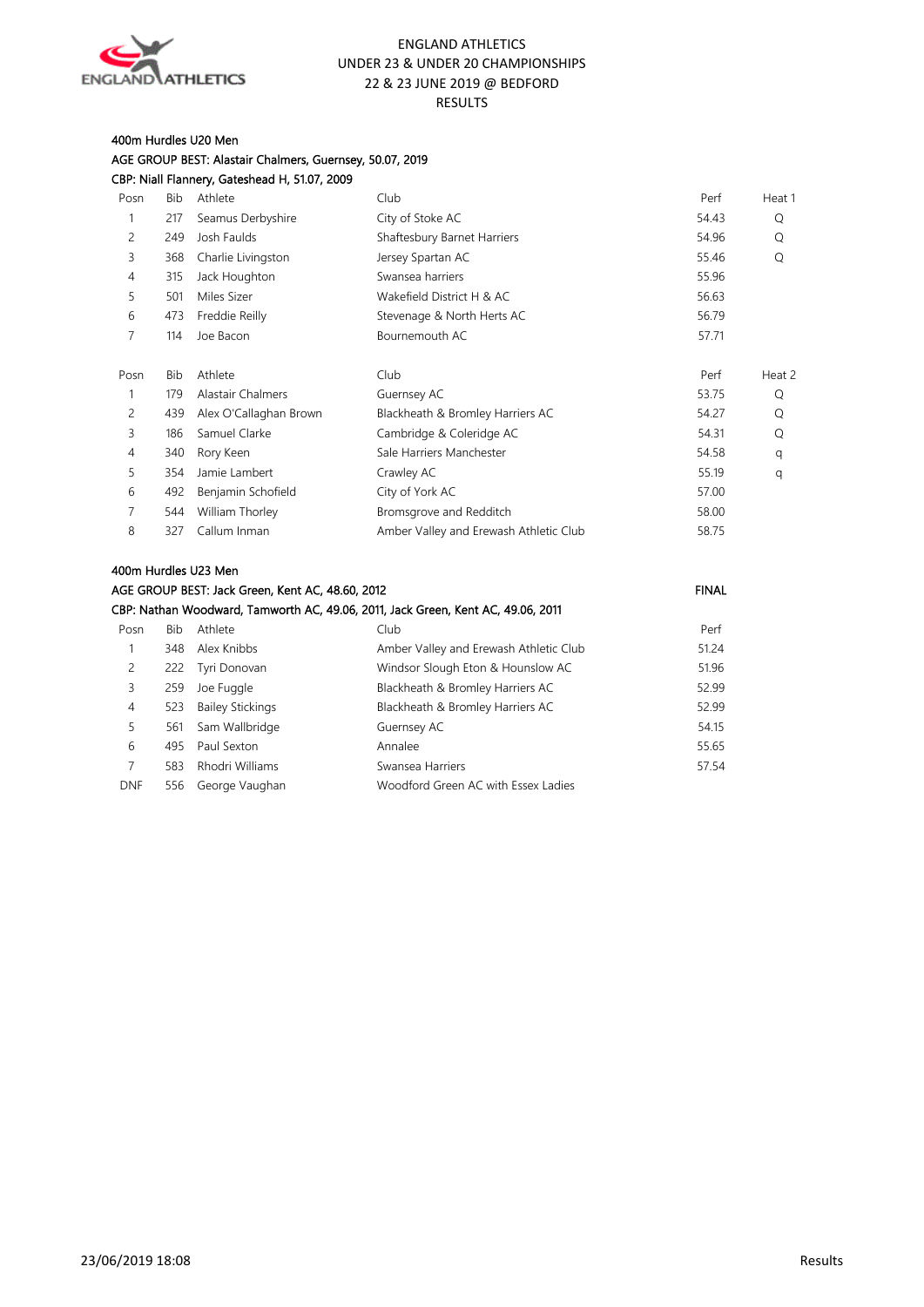

#### 1500m U20 Men

## AGE GROUP BEST: Graham Williamson, Springburn Harriers, 3:36.6, 1979 CBP: Graham Williamson, Springburn Harriers, 3:39.68, 1978

| Posn | <b>Bib</b> | Athlete                  | Club                             | Perf     | Heat 1 |
|------|------------|--------------------------|----------------------------------|----------|--------|
| 1    | 323        | Ethan Hussey             | Leeds City Athletic Club         | 03:57.20 | Q      |
| 2    | 239        | Kane Elliott             | <b>Falkirk Victoria Harriers</b> | 03:57.29 | Q      |
| 3    | 573        | Christian Wharton-Howett | Amber Valley & Erewash AC        | 03:57.43 | Q      |
| 4    | 301        | Max Heyden               | Aldershot Farnham & District     | 03:57.45 | Q      |
| 5    | 426        | David Mullarkey          | Manx Harriers                    | 03:57.74 | q      |
| 6    | 234        | Tom Eames                | Brighton & Hove AC               | 03:58.12 |        |
| 7    | 577        | Joe Wigfield             | Wirral Ac                        | 03:58.27 |        |
| 8    | 362        | Rory Leonard             | Morpeth Harriers & AC            | 04:01.90 |        |
| 9    | 366        | Oliver Lill              | Basildon AC                      | 04:03.09 |        |
| 10   | 132        | Finn Birnie              | Newquay & Par AC                 | 04:04.88 |        |
| 11   | 321        | Aaron Hunt               | Nene Valley Harriers             | 04:05.82 |        |
| 12   | 408        | Harris Mier              | Cornwall AC                      | 04:11.68 |        |
| Posn | <b>Bib</b> | Athlete                  | Club                             | Perf     | Heat 2 |
| 1    | 358        | Joshua Lay               | Rugby & Northampton AC           | 03:54.20 | Q      |
| 2    | 341        | Thomas Keen              | Cambridge & Coleridge AC         | 03:54.47 | Q      |
| 3    | 227        | Luke Duffy               | <b>Mansfield Harriers</b>        | 03:54.54 | Q      |
| 4    | 464        | Joseph Pollard           | Charnwood AC                     | 03:54.82 | Q      |
| 5    | 526        | Matthew Stonier          | Invicta East Kent AC             | 03:55.53 | q      |
| 6    | 213        | Kian Davis               | <b>Preston Harriers</b>          | 03:56.17 | q      |
| 7    | 451        | Ethan OShea              | Charnwood AC                     | 03:56.90 | q      |
| 8    | 390        | Jacques Maurice          | Harrogate Harriers & AC          | 03:58.27 |        |
| 9    | 404        | Jack Meijer              | Marshall Milton Keynes AC        | 04:04.19 |        |
| 10   | 306        | <b>Ted Higgins</b>       | Bexley AC                        | 04:04.42 |        |
| 11   | 338        | Shreyas Kanyady          | Reading AC                       | 04:06.51 |        |
| 12   | 317        | John Howorth             | Team Bath Athletic Club          | 04:20.32 |        |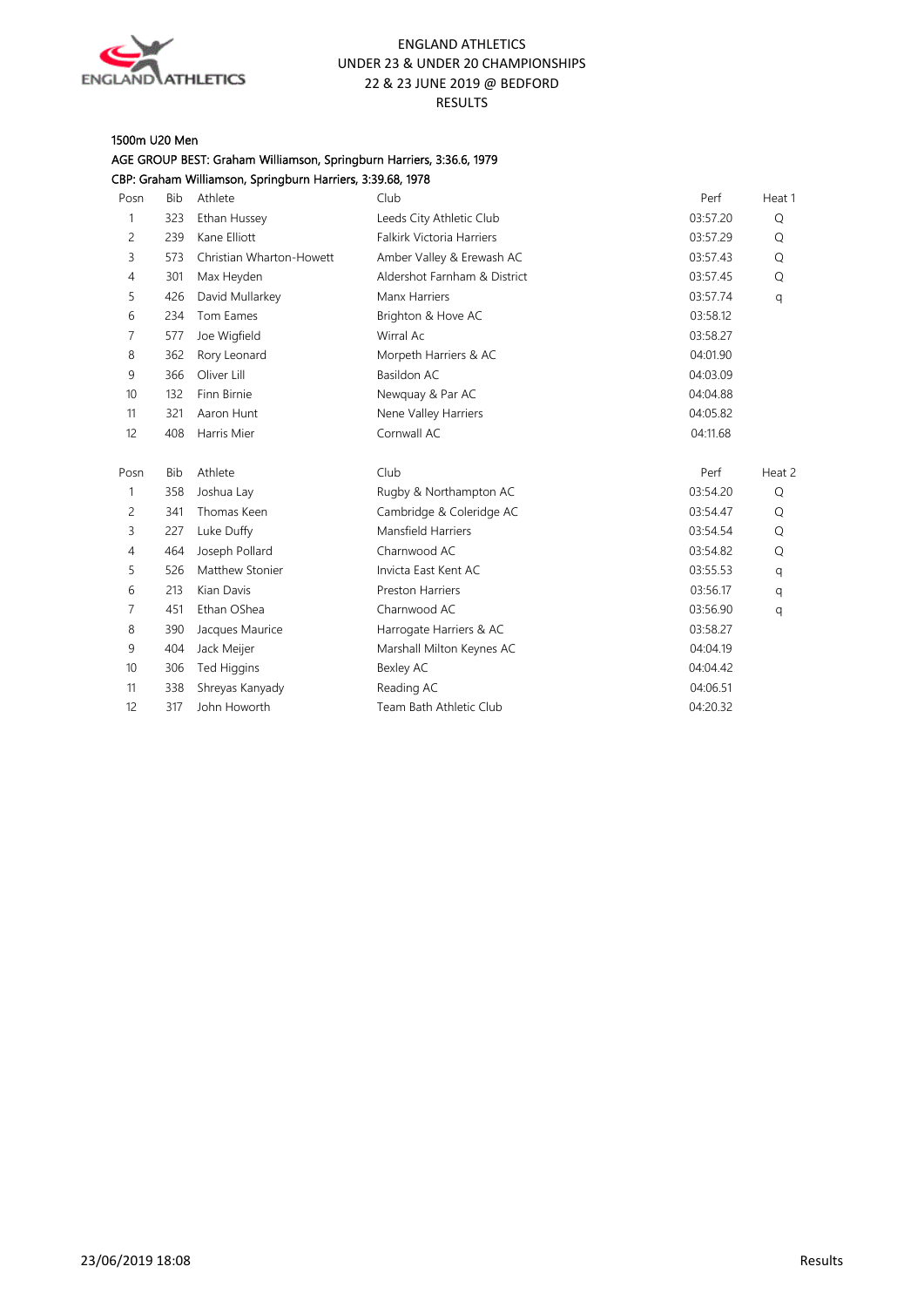

## 1500m U23 Men

AGE GROUP BEST: Josh Kerr, Edinburgh AC, 3:33.60, 2019 CBP: James Shane, Newham & Essex Beagles, 3:40.44, 2011

| Posn           | <b>Bib</b> | Athlete                | Club                                   | Perf     | Heat 1 |
|----------------|------------|------------------------|----------------------------------------|----------|--------|
| $\mathbf{1}$   | 302        | Jake Heyward           | Cardiff AAC                            | 03:53.25 | Q      |
| 2              | 415        | Adam Moore             | Windsor Slough Eton & Hounslow AC      | 03:53.45 | Q      |
| 3              | 219        | Tom Dodd               | <b>Birchfield Harriers</b>             | 03:53.57 | Q      |
| $\overline{4}$ | 416        | <b>Blake Moore</b>     | Windsor Slough Eton & Hounslow AC      | 03:53.78 | Q      |
| 5              | 272        | James Gormley          | City of Sheffield and Dearne AC        | 03:54.60 |        |
| 6              | 183        | Callum Charleston      | Aldershot Farnham & District           | 03:54.83 |        |
| 7              | 106        | Grant Anderson         | Stockport Harriers & AC                | 03:55.45 |        |
| 8              | 524        | Will Stockley          | Team Bath Athletic Club                | 03:55.87 |        |
| 9              | 530        | Sol Sweeney            | Perth Strathtay Harriers               | 03:55.94 |        |
| 10             | 171        | Euan Campbell          | Stornoway AC                           | 03:58.88 |        |
| 11             | 216        | Jeremy Dempsey         | Shaftesbury Barnet Harriers            | 03:59.72 |        |
| 12             | 333        | Max Jones              | Basildon AC                            | 04:00.46 |        |
| 13             | 279        | James Habergham        | Halifax Harriers & AC                  | 04:01.20 |        |
| Posn           | <b>Bib</b> | Athlete                | Club                                   | Perf     | Heat 2 |
| 1              | 212        | Archie Davis           | Brighton Phoenix AC                    | 03:49.14 | Q      |
| 2              | 192        | Piers Copeland         | Wimborne AC                            | 03:49.56 | Q      |
| 3              | 256        | Adam Fogg              | Coventry Godiva Harriers               | 03:49.70 | Q      |
| $\overline{4}$ | 595        | James Young            | Morpeth Harriers                       | 03:49.93 | Q      |
| 5              | 266        | Euan Gilchrist         | Sale Harriers Manchester               | 03:50.00 | q      |
| 6              | 297        | James Heneghan         | Southampton Athletic Club              | 03:50.65 | q      |
| 7              | 432        | Declan Neary           | Brighton Phoenix AC                    | 03:51.91 | q      |
| 8              | 392        | James McCrae           | Hallamshire Harriers Sheffield         | 03:51.91 | q      |
| 9              | 406        | <b>Matthew Merrick</b> | Aldershot Farnham & District           | 03:53.83 |        |
| 10             | 396        | Jethro McGraw          | Amber Valley and Erewash Athletic Club | 03:55.55 |        |
| 11             | 282        | Alex Hampson           | Nene Valley Harriers                   | 04:08.99 |        |
| <b>DNS</b>     | 598        | Cameron Bell           | Hallamshire Harriers Sheffield         |          |        |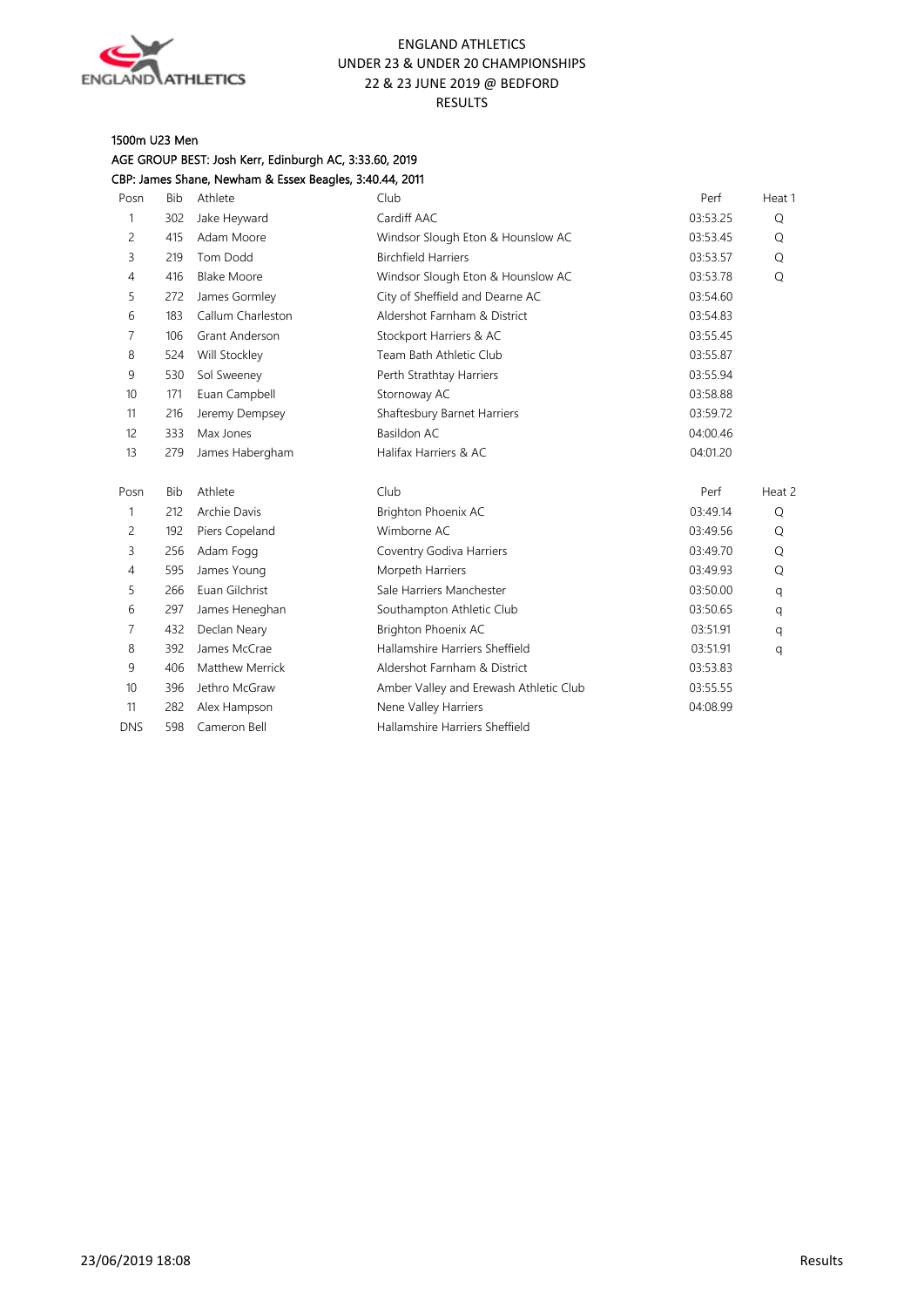

## 100m U20 Women

|                |     | CBP: Dina Asher-Smith, Blackheath & Bromley AC, 11.11, 2014 |                                       |                    |        |
|----------------|-----|-------------------------------------------------------------|---------------------------------------|--------------------|--------|
| Posn           | Bib | Athlete                                                     | Club                                  | $-1.1 \text{ m/s}$ | Heat 1 |
| $\mathbf{1}$   | 682 | Sharhnee Skervin                                            | Notts AC                              | 12.05              | Q      |
| $\overline{c}$ | 658 | Akaysha Ellis                                               | Enfield and Haringey AC               | 12.12              | Q      |
| 3              | 660 | Abigail Galpin                                              | Guernsey AC                           | 12.56              | Q      |
| $\overline{4}$ | 657 | Lucy Elcock                                                 | Telford AC                            | 12.73              |        |
| 5              | 689 | Abi Williams                                                | Cheltenham and County Harriers        | 12.73              |        |
| 6              | 661 | Eve Grant                                                   | Liverpool Harriers & AC               | 12.81              |        |
| $\overline{7}$ | 681 | Madeleine Silcock                                           | Banchory Stonehaven AC                | 12.91              |        |
| 8              | 679 | Bethany Shaw                                                | St Albans AC                          | 12.98              |        |
| Posn           | Bib | Athlete                                                     | Club                                  | $-1.7$ m/s         | Heat 2 |
| 1              | 676 | Cassie Ann Pemberton                                        | <b>Birchfield Harriers</b>            | 11.99              | Q      |
| $\overline{c}$ | 690 | Eve Wright                                                  | Braintree & District AC               | 12.23              | Q      |
| 3              | 652 | Dolita Awala-Shaw                                           | Newham & Essex Beagles AC             | 12.41              | Q      |
| $\overline{4}$ | 688 | Skye Wicks                                                  | The HAWCS                             | 12.52              | q      |
| 5              | 672 | Elyse Leech                                                 | Torbay AAC                            | 12.60              | q      |
| 6              | 671 | Khiaaama Kofi                                               | Bristol and West AC                   | 13.01              |        |
| $\overline{7}$ | 677 | Charlie Peters                                              | Cannock & Stafford AC                 | 13.05              |        |
| 8              | 655 | Layla Bell                                                  | Middlesbrough Athletic Club (Mandale) | 13.17              |        |
| Posn           | Bib | Athlete                                                     | Club                                  | $-1.6$ m/s         | Heat 3 |
| 1              | 650 | Immanuela Aliu                                              | Blackheath & Bromley Harriers AC      | 11.81              | Q      |
| $\overline{c}$ | 651 | Leonie Ashmeade                                             | Wakefield District H & AC             | 12.09              | Q      |
| 3              | 674 | Awa Ndiaye                                                  | Serpentine RC                         | 12.40              | Q      |
| $\overline{4}$ | 685 | Issie Tustin                                                | Cardiff AAC                           | 12.55              | q      |
| 5              | 662 | Lauren Greig                                                | Victoria Park                         | 12.67              |        |
| 6              | 654 | Florence Beedie                                             | Derby Athletic Club                   | 12.67              |        |
| $\overline{7}$ | 666 | Chinwe Iwunze                                               | Shaftesbury Barnet Harriers           | 12.69              |        |
| 8              | 680 | Ruka Shonibare                                              | Sale Harriers Manchester              | 12.69              |        |
| Posn           | Bib | Athlete                                                     | Club                                  | $-3.0 \text{ m/s}$ | Heat 4 |
| $\mathbf{1}$   | 665 | Amy Hunt                                                    | Charnwood AC                          | 11.84              | Q      |
| $\overline{c}$ | 675 | Lakeisha Owusu-junior                                       | Herne Hill Harriers                   | 12.41              | Q      |
| 3              | 673 | Elise Modeste                                               | Enfield and Haringey AC               | 12.50              | Q      |
| $\overline{4}$ | 683 | Zoe Thompson                                                | Newham & Essex Beagles AC             | 12.58              | q      |
| 5              | 669 | Hannah Jones                                                | Windsor Slough Eton & Hounslow AC     | 12.69              |        |
| 6              | 664 | Scarlett Herold                                             | Abingdon AC                           | 12.90              |        |
| $\overline{7}$ | 687 | Megan Webber                                                | Torbay AAC                            | 12.91              |        |
| 8              | 659 | Indi Gallagher                                              | Guernsey AC                           | 12.95              |        |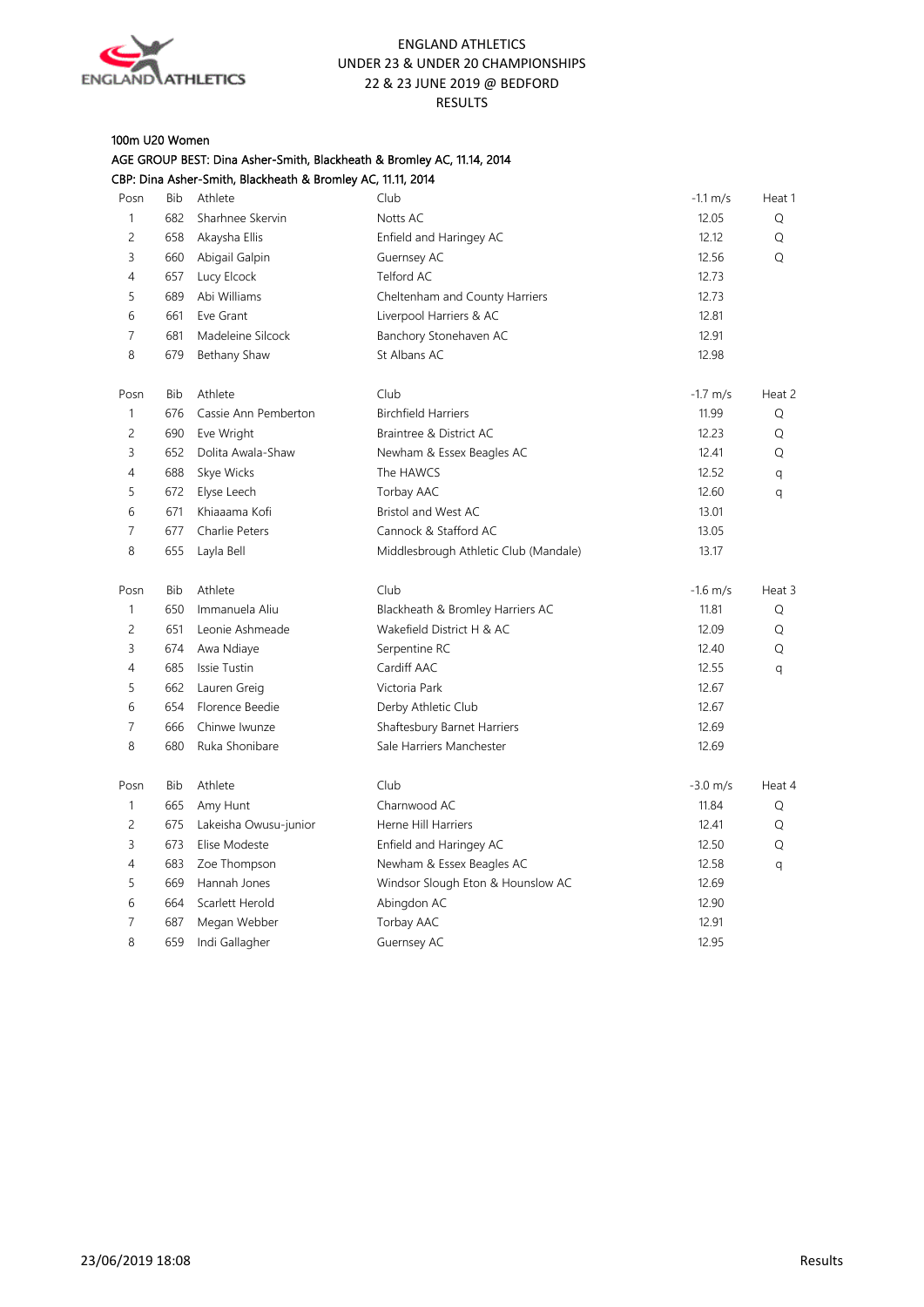

## 100m U23Women

|                |            | CBP: Abiodun Oyepitan, Shaftesbury Barnet Harriers, 11.17, 2001 |                                        |                      |        |
|----------------|------------|-----------------------------------------------------------------|----------------------------------------|----------------------|--------|
| Posn           | Bib        | Athlete                                                         | Club                                   | $-2.2 \, \text{m/s}$ | Heat 1 |
| $\mathbf{1}$   | 712        | Ciara Neville                                                   | Emerald AC                             | 11.81                | Q      |
| $\overline{c}$ | 721        | Molly Scott                                                     | St Laurence OToole AC                  | 12.01                | Q      |
| 3              | 722        | Modupe Shokunbi                                                 | Blackheath & Bromley Harriers AC       | 12.16                | Q      |
| 4              | 707        | Lucy Hoad                                                       | Sutton & District AC                   | 12.32                | q      |
| 5              | 700        | <b>Emily Coope</b>                                              | Amber Valley and Erewash Athletic Club | 12.46                |        |
| 6              | 696        | Izzy Bryant                                                     | Southampton Athletic Club              | 12.49                |        |
| 7              | 701        | <b>Tiffany Cox</b>                                              | Abingdon AC                            | 12.71                |        |
| 8              | 713        | Rachel Oderinde                                                 | Marshall Milton Keynes AC              | 12.78                |        |
| Posn           | <b>Bib</b> | Athlete                                                         | Club                                   | $-0.9$ m/s           | Heat 2 |
| $\mathbf{1}$   | 711        | Shannon Malone                                                  | Loughborough Student AC                | 11.95                | Q      |
| $\overline{c}$ | 703        | Cheyanne Evans-Gray                                             | Croydon Harriers                       | 12.08                | Q      |
| 3              | 698        | Ebony Carr                                                      | Marshall Milton Keynes AC              | 12.09                | Q      |
| 4              | 724        | Yvette Westwood                                                 | Yate & District AC                     | 12.39                | q      |
| 5              | 694        | Ella Blakey                                                     | Derby Athletic Club                    | 12.44                | q      |
| 6              | 706        | Jordan Hall                                                     | <b>Tipton Harriers</b>                 | 12.76                |        |
| 7              | 717        | Eleanor Rawson                                                  | City of Sheffield and Dearne AC        | 12.79                |        |
| 8              | 705        | Ella Falk                                                       | Bristol and West AC                    | 13.11                |        |
| Posn           | <b>Bib</b> | Athlete                                                         | Club                                   | $-1.7$ m/s           | Heat 3 |
| $\mathbf{1}$   | 1125       | Finette Agyapong                                                | Newham & Essex Beagles AC              | 11.84                | Q      |
| $\overline{c}$ | 695        | Hannah Brier                                                    | Swansea Harriers                       | 11.99                | Q      |
| 3              | 704        | Page Fairclough                                                 | Shaftesbury Barnet Harriers            | 12.08                | Q      |
| 4              | 702        | Leanza Dwaah                                                    | Enfield and Haringey AC                | 12.43                | q      |
| 5              | 719        | Brittany Robinson                                               | Thames Valley Harriers                 | 12.55                |        |
| 6              | 720        | Rebecca Roots                                                   | Torbay AAC                             | 12.58                |        |
| $\overline{7}$ | 723        | Lauren Tyrell                                                   | Notts AC                               | 13.05                |        |
| 8              | 708        | Amena Kofi                                                      | Bristol and West AC                    | 13.82                |        |
| Posn           | Bib        | Athlete                                                         | Club                                   | <b>NT</b>            | Heat 4 |
| $\mathbf{1}$   | 692        | Kristal Awuah                                                   | Herne Hill Harriers                    | 11.74                | Q      |
| 2              | 716        | Sarah Quinn                                                     | St Colemans                            | 12.10                | Q      |
| 3              | 709        | Darcey Kuypers                                                  | Medway and Maidstone AC                | 12.13                | Q      |
| 4              | 697        | Chloe Burrows                                                   | Bournemouth AC                         | 12.45                |        |
| 5              | 693        | Ellie Bandy                                                     | Herts Phoenix AC                       | 12.47                |        |
| 6              | 710        | Sarah Malone                                                    | Edinburgh AC                           | 12.49                |        |
| $\overline{7}$ | 699        | Ashleigh Clarke                                                 | Croydon Harriers                       | 12.61                |        |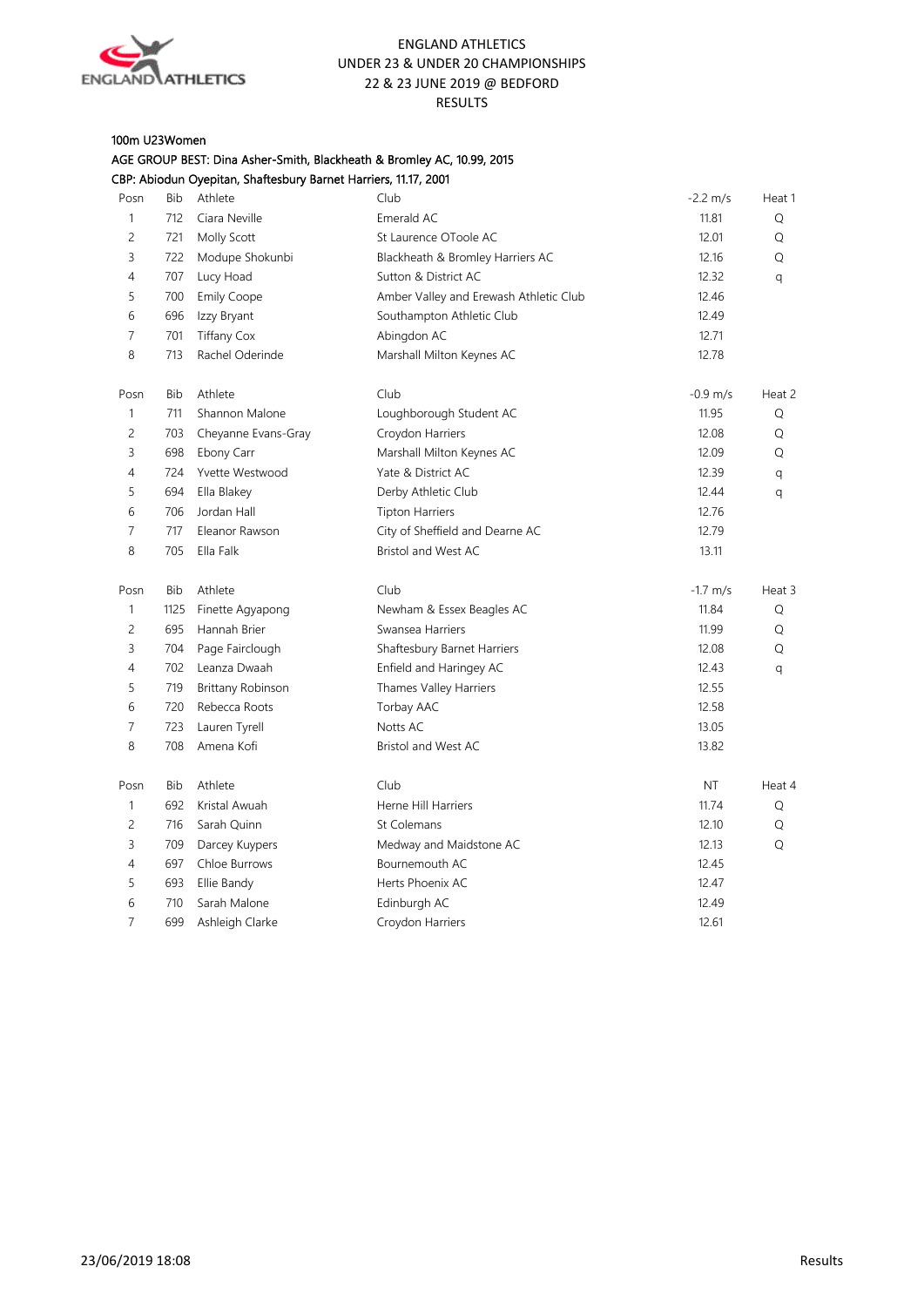

## 100m U20 Men

AGE GROUP BEST: Adam Gemili, Blackheath & Bromley, 10.05, 2012

| CBP: Christian Malcolm, Cardiff AAC, 10.17, 1998, Tyrone Edgar, WG & EL, 10.17, 2001 |  |  |  |
|--------------------------------------------------------------------------------------|--|--|--|
|--------------------------------------------------------------------------------------|--|--|--|

| Posn           | Bib            | Athlete                  | Club                                | $-4.3$ m/s         | Heat 1 |
|----------------|----------------|--------------------------|-------------------------------------|--------------------|--------|
| $\mathbf{1}$   | 29             | Tobi Ogunkanmi           | <b>Watford Harriers</b>             | 11.11              | Q      |
| 2              | 28             | Destiny Ogali            | Dacorum & Tring AC                  | 11.21              | Q      |
| 3              | 9              | Adam Clayton             | Giffnock North AAC                  | 11.25              | Q      |
| 4              | 1              | Daniel Afolabi           | Sale Harriers Manchester            | 11.34              | Q      |
| 5              | 36             | Bryn Smith               | Eastbourne Rovers AC                | 11.50              |        |
| 6              | 39             | Amara Thakker            | Saffron Athletics Club              | 11.78              |        |
| 7              | 40             | Hugo Wallace             | Marshall Milton Keynes AC           | 11.79              |        |
| Posn           | Bib            | Athlete                  | Club                                | $-1.8$ m/s         | Heat 2 |
| 1              | 14             | Joe Ferguson             | Leeds City Athletic Club            | 10.95              | Q      |
| 2              | 41             | Samir Williams           | Croydon Harriers                    | 11.00              | Q      |
| 3              | 12             | Valerio Duah             | Telford AC                          | 11.11              | Q      |
| 4              | 15             | Micah Francis-Dwyer      | Croydon Harriers                    | 11.13              | Q      |
| 5              | 42             | Fisayo Williamson-Taylor | Sale Harriers Manchester            | 11.52              |        |
| 6              | 34             | Kyle Reynolds-Warmington | Blackheath & Bromley Harriers AC    | 11.55              |        |
| 7              | 22             | Ceake Maddix             | Shaftesbury Barnet Harriers         | 11.80              |        |
| Posn           | Bib            | Athlete                  | Club                                | $-1.9$ m/s         | Heat 3 |
| 1              | 26             | Brandon Mingeli          | Cambridge Harriers                  | 10.89              | Q      |
| 2              | 35             | Andrew Robinson          | Woodford Green AC with Essex Ladies | 10.96              | Q      |
| 3              | 6              | Daniel Brooks            | Yate & District AC                  | 10.97              | Q      |
| 4              | 13             | Franklin Fenning         | Notts AC                            | 11.16              | Q      |
| 5              | 7              | Blake Tiger Lee Brown    | Sale Harriers Manchester            | 11.26              |        |
| 6              | 20             | Matthew Knight           | Blackheath & Bromley Harriers AC    | 11.29              |        |
| 7              | 25             | Michael Miller           | Croydon Harriers                    | 11.30              |        |
| Posn           | Bib            | Athlete                  | Club                                | $-0.5$ m/s         | Heat 4 |
| 1              | 2              | Fraser Angus             | Giffnock North AAC                  | 10.82              | Q      |
| 2              | 24             | Chad Miller              | Hercules Wimbledon AC               | 10.88              | Q      |
| 3              | 32             | Joshua Oshunrinde        | Medway and Maidstone AC             | 11.01              | Q      |
| 4              | 33             | Zachary Price            | Menai Track and Field               | 11.11              | Q      |
| 5              | 27             | Luke Moore               | Cambridge Harriers                  | 11.25              | q      |
| 6              | $\overline{4}$ | David Boakye             | Marshall Milton Keynes AC           | 11.33              |        |
| 7              | 19             | Dennis Jefia             | Newham & Essex Beagles AC           | 11.70              |        |
| Posn           | Bib            | Athlete                  | Club                                | $-2.0 \text{ m/s}$ | Heat 5 |
| $\mathbf{1}$   | $\mathsf 3$    | Jeremiah Azu             | Cardiff AAC                         | 10.78              | Q      |
| $\overline{c}$ | 8              | Alwayne Campbell         | <b>Birchfield Harriers</b>          | 10.81              | Q      |
| $\mathsf{3}$   | 21             | Owain Lloyd-Hughes       | Neath Harriers                      | 11.10              | Q      |
| $\overline{4}$ | 43             | <b>Bailey Wright</b>     | Eastbourne Rovers AC                | 11.16              | Q      |
| 5              | 11             | Adam Cross               | Cambridge & Coleridge AC            | 11.17              | q      |
| 6              | 38             | Harry Taylor             | City Of Norwich AC                  | 11.18              | q      |
| $\overline{7}$ | 18             | Joshua Hawkins           | Brighton & Hove AC                  | 11.20              | q      |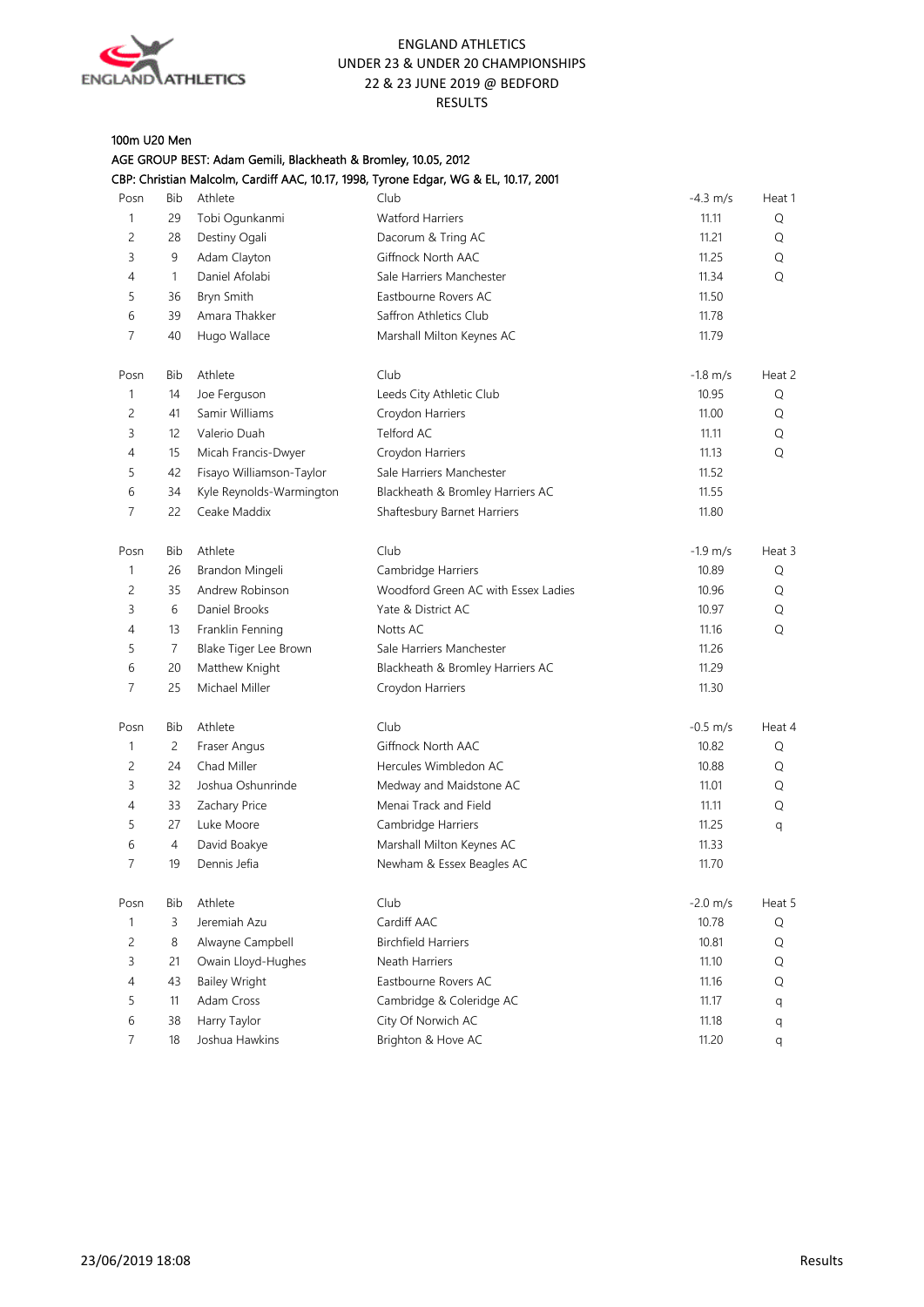

## 100m U23 Men AGE GROUP BEST: Reece Prescod, Enfield & Haringey, 9.94, 2018

|                |            | CBP: Adam Gemili, Blackheath & Bromley AC, 10.09, 2013 |                                             |                      |        |
|----------------|------------|--------------------------------------------------------|---------------------------------------------|----------------------|--------|
| Posn           | <b>Bib</b> | Athlete                                                | Club                                        | $-1.3 \, \text{m/s}$ | Heat 1 |
| $\mathbf{1}$   | 87         | Jahde Williams                                         | Harrow AC                                   | 10.72                | Q      |
| $\overline{c}$ | 56         | Kaie Chambers-Brown                                    | <b>Birchfield Harriers</b>                  | 10.80                | Q      |
| 3              | 65         | Leon Greenwood                                         | Swansea Harriers                            | 10.85                | Q      |
| 4              | 49         | Korede Awe                                             | Invicta East Kent AC                        | 10.89                | Q      |
| 5              | 86         | Jordan Watson-Brown                                    | Shaftesbury Barnet Harriers                 | 11.01                | q      |
| 6              | 74         | Regan O'Connell                                        | City of Sheffield and Dearne AC             | 11.05                | q      |
| 7              | 66         | Maximilian Heavens                                     | Invicta East Kent AC                        | 11.14                | q      |
| 8              | 76         | Abraham Ogunmefun                                      | Bexley AC                                   | 11.67                |        |
| Posn           | Bib        | Athlete                                                | Club                                        | $-1$ m/s             | Heat 2 |
| 1              | 71         | Rechmial Miller                                        | Hercules Wimbledon AC                       | 10.68                | Q      |
| 2              | 85         | Nicholas Walsh                                         | Sale Harriers                               | 10.92                | Q      |
| 3              | 73         | Brandon Murray                                         | Blackheath & Bromley Harriers AC            | 11.07                | Q      |
| 4              | 80         | Keano Paris-Samuel                                     | Thames Valley Harriers                      | 11.08                | Q      |
| 5              | 62         | Idy Ekere                                              | Bexley AC                                   | 11.17                |        |
| 6              | 55         | Rivaldo Brown                                          | <b>Trafford Athletic Club</b>               | 11.28                |        |
| 7              | 82         | Kieran Shah                                            | City Of Norwich AC                          | 11.29                |        |
| Posn           | Bib        | Athlete                                                | Club                                        | $-1.4 \text{ m/s}$   | Heat 3 |
| 1              | 52         | Oliver Bromby                                          | Southampton Athletic Club                   | 10.75                | Q      |
| 2              | 78         | Kesi Oludoyi                                           | Harrow AC                                   | 10.87                | Q      |
| 3              | 58         | <b>Terrell Craig</b>                                   | Bexley AC                                   | 10.91                | Q      |
| 4              | 63         | Ryan Facey                                             | Hercules Wimbledon AC                       | 11.08                | Q      |
| 5              | 88         | Gabriel Yiadom                                         | Shaftesbury Barnet Harriers                 | 11.22                |        |
| 6              | 69         | Alex Marsden                                           | <b>Birchfield Harriers</b>                  | 11.66                |        |
| 7              | 53         | Kristian Brown                                         | Basildon AC                                 | 11.68                |        |
| Posn           | Bib        | Athlete                                                | Club                                        | $-0.7$ m/s           | Heat 4 |
| 1              | 48         | Dominic Ashwell                                        | Shaftesbury Barnet Harriers                 | 10.67                | Q      |
| 2              | 67         | Kristian Jones                                         | Cardiff AAC                                 | 10.94                | Q      |
| 3              | 61         | Caleb Downes                                           | Rugby & Northampton AC                      | 11.03                | Q      |
| 4              | 47         | Christian Anuyagu                                      | Victoria Park Harriers and Tower Hamlets AC | 11.08                | Q      |
| 5              | 59         | Callum Davies                                          | Swansea Harriers                            | 11.42                |        |
| 6              | 44         | Sodiq Abiola                                           | Serpentine RC                               | 12.08                |        |
| DQ             | 45         | Ayomide Akingbehin                                     | Havering AC                                 | Rule 162.8           |        |
| Posn           | <b>Bib</b> | Athlete                                                | Club                                        | $0 \text{ m/s}$      | Heat 5 |
| 1              | 77         | Michael Olsen                                          | Edinburgh AC                                | 10.7                 | Q      |
| 2              | 54         | Maxwell Brown                                          | Marshall Milton Keynes AC                   | 10.82                | Q      |
| 3              | 81         | Zanson Plummer                                         | Shaftesbury Barnet Harriers                 | 10.88                | Q      |
| 4              | 60         | Eden Davis                                             | Herts Phoenix AC                            | 10.91                | Q      |
| 5              | 79         | Arron Owen                                             | Cardiff AAC                                 | 11.01                | q      |
| 6              | 83         | Zachary Stapleton                                      | Rugby & Northampton AC                      | 11.17                |        |
| 7              | 46         | Ishmael Anderson                                       | City of Stoke AC                            | 11.49                |        |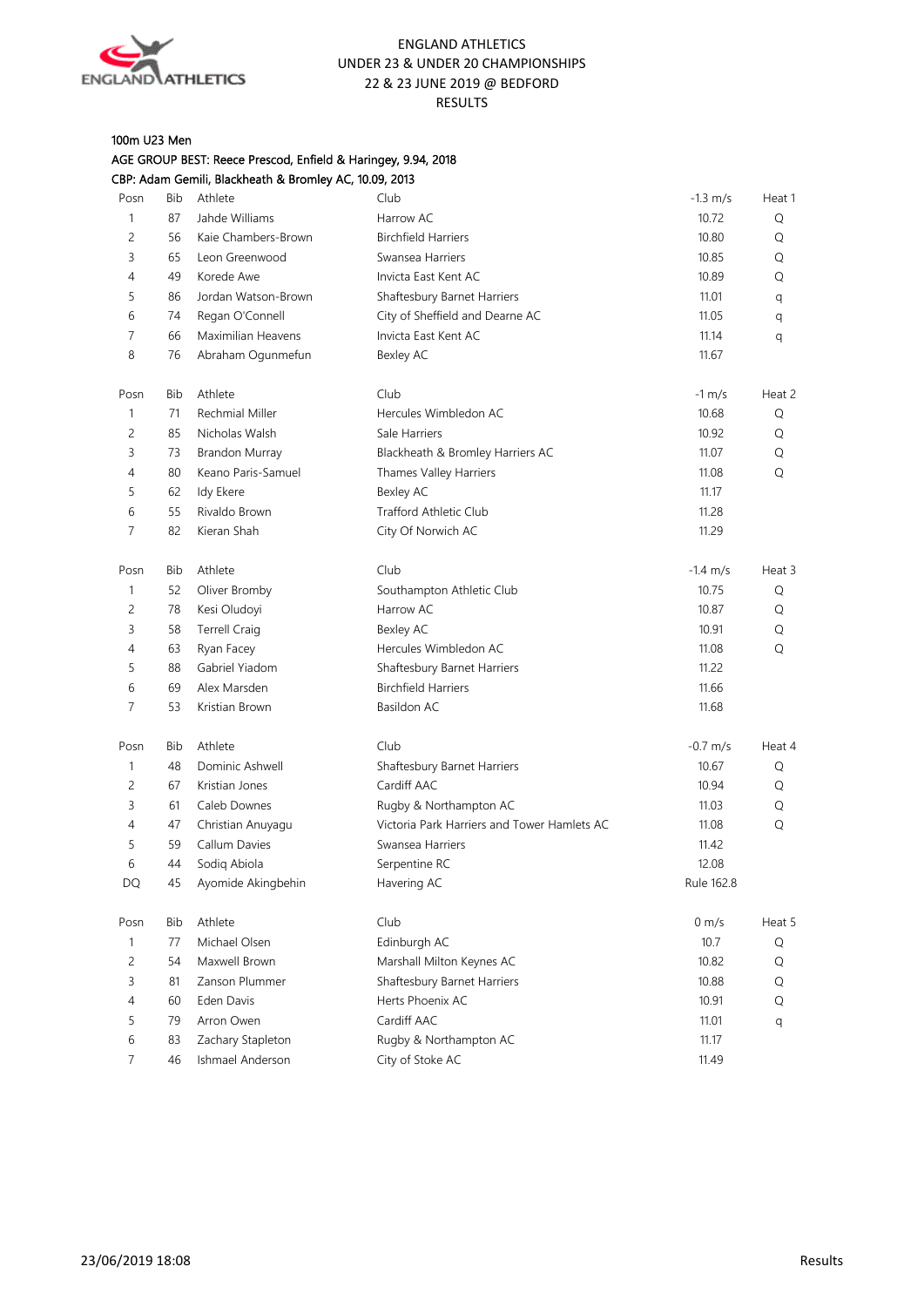

#### 400m U20 Women

AGE GROUP BEST: Linsey MacDonald, Pitreavie AC, 51.16, 1980 CBP: Cheriece Hylton, Blackheath & Bromley AC, 53.54, 2015

| Posn           | <b>Bib</b> | Athlete                                                      | Club                                                                    | Perf    | Heat 1 |
|----------------|------------|--------------------------------------------------------------|-------------------------------------------------------------------------|---------|--------|
| $\mathbf{1}$   | 861        | Natasha Harrison                                             | Stockport Harriers & AC                                                 | 55.69   | Q      |
| 2              | 841        | Hannah Foster                                                | Shaftesbury Barnet Harriers                                             | 56.99   | Q      |
| 3              | 960        | Georgia Morrison                                             | Aberdeen AAC                                                            | 57.62   |        |
| $\overline{4}$ | 858        | Lara Hansen                                                  | Herts Phoenix AC                                                        | 58.33   |        |
| 5              | 1042       | Jessica Sheppard                                             | Stratford Upon Avon AC                                                  | 59.17   |        |
| 6              | 1038       | <b>Emily Sharpe</b>                                          | Orion Harriers                                                          | 59.46   |        |
| 7              | 1027       | Chyna Russell                                                | <b>Belgrave Harriers</b>                                                | 01:01.3 |        |
| Posn           | <b>Bib</b> | Athlete                                                      | Club                                                                    | Perf    | Heat 2 |
| $\mathbf{1}$   | 734        | Amber Anning                                                 | Brighton & Hove AC                                                      | 53.83   | Q      |
| 2              | 831        | Louise Evans                                                 | Blackheath & Bromley Harriers AC                                        | 54.13   | Q      |
| 3              | 821        | Nayanna Dubarry-Gay                                          | Victoria Park Harriers and Tower Hamlets AC                             | 55.03   | q      |
| $\overline{4}$ | 794        | Amber Clare                                                  | Basingstoke & Mid Hants AC                                              | 58.35   |        |
| 5              | 832        | Taiwo Bariyat Eyiowuawi                                      | Bexley AC                                                               | 58.78   |        |
| 6              | 843        | Jessica Frazer                                               | Bristol and West AC                                                     | 59.12   |        |
| 7              | 797        | Eve Clawley                                                  | Tamworth AC                                                             | 59.96   |        |
| Posn           | <b>Bib</b> | Athlete                                                      | Club                                                                    | Perf    | Heat 3 |
| 1              | 1054       | Maisey Snaith                                                | Cambridge & Coleridge AC                                                | 55.36   | Q      |
| 2              | 901        | Gemma Jones                                                  | Corby AC                                                                | 56.21   | Q      |
| 3              | 729        | Emma Alderson                                                | Liverpool Harriers & AC                                                 | 56.56   | q      |
| 4              | 1018       | Ffion Mair Roberts                                           | Colwyn Bay AC                                                           | 57.25   |        |
| 5              | 907        | Holly Kone                                                   | Notts AC                                                                | 57.65   |        |
| 6              |            | 1041 Imogen Sheppard                                         | Stratford Upon Avon AC                                                  | 57.66   |        |
| 400m U23 Women |            |                                                              |                                                                         |         |        |
|                |            |                                                              | AGE GROUP BEST: Christine Ohuruogu, Newham & Essex Beagles, 50.28, 2006 |         |        |
|                |            | CBP: Christine Ohuruogu, Newham & Essex Beagles, 52.43, 2005 |                                                                         |         |        |

| Posn           | <b>Bib</b> | Athlete              | Club                                 | Perf  | Heat 1 |
|----------------|------------|----------------------|--------------------------------------|-------|--------|
| 1              | 919        | Yasmin Liverpool     | Coventry Godiva Harriers             | 55.70 | Q      |
| $\overline{c}$ | 1028       | Lauren Russell       | Bedford & County AC                  | 56.50 | Q      |
| 3              | 847        | <b>Vicky Gittins</b> | <b>Birchfield Harriers</b>           | 56.91 |        |
| 4              | 775        | Hannah Brown         | City Of Norwich AC                   | 58.13 |        |
| 5              | 1056       | Lydia Sommers        | Basingstoke & Mid Hants AC           | 59.12 |        |
| 6              | 1080       | Sinead Treacy        | Craughwell AC                        | 59.75 |        |
|                |            |                      |                                      |       |        |
| Posn           | Bib        | Athlete              | Club                                 | Perf  | Heat 2 |
| $\mathbf{1}$   | 755        | Lily Beckford        | Shaftesbury Barnet Harriers          | 53.89 | Q      |
| $\overline{c}$ | 718        | Melissa Roberts      | <b>Birchfield Harriers</b>           | 55.36 | Q      |
| 3              | 750        | Ella Barrett         | <b>Trafford Athletic Club</b>        | 55.89 | q      |
| 4              | 934        | Hannah Malpass       | Cannock & Stafford AC                | 57.35 |        |
| 5              | 1060       | Charlotte Stamp      | City of York AC                      | 57.39 |        |
| 6              | 888        | Teresa lannetelli    | Swindon Harriers                     | 59.09 |        |
|                |            |                      |                                      |       |        |
| Posn           | <b>Bib</b> | Athlete              | Club                                 | Perf  | Heat 3 |
| 1              | 1111       | Hannah Williams      | Herts Phoenix AC                     | 54.28 | Q      |
| $\overline{c}$ | 1082       | Laura Turley         | West Cheshire Athletic Club          | 55.80 | Q      |
| 3              | 1097       | Nicole Walsh         | Galway City Harriers                 | 56.73 | q      |
| 4              | 989        | Charlotte Paterson   | Kingston upon Hull AC                | 57.17 |        |
| 5              | 1075       | Derrion Thompson     | <b>Tipton Harriers</b>               | 57.98 |        |
| 6              | 1119       | Sian Wyn-Jones       | Solihull & Small Heath Athletic Club | 62.64 |        |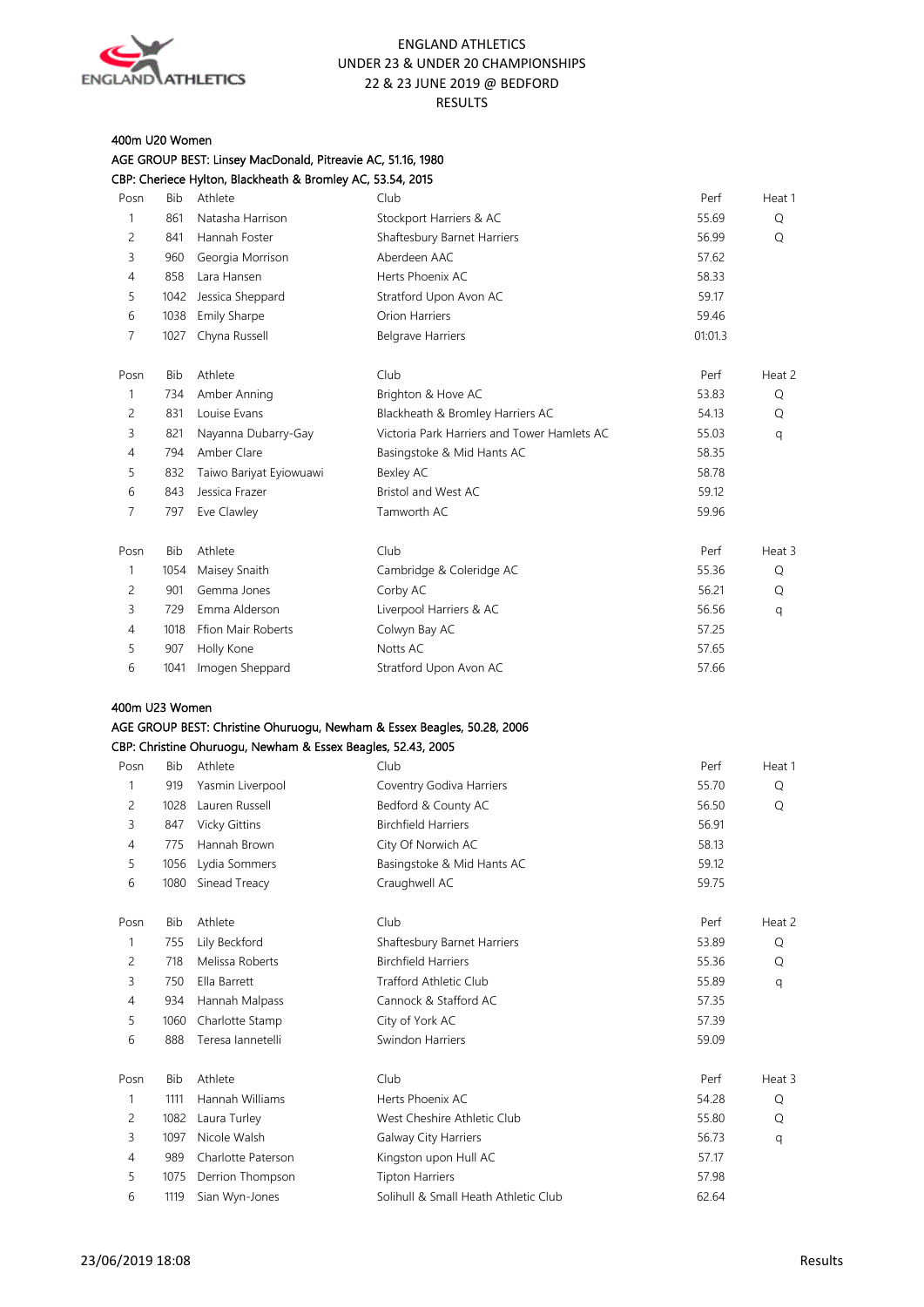

## 400m U20 Men

AGE GROUP BEST: Martyn Rooney, Croydon Harriers, 45.35, 2006 CBP: Mark Richardson, Windsor Slough Eton & Hounslow, 45.72, 1991

| Posn           | <b>Bib</b> | Athlete              | Club                                 | Perf  | Heat 1 |
|----------------|------------|----------------------|--------------------------------------|-------|--------|
| 1              | 292        | <b>Ben Hawkes</b>    | Leamington Cycling and Athletic Club | 48.71 | Q      |
| $\overline{c}$ | 225        | <b>Billy Doyle</b>   | Pitreavie AAC                        | 48.88 | Q      |
| 3              | 490        | Moyo Sargent         | Eastbourne Rovers AC                 | 49.15 | q      |
| $\overline{4}$ | 566        | Matthew Waterfield   | Morpeth Harriers and AC              | 49.39 |        |
| 5              | 488        | Geraint Saich        | Charnwood AC                         | 49.62 |        |
| 6              | 472        | Adam Reid            | Braintree & District AC              | 51.20 |        |
| 7              | 277        | Harry Grindle        | <b>Belgrave Harriers</b>             | 51.28 |        |
| <b>DNS</b>     | 305        | Jack Higgins         | Southampton Athletic Club            |       |        |
| Posn           | <b>Bib</b> | Athlete              | Club                                 | Perf  | Heat 2 |
| 1              | 220        | Callum Dodds         | Enfield and Haringey AC              | 48.61 | Q      |
| $\overline{c}$ | 209        | Lewis Davey          | Peterborough AC                      | 48.79 | Q      |
| 3              | 429        | Conor Murphy         | Medway and Maidstone AC              | 49.23 | q      |
| $\overline{4}$ | 335        | Steffan Dylan Jones  | Swansea Harriers                     | 49.33 |        |
| 5              | 458        | Josh Pearson         | Bromsgrove and Redditch              | 49.85 |        |
| 6              | 521        | Will Stapleton       | Kingston AC And Poly Harriers        | 50.28 |        |
| 7              | 162        | Maximilian Buckley   | Thames Valley Harriers               | 50.36 |        |
| Posn           | <b>Bib</b> | Athlete              | Club                                 | Perf  | Heat 3 |
| 1              | 154        | Ethan Brown          | Blackheath & Bromley Harriers AC     | 48.91 | Q      |
| 2              | 244        | Michael Fagbenle     | Bexley AC                            | 49.00 | Q      |
| 3              | 118        | <b>Thomas Baines</b> | Sale Harriers Manchester             | 49.41 |        |
| $\overline{4}$ | 101        | Femi Aakinbobola     | Team Bath Athletic Club              | 49.79 |        |
| 5              | 228        | Jose Duhaney         | <b>Birchfield Harriers</b>           | 49.80 |        |
| 6              | 593        | Ciaran Yeo           | Newton Abbot AC                      | 50.52 |        |
| 7              | 203        | Peter Curtis         | Guernsey AC                          | 50.85 |        |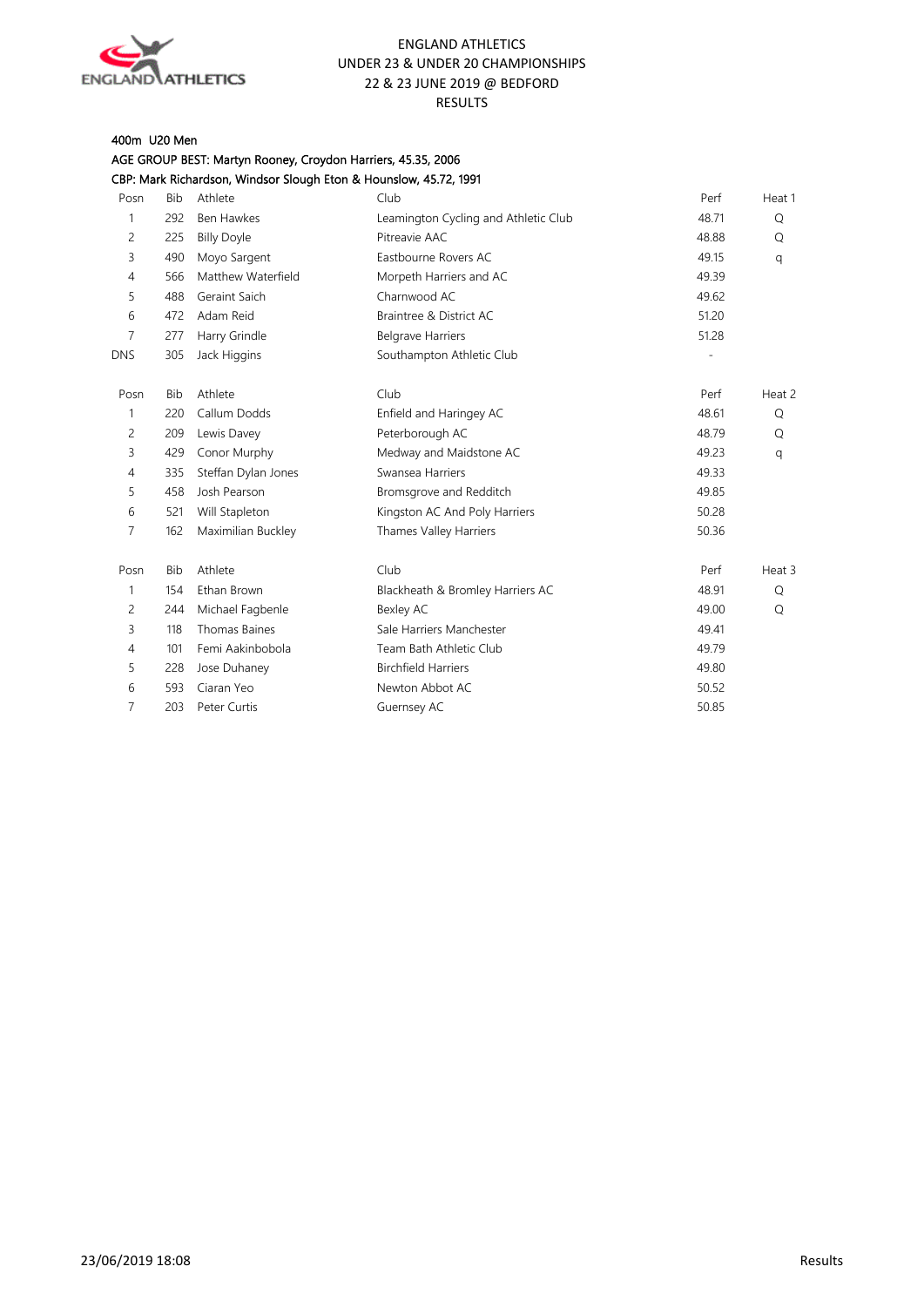

## 400m U23 Men

## AGE GROUP BEST: David Grindley, Wigan, 44.47, 1992 CBP: Cameron Chalmers, Guernsey, 45.64, 2017

| Posn | Bib        | Athlete                 | Club                                | Perf  | Heat 1 |
|------|------------|-------------------------|-------------------------------------|-------|--------|
| 1    | 184        | Ben Claridge            | Abingdon AC                         | 47.88 | Q      |
| 2    | 463        | <b>Thomas Pitkin</b>    | Havering AC                         | 48.03 | Q      |
| 3    | 309        | Jack Hocking            | Worcester AC                        | 48.41 |        |
| 4    | 126        | Tor Bennett-Williams    | Wolverhampton & Bilston             | 49.58 |        |
| 5    | 545        | Lewis Thorn             | Braintree & District AC             | 50.12 |        |
| 6    | 311        | Mark Holliman           | North Ayrshire Athletics Club       | 50.23 |        |
| 7    | 318        | Joseph Hubbock          | Luton Athletic Club                 | 50.30 |        |
| 8    | 516        | <b>Thomas Somers</b>    | Newham & Essex Beagles AC           | 50.37 |        |
| Posn | <b>Bib</b> | Athlete                 | Club                                | Perf  | Heat 2 |
| 1    | 542        | Lee Thompson            | City of Sheffield and Dearne AC     | 47.13 | Q      |
| 2    | 294        | Alex Haydock-Wilson     | Windsor Slough Eton & Hounslow AC   | 47.39 | Q      |
| 3    | 128        | Oliver Biddle           | Worcester AC                        | 48.06 |        |
| 4    | 307        | Charles Hilliard        | <b>Birchfield Harriers</b>          | 49.58 |        |
| 5    | 541        | Adam Thompson           | Medway and Maidstone AC             | 49.90 |        |
| 6    | 98         | Tom Ainsworth           | Tamworth AC                         | 50.07 |        |
| 7    | 450        | Isaac Osei-Tutu         | Windsor Slough Eton & Hounslow AC   | 50.24 |        |
| 8    | 461        | Max Perez-Diaz          | Kingston AC And Poly Harriers       | 50.72 |        |
| Posn | <b>Bib</b> | Athlete                 | Club                                | Perf  | Heat 3 |
| 1    | 180        | <b>Cameron Chalmers</b> | Guernsey AC                         | 47.24 | Q      |
| 2    | 147        | Joseph Brier            | Swansea Harriers                    | 47.44 | Q      |
| 3    | 202        | Cathal Crosbie          | Ennis Track Club                    | 47.84 | q      |
| 4    | 274        | <b>Ellis Greatrex</b>   | Woodford Green AC with Essex Ladies | 47.89 | q      |
| 5    | 255        | Harry Flanagan          | Southport Waterloo AC               | 49.40 |        |
| 6    | 517        | Emmanuel Sosanya        | Newham & Essex Beagles AC           | 49.65 |        |
| 7    | 504        | Kimani Smart            | S Factor Academy                    | 50.31 |        |
| 8    | 384        | <b>Dion Marcos</b>      | An Riocht AC                        | 50.38 |        |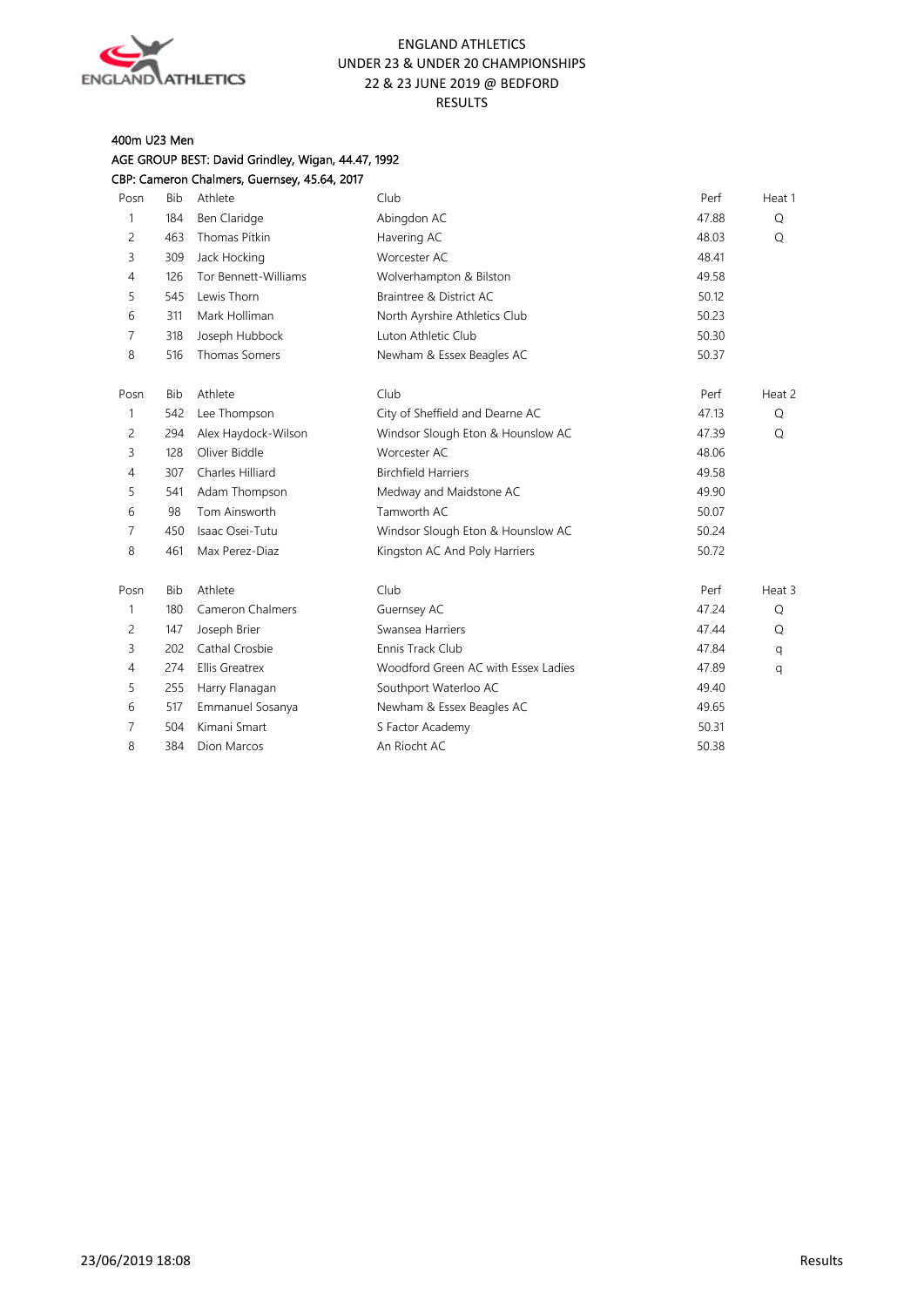

#### 5000m U20 Men

| FINAL |
|-------|
|       |

| ٠ | ۰. |  |
|---|----|--|
|   |    |  |

| Posn             | Bib | Athlete            | Club                                 | Perf     |
|------------------|-----|--------------------|--------------------------------------|----------|
| 1                | 264 | Liam Garrett       | London Heathside                     | 15:10.34 |
| 2                | 378 | Cameron MacRae     | Invicta East Kent AC                 | 15:11.33 |
| 3                | 401 | Christopher McLeod | Solihull & Small Heath Athletic Club | 15:14.88 |
| 4                | 482 | Sam Rodda          | Reading AC                           | 15:18.64 |
| 5                | 467 | Oliver Prior       | Ashford AC                           | 15:18.94 |
| 6                | 161 | Joseph Buckley     | Warrington A C                       | 15:19.88 |
| 7                | 487 | Larry Ryan         | Cardiff AAC                          | 15:21.31 |
| 8                | 328 | Seyfu Jamaal       | London Heathside                     | 15:22.22 |
| 9                | 509 | Marshall Smith     | Ashford AC                           | 15:22.79 |
| 10 <sup>10</sup> | 553 | Sam Tyas           | Southampton Athletic Club            | 15:23.99 |
| 11               | 122 | George Beardmore   | Worcester AC                         | 15:28.52 |
| 12               | 574 | Leon Wheeler       | <b>Thurrock Harriers</b>             | 15:36.25 |
| 13               | 149 | Charlie Brisley    | Invicta East Kent AC                 | 15:36.28 |
| 14               | 443 | Jem O'Flaherty     | London Heathside                     | 15:43.86 |
| 15               | 445 | Jacob O'Hara       | City Of Portsmouth AC                | 15:46.13 |
| 16               | 172 | Milan Campion      | Notts AC                             | 15:49.70 |
| 17               | 135 | Ed Blythman        | Bedford & County AC                  | 15:59.23 |
| 18               | 137 | Matthew Bonney     | Cannock & Stafford AC                | 16:17.20 |
| 19               | 233 | Findlay Dyer       | Wycombe Phoenix Harriers & AC        | 16:17.49 |
| <b>DNS</b>       | 423 | <b>Ben Morton</b>  | Chichester Runners & AC              |          |

#### 800m U23 Men

## AGE GROUP BEST: Sebastian Coe, Haringey AC, 1:43.97, 1978

#### CBP: Richard Hill, Notts AC, 1:47.59, 2007

| Posn           | <b>Bib</b> | Athlete                | Club                                | Perf     | Heat 1 |
|----------------|------------|------------------------|-------------------------------------|----------|--------|
|                | 538        | Spencer Thomas         | Brighton Phoenix AC                 | 01:50.72 | Q      |
| 2              | 515        | Canaan Solomon         | Woodford Green AC with Essex Ladies | 01:51.34 | Q      |
| 3              | 480        | Psalm Roberts-Nash     | Wolverhampton & Bilston             | 01:51.50 | Q      |
| $\overline{4}$ | 403        | Daniel Mees            | Newham & Essex Beagles AC           | 01:51.68 | q      |
| 5              | 420        | Joseph Morrison        | West Cheshire Athletic Club         | 01:52.33 |        |
| 6              | 129        | Finley Bigg            | Brighton Phoenix AC                 | 01:53.52 |        |
| 7              | 238        | Kieran Eland           | Tonbridge AC                        | 01:53.67 |        |
| 8              | 197        | Callum Crawford-Walker | Annadale Striders                   | 01:53.69 |        |
| 9              | 483        | Joseph Rogers          | Halesowen ACC                       | 01:53.97 |        |
| 10             | 334        | Samuel Jones           | St Albans AC                        | 01:58.08 |        |
| Posn           | <b>Bib</b> | Athlete                | Club                                | Perf     | Heat 2 |
|                | 410        | George Mills           | Brighton Phoenix AC                 | 01:51.71 | Q      |
| 2              | 371        | Markhim Lonsdale       | Crook & Dist Sports AC              | 01:51.80 | Q      |
| 3              | 428        | Benjamin Murphy        | Tonbridge AC                        | 01:51.80 | Q      |
| $\overline{4}$ | 131        | Alexander Birkett      | Kendal Amateur Athletic Club        | 01:51.98 | q      |
| 5              | 201        | Tiarnan Crorken        | <b>Preston Harriers</b>             | 01:52.24 |        |
| 6              | 462        | Will Perkin            | Chiltern Harriers AC                | 01:53.97 |        |
| 7              | 289        | Matthew Harris         | Rossendale Harriers & AC            | 01:54.87 |        |
| 8              | 139        | Mark Bostock           | Wakefield District H & AC           | 01:56.17 |        |
| <b>DNF</b>     | 258        | Oliver Freer           | Leicester Coritanian AC             |          |        |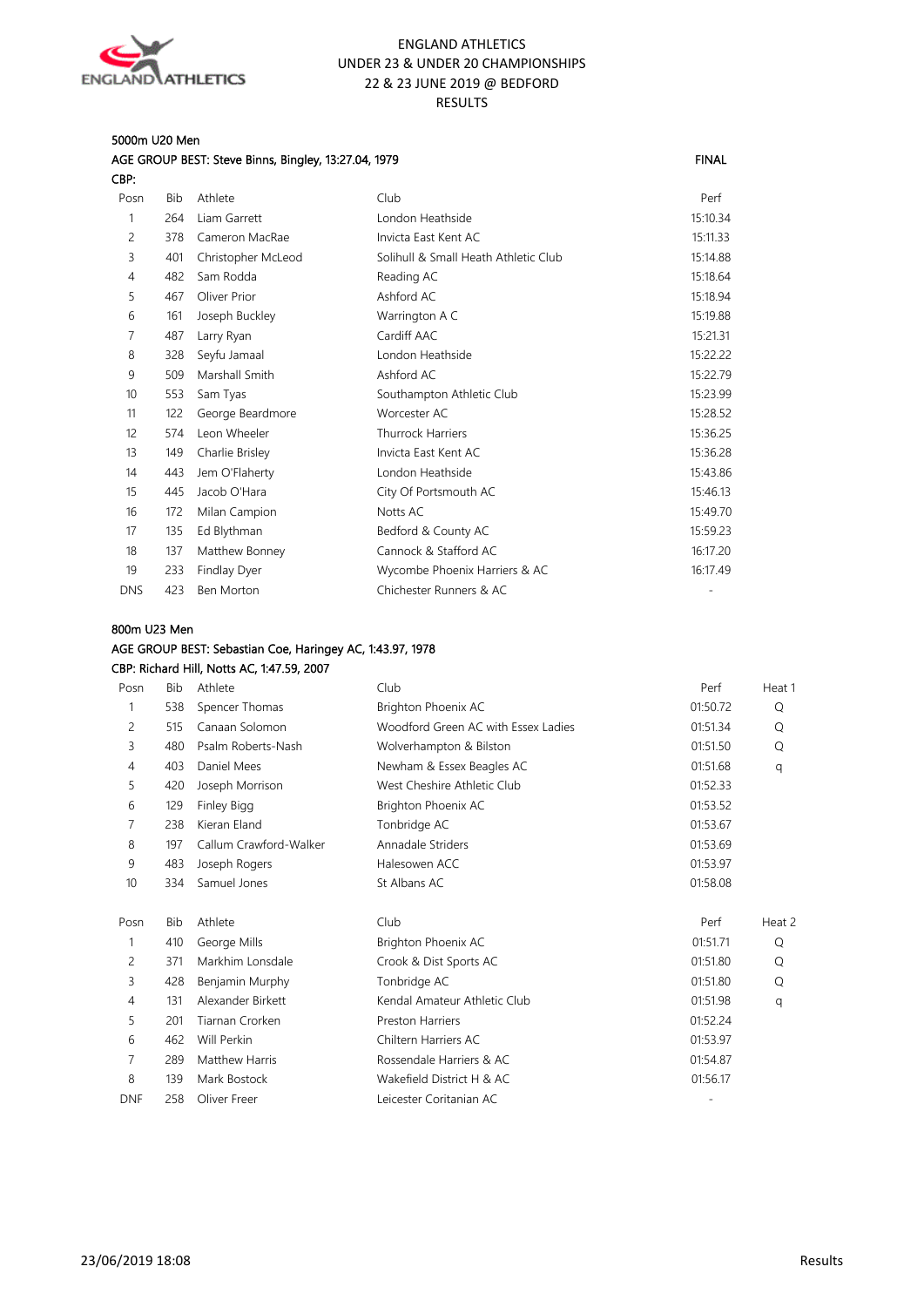

#### 100m U20 Women

|      |     | CBP: Dina Asher-Smith, Blackheath & Bromley AC, 11.11, 2014 |                                  |                      |        |
|------|-----|-------------------------------------------------------------|----------------------------------|----------------------|--------|
| Posn | Bib | Athlete                                                     | Club                             | $-0.9$ m/s           | Semi 1 |
| 1    | 650 | Immanuela Aliu                                              | Blackheath & Bromley Harriers AC | 11.82                | Q      |
| 2    | 651 | Leonie Ashmeade                                             | Wakefield District H & AC        | 12.06                | Q      |
| 3    | 682 | Sharhnee Skervin                                            | Notts AC                         | 12.07                | Q      |
| 4    | 675 | Lakeisha Owusu-junior                                       | Herne Hill Harriers              | 12.10                | q      |
| 5    | 674 | Awa Ndiaye                                                  | Serpentine RC                    | 12.39                | q      |
| 6    | 672 | Elyse Leech                                                 | Torbay AAC                       | 12.58                |        |
| 7    | 660 | Abigail Galpin                                              | Guernsey AC                      | 12.63                |        |
| 8    | 688 | Skye Wicks                                                  | The HAWCS                        | 12.67                |        |
| Posn | Bib | Athlete                                                     | Club                             | $-3.0 \; \text{m/s}$ | Semi 2 |
| 1    | 665 | Amy Hunt                                                    | Charnwood AC                     | 11.79                | Q      |
| 2    | 676 | Cassie Ann Pemberton                                        | <b>Birchfield Harriers</b>       | 12.05                | Q      |
| 3    | 658 | Akaysha Ellis                                               | Enfield and Haringey AC          | 12.25                | Q      |
| 4    | 690 | Eve Wright                                                  | Braintree & District AC          | 12.40                |        |
| 5    | 683 | Zoe Thompson                                                | Newham & Essex Beagles AC        | 12.43                |        |
| 6    | 673 | Elise Modeste                                               | Enfield and Haringey AC          | 12.56                |        |
| 7    | 652 | Dolita Awala-Shaw                                           | Newham & Essex Beagles AC        | 12.58                |        |
| 8    | 685 | Issie Tustin                                                | Cardiff AAC                      | 12.72                |        |

#### 100m U23 Women

## AGE GROUP BEST: Dina Asher-Smith, Blackheath & Bromley AC, 10.99, 2015

AGE GROUP BEST: Dina Asher-Smith, Blackheath & Bromley AC, 11.14, 2014

CBP: Abiodun Oyepitan, Shaftesbury Barnet Harriers, 11.17, 2001

| Posn | <b>Bib</b> | Athlete             | Club                             | $-2.5 \, \text{m/s}$ | Semi 1 |
|------|------------|---------------------|----------------------------------|----------------------|--------|
|      | 692        | Kristal Awuah       | Herne Hill Harriers              | 11.67                | Q      |
| 2    | 695        | Hannah Brier        | Swansea Harriers                 | 11.94                | Q      |
| 3    | 711        | Shannon Malone      | Loughborough Student AC          | 12.02                | Q      |
| 4    | 704        | Page Fairclough     | Shaftesbury Barnet Harriers      | 12.03                |        |
| 5    | 716        | Sarah Quinn         | St Colemans                      | 12.14                |        |
| 6    | 722        | Modupe Shokunbi     | Blackheath & Bromley Harriers AC | 12.34                |        |
| 7    | 707        | Lucy Hoad           | Sutton & District AC             | 12.42                |        |
| 8    | 694        | Ella Blakey         | Derby Athletic Club              | 12.51                |        |
|      |            |                     |                                  |                      |        |
| Posn | Bib        | Athlete             | Club                             | $-1.3$ m/s           | Semi 2 |
|      | 1125       | Finette Agyapong    | Newham & Essex Beagles AC        | 11.78                | Q      |
| 2    | 712        | Ciara Neville       | Emerald AC                       | 11.91                | Q      |
| 3    | 703        | Cheyanne Evans-Gray | Croydon Harriers                 | 11.93                | Q      |
| 4    | 721        | Molly Scott         | St Laurence OToole AC            | 11.95                | q      |
| 5    | 698        | Ebony Carr          | Marshall Milton Keynes AC        | 12.01                | q      |
| 6    | 709        | Darcey Kuypers      | Medway and Maidstone AC          | 12.09                |        |
| 7    | 702        | Leanza Dwaah        | Enfield and Haringey AC          | 12.34                |        |
| 8    | 724        | Yvette Westwood     | Yate & District AC               | 12.53                |        |
|      |            |                     |                                  |                      |        |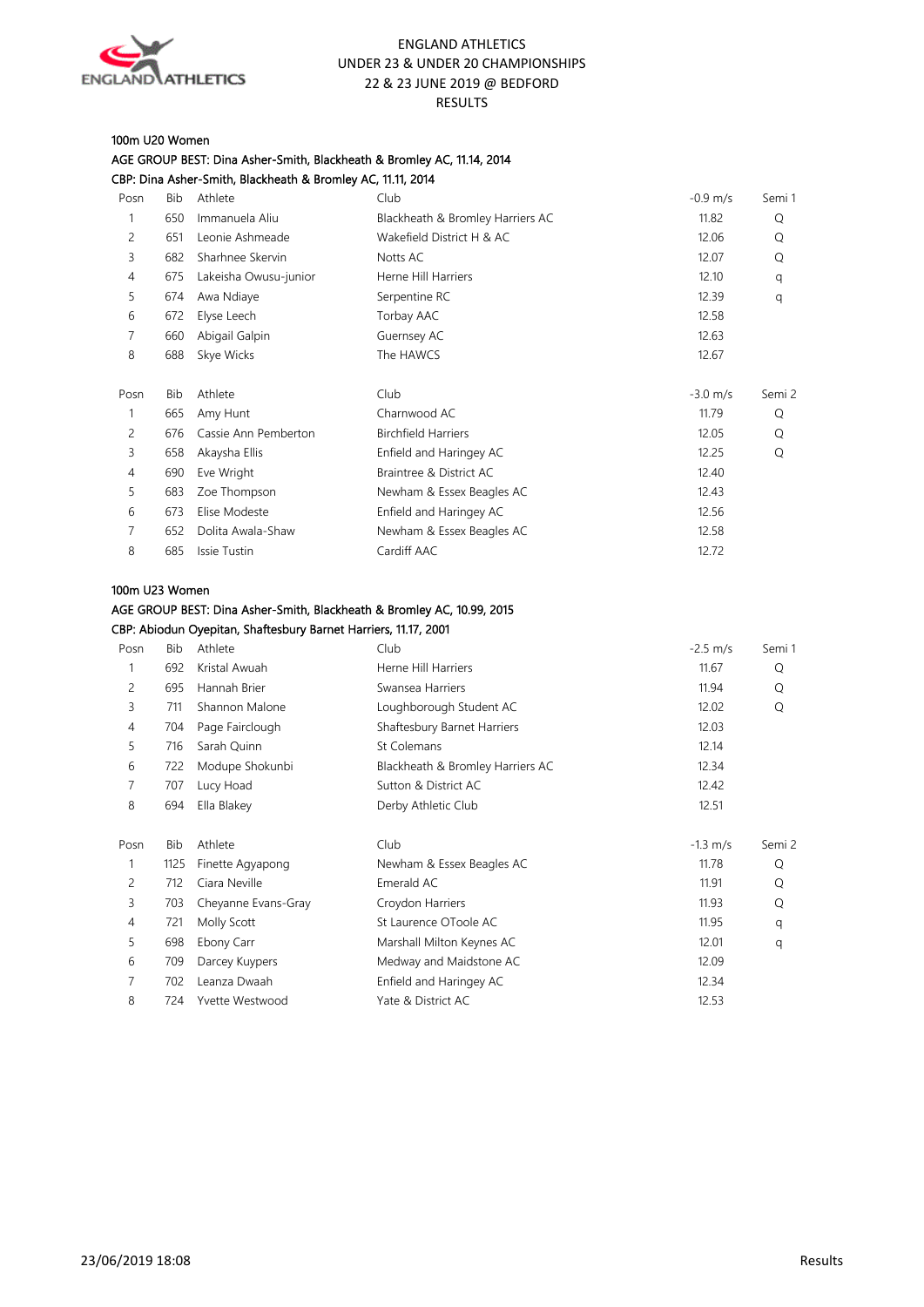

## 100m U20 Men

AGE GROUP BEST: Adam Gemili, Blackheath & Bromley, 10.05, 2012

| CBP: Christian Malcolm, Cardiff AAC, 10.17, 1998, Tyrone Edgar, WG & EL, 10.17, 2001 |  |  |  |  |  |  |  |  |  |  |  |  |
|--------------------------------------------------------------------------------------|--|--|--|--|--|--|--|--|--|--|--|--|
|--------------------------------------------------------------------------------------|--|--|--|--|--|--|--|--|--|--|--|--|

| Posn           | <b>Bib</b> | Athlete              | Club                                | $-1.5$ m/s | Semi 1 |
|----------------|------------|----------------------|-------------------------------------|------------|--------|
| 1              | 3          | Jeremiah Azu         | Cardiff AAC                         | 10.52      | Q      |
| 2              | 8          | Alwayne Campbell     | <b>Birchfield Harriers</b>          | 10.68      | Q      |
| 3              | 24         | Chad Miller          | Hercules Wimbledon AC               | 10.70      | q      |
| 4              | 32         | Joshua Oshunrinde    | Medway and Maidstone AC             | 10.99      |        |
| 5              | 13         | Franklin Fenning     | Notts AC                            | 11.07      |        |
| 5              | 21         | Owain Lloyd-Hughes   | <b>Neath Harriers</b>               | 11.07      |        |
| 7              | 43         | <b>Bailey Wright</b> | Eastbourne Rovers AC                | 11.11      |        |
| 8              | 27         | Luke Moore           | Cambridge Harriers                  | 11.20      |        |
| Posn           | <b>Bib</b> | Athlete              | Club                                | $-0.8$ m/s | Semi 2 |
| 1              | 2          | Fraser Angus         | Giffnock North AAC                  | 10.70      | Q      |
| 2              | 29         | Tobi Ogunkanmi       | <b>Watford Harriers</b>             | 10.77      | Q      |
| 3              | 6          | Daniel Brooks        | Yate & District AC                  | 10.84      | q      |
| $\overline{4}$ | 35         | Andrew Robinson      | Woodford Green AC with Essex Ladies | 10.89      |        |
| 5              | 12         | Valerio Duah         | Telford AC                          | 10.92      |        |
| 6              | 15         | Micah Francis-Dwyer  | Croydon Harriers                    | 10.96      |        |
| 7              | 1          | Daniel Afolabi       | Sale Harriers Manchester            | 11.07      |        |
| 8              | 18         | Joshua Hawkins       | Brighton & Hove AC                  | 11.09      |        |
| Posn           | <b>Bib</b> | Athlete              | Club                                | $-0.8$ m/s | Semi 3 |
| 1              | 28         | Destiny Ogali        | Dacorum & Tring AC                  | 10.79      | Q      |
| 2              | 14         | Joe Ferguson         | Leeds City Athletic Club            | 10.81      | Q      |
| 3              | 41         | Samir Williams       | Croydon Harriers                    | 10.86      |        |
| 4              | 11         | Adam Cross           | Cambridge & Coleridge AC            | 11.05      |        |
| 5              | 9          | Adam Clayton         | Giffnock North AAC                  | 11.08      |        |
| 6              | 33         | Zachary Price        | Menai Track and Field               | 11.18      |        |
| 7              | 38         | Harry Taylor         | City Of Norwich AC                  | 11.18      |        |
| <b>DNS</b>     | 26         | Brandon Mingeli      | Cambridge Harriers                  |            |        |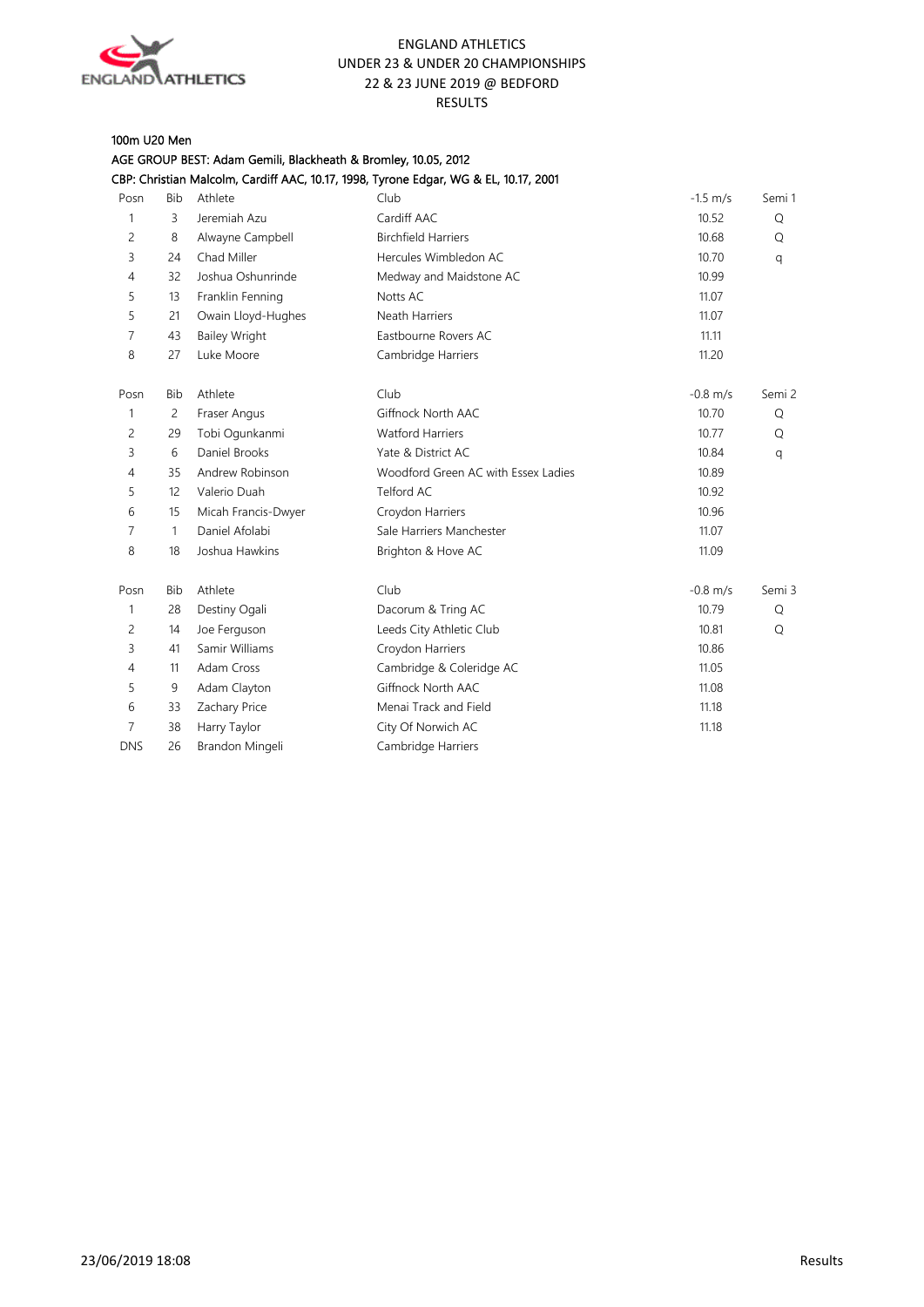

## 100m U23 Men

| AGE GROUP BEST: Reece Prescod, Enfield & Haringey, 9.94, 2018 |
|---------------------------------------------------------------|
| CBP: Adam Gemili, Blackheath & Bromley AC, 10.09, 2013        |

| Posn           | Bib | Athlete                                                         | Club                                        | $-2.1 \text{ m/s}$   | Semi 1 |
|----------------|-----|-----------------------------------------------------------------|---------------------------------------------|----------------------|--------|
| 1              | 48  | Dominic Ashwell                                                 | Shaftesbury Barnet Harriers                 | 10.61                | Q      |
| 2              | 56  | Kaie Chambers-Brown                                             | <b>Birchfield Harriers</b>                  | 10.73                | Q      |
| 3              | 54  | Maxwell Brown                                                   | Marshall Milton Keynes AC                   | 10.79                | q      |
| 4              | 58  | <b>Terrell Craig</b>                                            | Bexley AC                                   | 11.00                |        |
| 5              | 81  | Zanson Plummer                                                  | Shaftesbury Barnet Harriers                 | 11.13                |        |
| 6              | 66  | Maximilian Heavens                                              | Invicta East Kent AC                        | 11.20                |        |
| $\overline{7}$ | 80  | Keano Paris-Samuel                                              | Thames Valley Harriers                      | 11.22                |        |
| 8              | 63  | Ryan Facey                                                      | Hercules Wimbledon AC                       | 11.28                |        |
| Posn           | Bib | Athlete                                                         | Club                                        | $-1.2 \, \text{m/s}$ | Semi 2 |
| 1              | 52  | Oliver Bromby                                                   | Southampton Athletic Club                   | 10.76                | Q      |
| 2              | 71  | Rechmial Miller                                                 | Hercules Wimbledon AC                       | 10.77                | Q      |
| 3              | 78  | Kesi Oludoyi                                                    | Harrow AC                                   | 10.92                |        |
| 4              | 65  | Leon Greenwood                                                  | Swansea Harriers                            | 11.00                |        |
| 5              | 74  | Regan O'Connell                                                 | City of Sheffield and Dearne AC             | 11.13                |        |
| 6              | 61  | Caleb Downes                                                    | Rugby & Northampton AC                      | 11.13                |        |
| 7              | 60  | Eden Davis                                                      | Herts Phoenix AC                            | 11.14                |        |
| 8              | 47  | Christian Anuyagu                                               | Victoria Park Harriers and Tower Hamlets AC | 11.16                |        |
| Posn           | Bib | Athlete                                                         | Club                                        | $-0.4 \, \text{m/s}$ | Semi 3 |
| 1              | 77  | Michael Olsen                                                   | Edinburgh AC                                | 10.62                | Q      |
| 2              | 87  | Jahde Williams                                                  | Harrow AC                                   | 10.69                | Q      |
| 3              | 49  | Korede Awe                                                      | Invicta East Kent AC                        | 10.75                | q      |
| 4              | 67  | Kristian Jones                                                  | Cardiff AAC                                 | 10.79                |        |
| 5              | 85  | Nicholas Walsh                                                  | Sale Harriers                               | 10.94                |        |
| 6              | 73  | Brandon Murray                                                  | Blackheath & Bromley Harriers AC            | 10.97                |        |
| $\overline{7}$ | 79  | Arron Owen                                                      | Cardiff AAC                                 | 10.98                |        |
| 8              | 86  | Jordan Watson-Brown                                             | Shaftesbury Barnet Harriers                 | 11.10                |        |
| 5000m U23 Men  |     |                                                                 |                                             | <b>FINAL</b>         |        |
|                |     | AGE GROUP BEST: Tom Farrell, Border Harriers, 13:15.31, 2012    |                                             |                      |        |
|                |     | CBP: Mo Farah, Windsor Slough Eton & Hounslow AC 13:58.58, 2003 |                                             |                      |        |
| Posn           | Bib | Athlete                                                         | Club                                        | Perf                 |        |
| 1              | 191 | Lachlan Cook                                                    | University of Virginia                      | 14:25.78             |        |
| 2              |     | 210 Benjamin Davies                                             | Bedford & County AC                         | 14:29.04             |        |
| 3              | 422 | Tom Mortimer                                                    | Stroud & District AC                        | 14:37.14             |        |
| $\overline{4}$ | 380 | Baldvin Magnusson                                               | Kingston upon Hull AC                       | 14:56.04             |        |
| 5              | 102 | Cameron Allan                                                   | Houghton Harriers & AC                      | 14:57.76             |        |
| 6              | 346 | Alasdair Kinloch                                                | Tonbridge AC                                | 15:00.47             |        |
| 7              | 449 | Callum O'Neill                                                  | Newbury AC                                  | 15:01.20             |        |
| 8              | 520 | Ben Spratling                                                   | City Of Norwich AC                          | 15:06.73             |        |
| 9              | 505 | Conor Smith                                                     | Swansea Harriers                            | 15:10.64             |        |

| 9                 | 505 | Conor Smith      | Swansea Harriers                 | 15:10.64 |
|-------------------|-----|------------------|----------------------------------|----------|
| 10                | 221 | Rory Domville    | Reading AC                       | 15:13.54 |
| 11                | 226 | Thomas Drabble   | Stockport Harriers & AC          | 15:22.36 |
| $12 \overline{ }$ | 357 | Alex Lawrence    | Ipswich Harriers                 | 15:25.96 |
| 13                | 493 | Joshua Schofield | Blackheath & Bromley Harriers AC | 15:31.48 |
| 14                | 511 | Shaun Smith      | Aldershot Farnham & District     | 15:35.86 |
| 15                | 584 | Callum Wilson    | South London Harriers            | 16:18.55 |
| DNF               | 383 | Alfie Manthorpe  | City of Sheffield and Dearne AC  |          |
| <b>DNF</b>        | 138 | Louie Boot       | <b>Tipton Harriers</b>           |          |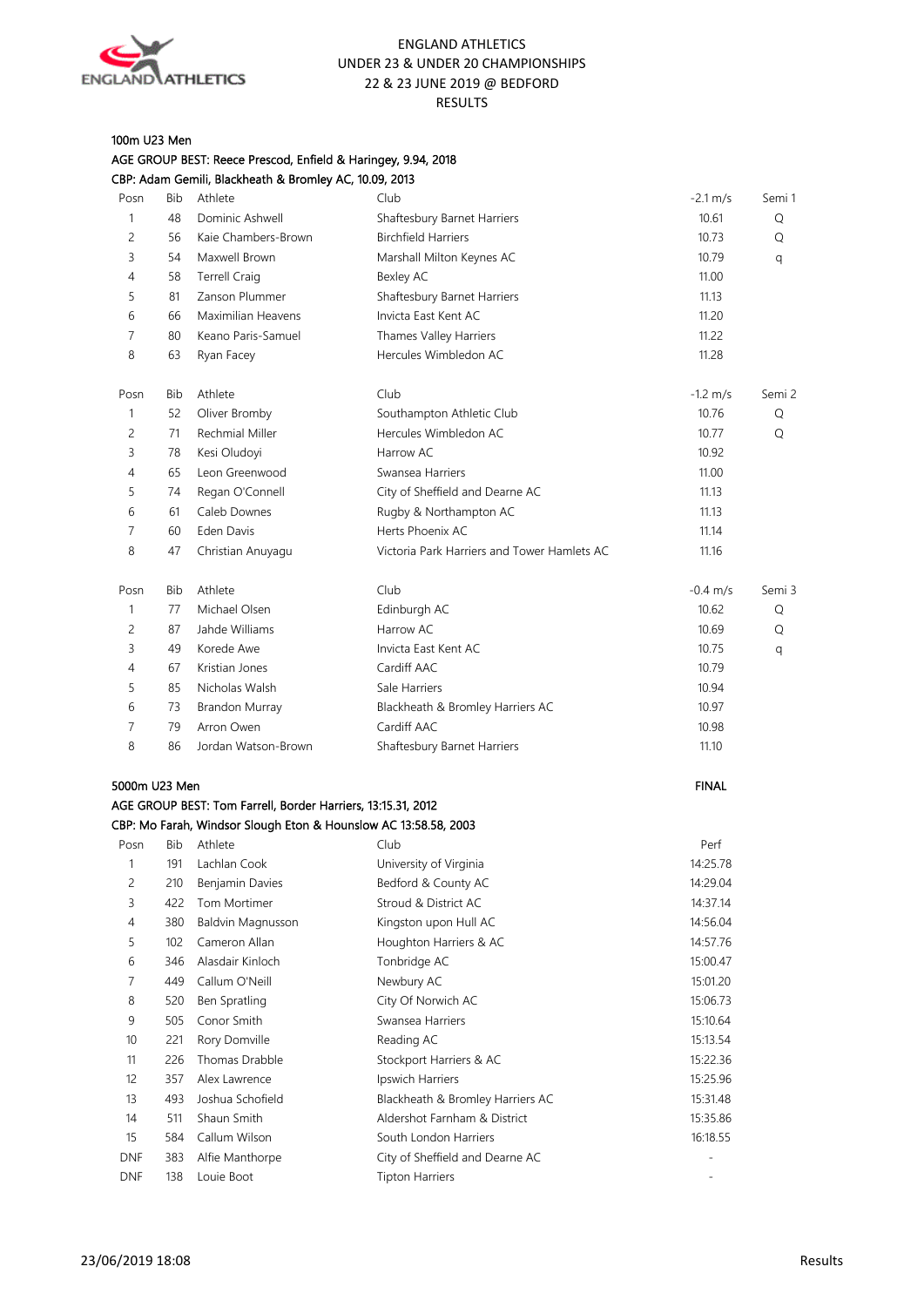

## 800m U20 Women

## AGE GROUP BEST: Charlotte Moore, Bournemouth AC, 1:59.75, 2002

| <b>Bib</b> | Athlete              | Club                             | Perf     | Heat 1 |
|------------|----------------------|----------------------------------|----------|--------|
| 784        | Sarah Calvert        | Livingston & District AAC        | 02:06.23 | Q      |
| 875        | Keely Hodgkinson     | Leigh Harriers & AC              | 02:08.06 | Q      |
| 1076       | Emily Thompson       | Banbury Harriers AC              | 02:09.95 | q      |
| 887        | Saskia Huxham        | Hallamshire Harriers Sheffield   | 02:10.51 |        |
| 1087       | Olivia Vareille      | <b>Falkirk Victoria Harriers</b> | 02:11.47 |        |
| 779        | Rebecca Bullock      | Basingstoke & Mid Hants AC       | 02:12.70 |        |
| 1016       | Nia Riley            | Cardiff Archers                  | 02:20.50 |        |
| 881        | Katie Hopkins        | Woking AC                        | 02:24.55 |        |
| <b>Bib</b> | Athlete              | Club                             | Perf     | Heat 2 |
| 762        | Isabelle Boffey      | Enfield and Haringey AC          | 02:10.33 | Q      |
| 959        | Bethan Morley        | <b>Ilkley Harriers</b>           | 02:10.41 | Q      |
| 1045       | <b>Emily Simpson</b> | City of Sheffield and Dearne AC  | 02:11.49 |        |
| 1077       | Elise Thorner        | Wells City Harriers              | 02:12.50 |        |
| 778        | Charlotte Buckley    | Thames Valley Harriers           | 02:14.53 |        |
| 733        | Lottie Ambridge      | <b>Bracknell AC</b>              | 02:16.50 |        |
| 1046       | Katrina Simpson      | Halesowen ACC                    |          |        |
| 787        | Molly Canham         | <b>Exeter Harriers</b>           |          |        |
| <b>Bib</b> | Athlete              | Club                             | Perf     | Heat 3 |
| 1071       | Annie Testar         | Stroud & District AC             | 02:07.79 | Q      |
| 942        | Katy-Ann McDonald    | Blackheath & Bromley Harriers AC | 02:08.27 | Q      |
| 962        | Stephanie Moss       | Sale Harriers Manchester         | 02:08.40 | q      |
| 834        | <b>Ellie Farrow</b>  | City Of Portsmouth AC            | 02:12.46 |        |
| 1117       | Beatrix Wraith       | The HAWCS                        | 02:13.29 |        |
| 1012       | Naomi Reid           | Cardiff AAC                      | 02:16.17 |        |
| 1019       | Hannah Roberts       | Bracknell AC                     | 02:20.99 |        |
|            |                      |                                  |          |        |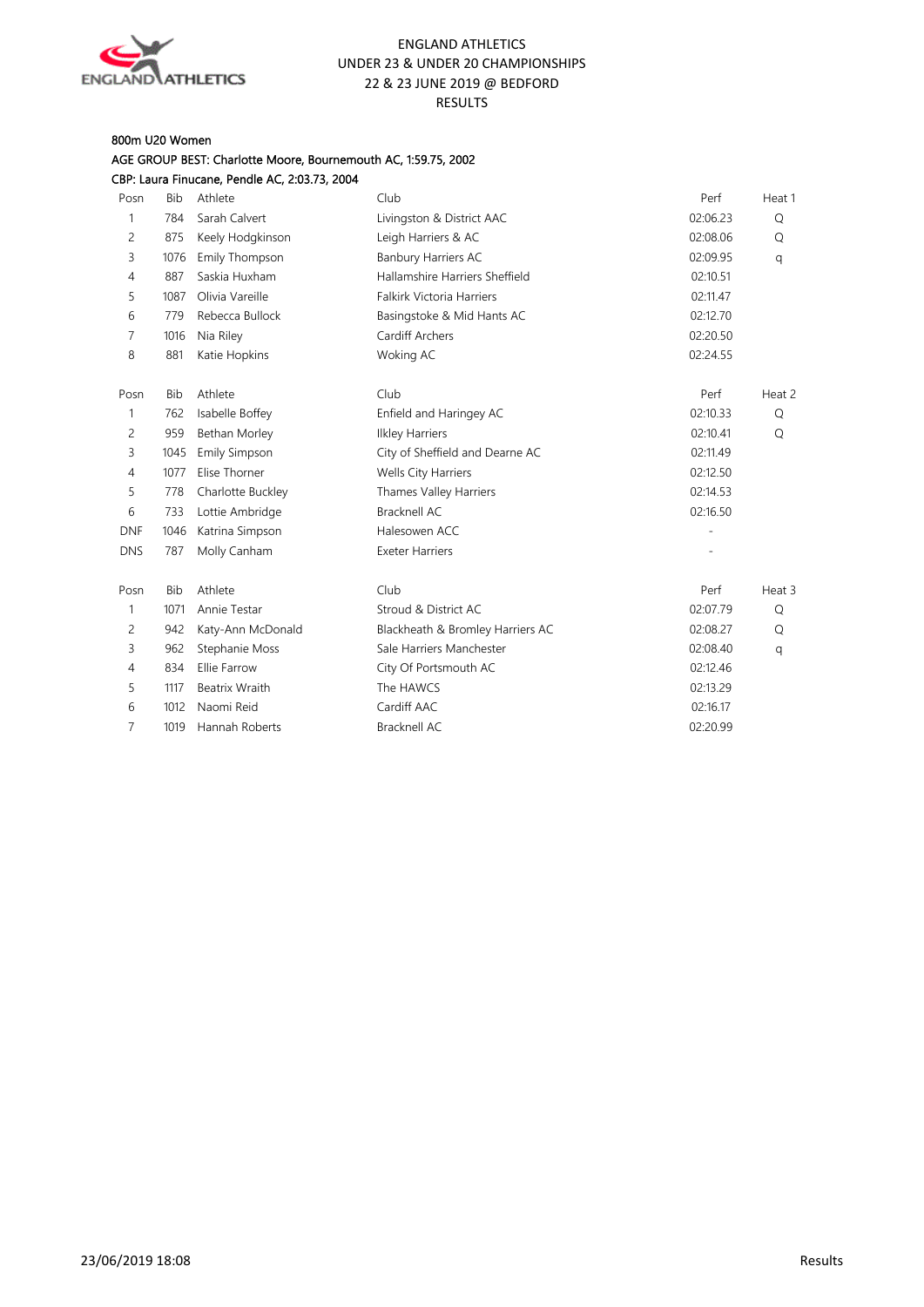

## 800m U20 Men

#### AGE GROUP BEST: David Sharpe, Jarrow & Hebburn AC, 1:45.64, 1986 CBP: Niall Brooks, Sale Harriers, 1:47.29, 2010

| Posn           | <b>Bib</b> | Athlete              | Club                                        | Perf     | Heat 1 |
|----------------|------------|----------------------|---------------------------------------------|----------|--------|
| 1              | 165        | Max Burgin           | Halifax Harriers & AC                       | 01:52.10 | Q      |
| 2              | 359        | Ben Lee              | Vale Royal AC                               | 01:53.68 | Q      |
| 3              | 104        | Josh Allen           | Middlesbrough Athletic Club (Mandale)       | 01:54.82 |        |
| 4              | 130        | Luca Bigg            | Brighton Phoenix AC                         | 01:55.51 |        |
| 5              | 476        | Harry Richardson     | Basingstoke & Mid Hants AC                  | 01:55.58 |        |
| 6              | 497        | Reece Sharman-Newell | Basingstoke & Mid Hants AC                  | 01:56.18 |        |
| $\overline{7}$ | 370        | David Locke          | Cardiff AAC                                 | 01:56.51 |        |
| Posn           | <b>Bib</b> | Athlete              | Club                                        | Perf     | Heat 2 |
| $\mathbf{1}$   | 400        | Finley McLear        | <b>Exeter Harriers</b>                      | 01:51.32 | Q      |
| 2              | 140        | Alex Botterill       | City of York AC                             | 01:51.40 | Q      |
| 3              | 133        | Yusuf Bizimana       | Victoria Park Harriers and Tower Hamlets AC | 01:51.44 | q      |
| 4              | 215        | Jack Dee-Ingham      | <b>Preston Harriers</b>                     | 01:53.77 |        |
| 5              | 142        | Harry Boyd           | Guildford & Godalming AC                    | 01:54.24 |        |
| 6              | 196        | Lewis Cotterill      | Newquay & Par AC                            | 01:54.98 |        |
| 7              | 369        | Adrian Lloyd-Davies  | Bridgnorth AC                               | 01:56.44 |        |
| 8              | 155        | Isaac Brown          | <b>Basildon AC</b>                          | 01:57.30 |        |
| 9              | 158        | Sam Brown            | Edinburgh AC                                | 01:57.52 |        |
| 10             | 475        | Archie Richardson    | Lincoln Wellington Athletic Club            | 01:57.60 |        |
| Posn           | <b>Bib</b> | Athlete              | Club                                        | Perf     | Heat 3 |
| $\mathbf{1}$   | 231        | Oliver Dustin        | Border Harriers & AC                        | 01:52.45 | Q      |
| 2              | 457        | Ben Pattison         | Basingstoke & Mid Hants AC                  | 01:52.87 | Q      |
| 3              | 175        | Oliver Carvell       | Telford AC                                  | 01:53.14 | q      |
| $\overline{4}$ | 316        | Dan Howells          | Aldershot Farnham & District                | 01:54.12 |        |
| 5              | 337        | Dan Joyce            | <b>Tynedale Harriers</b>                    | 01:55.16 |        |
| 6              | 248        | Luke Farrant         | Stockport Harriers & AC                     | 01:55.41 |        |
| 7              | 304        | Jack Higgins         | Bexley AC                                   | 01:55.97 |        |
| 8              | 470        | Archie Rainbow       | Nene Valley Harriers                        | 01:57.93 |        |
| 9              | 109        | Samuel Aris          | Daventry AAC                                | 02:00.08 |        |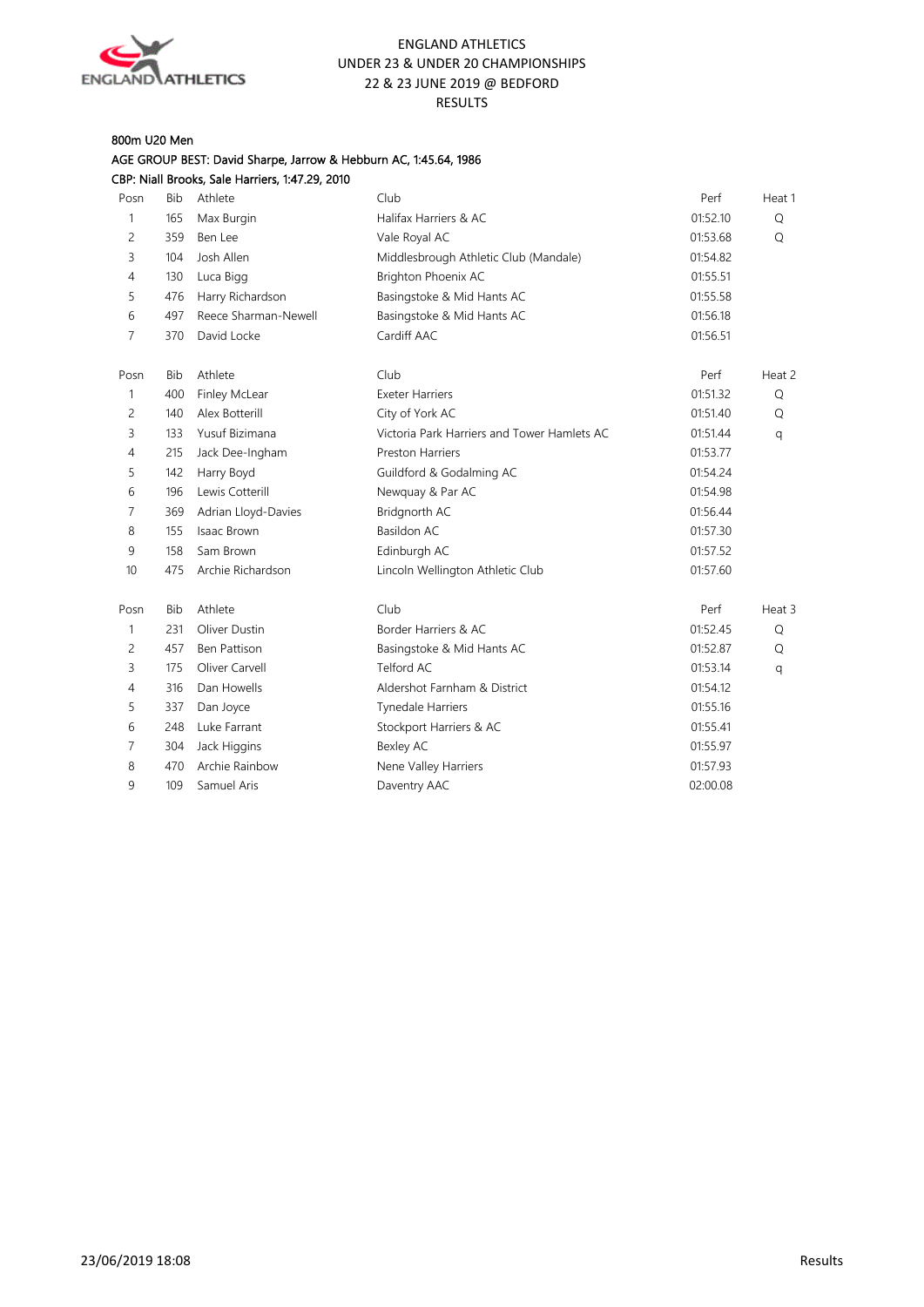

#### 1500m U20 Women

|                 |            | CBP: Melissa Courtney, Shaftesbury Barnet, 4:15.93, 2015     |                           |              |        |
|-----------------|------------|--------------------------------------------------------------|---------------------------|--------------|--------|
| Posn            | Bib        | Athlete                                                      | Club                      | Perf         | Heat 1 |
| $\mathbf{1}$    | 951        | Saskia Millard                                               | Herne Hill Harriers       | 04:33.27     | Q      |
| 2               | 991        | India Pentland                                               | Darlington H & AC         | 04:33.30     | Q      |
| 3               | 967        | Almaz Nerurkar                                               | Brighton Phoenix AC       | 04:33.35     | Q      |
| 4               | 937        | Olivia Mason                                                 | Border Harriers & AC      | 04:33.39     | Q      |
| 5               | 912        | Naomi Lang                                                   | Aberdeen AAC              | 04:34.57     | q      |
| 6               | 844        | Isobel Fry                                                   | Newbury AC                | 04:34.91     |        |
| 7               | 1025       | Georgia Rothwell                                             | City of York AC           | 04:35.64     |        |
| 8               | 864        | Olivia Haveron                                               | Harrogate Harriers & AC   | 04:38.06     |        |
| 9               | 980        | Kate ONeill                                                  | Havering Ac               | 04:40.03     |        |
| <b>DNS</b>      | 962        | Stephanie Moss                                               | Sale Harriers Manchester  |              |        |
| Posn            | <b>Bib</b> | Athlete                                                      | Club                      | Perf         | Heat 2 |
| $\mathbf{1}$    | 1094       | Erin Wallace                                                 | Giffnock North AAC        | 04:29.94     | Q      |
| 2               | 1110       | Emily Williams                                               | Kettering Town Harriers   | 04:30.17     | Q      |
| 3               | 787        | Molly Canham                                                 | <b>Exeter Harriers</b>    | 04:30.21     | Q      |
| $\overline{4}$  | 865        | Georgia Hayes                                                | Reading AC                | 04:30.27     | Q      |
| 5               | 781        | Anna Burt                                                    | Team Bath Athletic Club   | 04:30.83     | q      |
| 6               | 773        | Alexandra Brown                                              | Herne Hill Harriers       | 04:31.16     | q      |
| 7               | 950        | Alexandra Millard                                            | Invicta East Kent AC      | 04:34.68     | q      |
| 8               | 969        | Ella Newton                                                  | Herne Hill Harriers       | 04:41.35     |        |
| <b>DNS</b>      | 784        | Sarah Calvert                                                | Livingston & District AAC |              |        |
| 1500m U23 Women |            |                                                              |                           | <b>FINAL</b> |        |
|                 |            | AGE GROUP BEST: Laura Muir, Dundee Hawkhill H, 3:58.66, 2015 |                           |              |        |
|                 |            | CBP: Lisa Dobriskey, Ashford AC, 4:16.96, 2003               |                           |              |        |

# AGE GROUP BEST: Zola Budd, Aldershot Farnham & District AC, 3:59.96, 1985

| Posn           | Bib  | Athlete             | Club                                  | Perf     |
|----------------|------|---------------------|---------------------------------------|----------|
| 1              | 1002 | Amelia Ouirk        | Bracknell AC                          | 04:23.12 |
| 2              | 896  | Rosie Johnson       | Liverpool Pembroke & Sefton H AC      | 04:24.63 |
| 3              | 1022 | Lucy Robinson       | Wakefield District H & AC             | 04:25.02 |
| $\overline{4}$ | 902  | Jodie Judd          | Chelmsford AC                         | 04:26.36 |
| 5              | 1048 | Sabrina Sinha       | Cambridge Harriers                    | 04:26.69 |
| 6              | 854  | Bryony Gunn         | <b>Birchfield Harriers</b>            | 04:27.52 |
| 7              | 791  | Sarah Chapman       | Windsor Slough Eton & Hounslow AC     | 04:27.90 |
| 8              | 1068 | Sophie Tarver       | Wirral AC                             | 04:28.32 |
| 9              | 1093 | Ellie Wallace       | North Somerset AC                     | 04:28.87 |
| 10             | 1037 | Chloe Sharp         | <b>Central Park Athletics</b>         | 04:29.14 |
| 11             | 1062 | Philippa Stone      | Middlesbrough Athletic Club (Mandale) | 04:30.59 |
| 12             | 1091 | Kirsty Walker       | Reading AC                            | 04:39.54 |
| 13             | 1085 | Rebecca Twardochleb | Newcastle Staffs AC                   | 04:40.97 |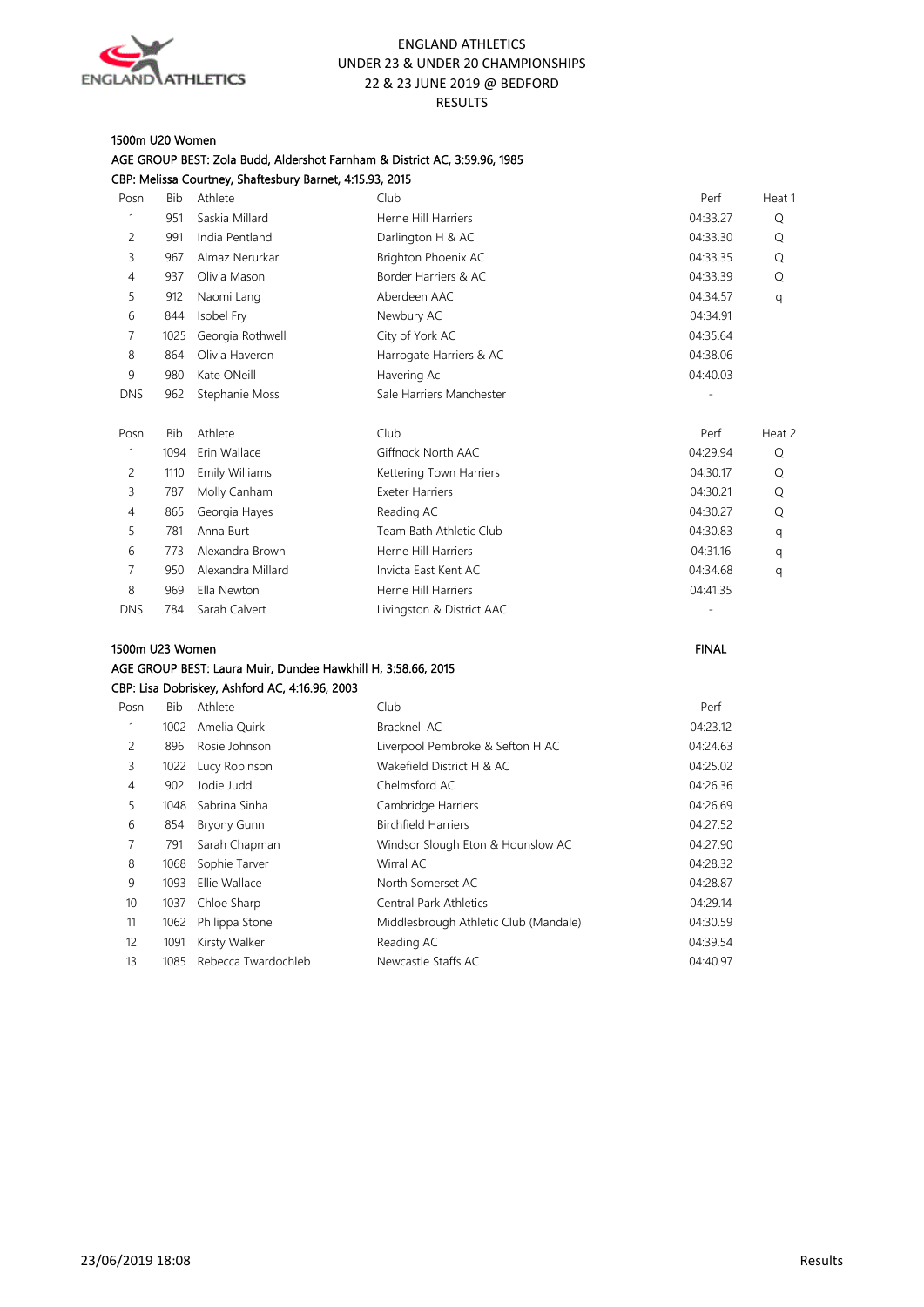

| 3000m S/Chase U20 Men                                        | <b>FINAL</b> |
|--------------------------------------------------------------|--------------|
| AGE GROUP BEST: Paul Davies-Hale, Cannock AC, 8:29.85, 1981  |              |
| CBP: Beneditct Whitby, Borough of Hounslow AC, 8:59.09, 1996 |              |

| Posn | Bib | Athlete                     | Club                             | Perf     |
|------|-----|-----------------------------|----------------------------------|----------|
|      | 326 | Kristian Imroth             | Shaftesbury Barnet Harriers      | 09:03.42 |
| 2    | 90  | Remilekun Adebiyi           | Newport Harriers                 | 09:14.06 |
| 3    | 536 | Ben Thomas                  | Carmarthen & District Harriers   | 09:17.26 |
| 4    | 411 | Lewis Mills                 | Blackheath & Bromley Harriers AC | 09:20.01 |
| 5    | 395 | <b>Conall McGinness</b>     | Cambridge & Coleridge AC         | 09:24.24 |
| 6    | 285 | Lewis Harknett              | Orion Harriers                   | 09:30.79 |
|      | 418 | Elliot Moran                | <b>Exeter Harriers</b>           | 09:34.45 |
| 8    | 236 | Owain Paul Edwards          | Cardiff AAC                      | 09:49.46 |
| 9    | 466 | <b>Brychan Price-Davies</b> | <b>Brecon Athletics Club</b>     | 09:56.56 |

## 3000m S/Chase U23 Men FINAL And the Second State of the Second State of the Second State of the Second State of the Second State of the Second State of the Second State of the Second State of the Second State of the Second AGE GROUP BEST: Tom Hanlon, Edinburgh AC, 8:16.52, 1989

|  | CBP: Adam Bowden, Harrow AC, 8:42.92, 2003 |  |
|--|--------------------------------------------|--|
|--|--------------------------------------------|--|

| Bib | Athlete             | Club                       | Perf     |
|-----|---------------------|----------------------------|----------|
| 365 | Ciaran Lewis        | Cardiff AAC                | 09:11.45 |
| 441 | Paul O'Donnell      | Dundrum South Dublin AC    | 09:16.54 |
| 589 | Jordan Wood         | Cambridge and Coleridge    | 09:18.30 |
| 250 | Terry Fawden        | <b>Highgate Harriers</b>   | 09:24.29 |
| 507 | Logan Smith         | City Of Norwich AC         | 09:29.68 |
| 195 | Sam Costley         | Southampton Athletic Club  | 09:40.25 |
| 388 | <b>Edward Mason</b> | Guernsey AC                |          |
| 124 | James Beeks         | Basingstoke & Mid Hants AC | ۰        |
|     |                     |                            |          |

#### 100m U20 Women FINAL AGE GROUP BEST: Dina Asher-Smith, Blackheath & Bromley AC, 11.14, 2014 CBP: Dina Asher-Smith, Blackheath & Bromley AC, 11.11, 2014

| Posn | Bib | Athlete               | Club                             | $-3.2$ M/S |
|------|-----|-----------------------|----------------------------------|------------|
|      | 665 | Amy Hunt              | Charnwood AC                     | 11.78      |
|      | 650 | Immanuela Aliu        | Blackheath & Bromley Harriers AC | 12.10      |
| 3    | 676 | Cassie Ann Pemberton  | <b>Birchfield Harriers</b>       | 12.14      |
| 4    | 658 | Akaysha Ellis         | Enfield and Haringey AC          | 12.26      |
| 5.   | 651 | Leonie Ashmeade       | Wakefield District H & AC        | 12.32      |
| 6    | 682 | Sharhnee Skervin      | Notts AC                         | 12.34      |
|      | 675 | Lakeisha Owusu-junior | Herne Hill Harriers              | 12.44      |
| 8    | 674 | Awa Ndiaye            | Serpentine RC                    | 12.64      |

#### 100m U23 Women FINAL And the state of the state of the state of the state of the state of the state of the state of the state of the state of the state of the state of the state of the state of the state of the state of th

## AGE GROUP BEST: Dina Asher-Smith, Blackheath & Bromley AC, 10.99, 2015

#### CBP: Abiodun Oyepitan, Shaftesbury Barnet Harriers, 11.17, 2001

| Posn | <b>Bib</b> | Athlete               | Club                      | $-2.5$ M/S |
|------|------------|-----------------------|---------------------------|------------|
|      | 692        | Kristal Awuah         | Herne Hill Harriers       | 11.61      |
| 2    |            | 1125 Finette Agyapong | Newham & Essex Beagles AC | 11.83      |
| 3    | 712        | Ciara Neville         | Emerald AC                | 11.92      |
| 4    | 721        | Molly Scott           | St Laurence OToole AC     | 11.99      |
|      | 711        | Shannon Malone        | Loughborough Student AC   | 12.03      |
| 6    | 695        | Hannah Brier          | Swansea Harriers          | 12.04      |
|      | 703        | Cheyanne Evans-Gray   | Croydon Harriers          | 12.06      |
| 8    | 698        | Ebony Carr            | Marshall Milton Keynes AC | 12.12      |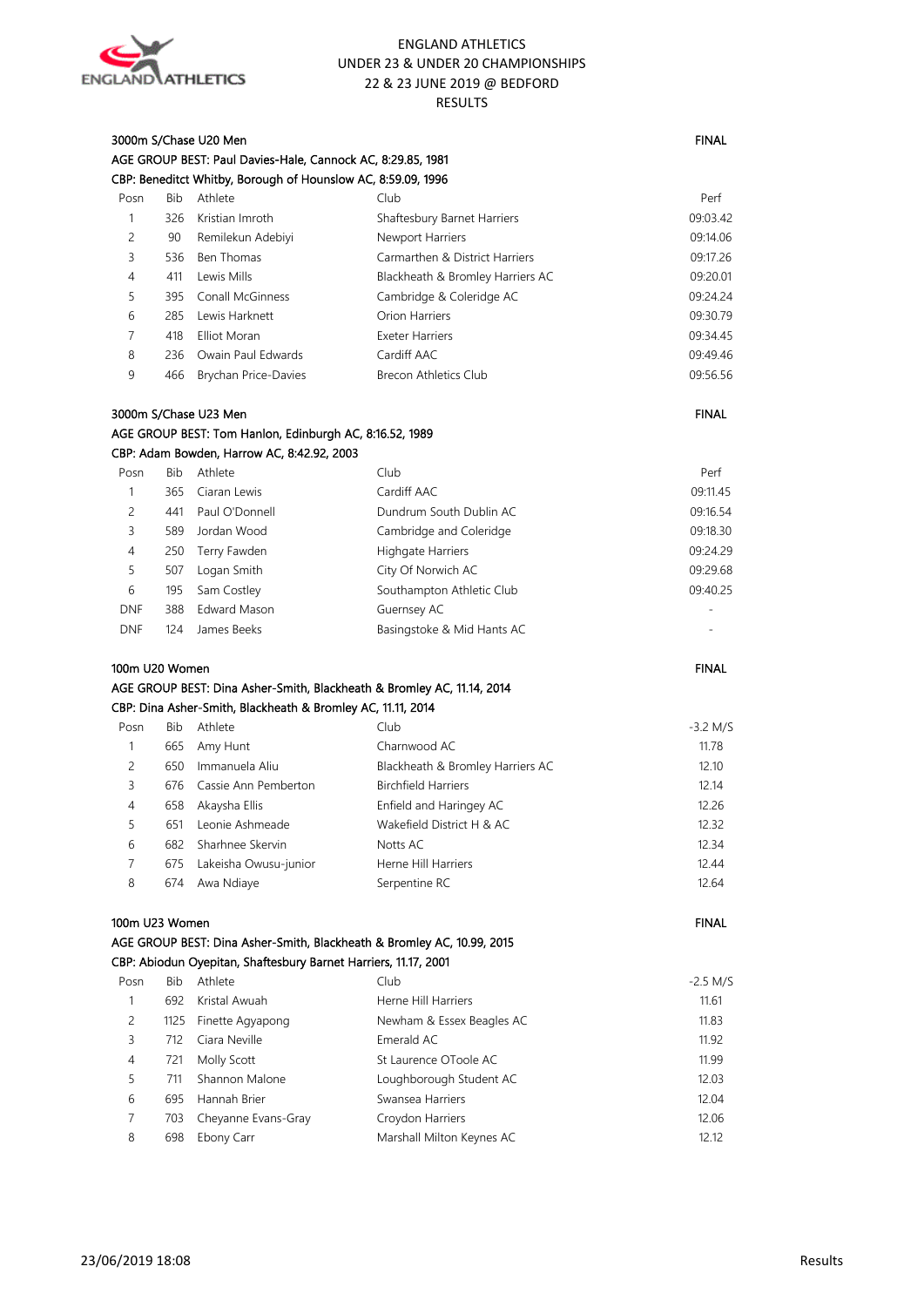

|                |            | AGE GROUP BEST: Adam Gemili, Blackheath & Bromley, 10.05, 2012 |                                                                                      |              |
|----------------|------------|----------------------------------------------------------------|--------------------------------------------------------------------------------------|--------------|
|                |            |                                                                | CBP: Christian Malcolm, Cardiff AAC, 10.17, 1998, Tyrone Edgar, WG & EL, 10.17, 2001 |              |
| Posn           | Bib        | Athlete                                                        | Club                                                                                 | $-2.2$ M/S   |
| 1              | 3          | Jeremiah Azu                                                   | Cardiff AAC                                                                          | 10.75        |
| 2              | 29         | Tobi Ogunkanmi                                                 | <b>Watford Harriers</b>                                                              | 10.90        |
| 3              | 24         | Chad Miller                                                    | Hercules Wimbledon AC                                                                | 10.90        |
| $\overline{4}$ | 2          | Fraser Angus                                                   | Giffnock North AAC                                                                   | 10.95        |
| 5              | 8          | Alwayne Campbell                                               | <b>Birchfield Harriers</b>                                                           | 10.97        |
| 6              | 28         | Destiny Ogali                                                  | Dacorum & Tring AC                                                                   | 11.04        |
| $\overline{7}$ | 6          | Daniel Brooks                                                  | Yate & District AC                                                                   | 11.07        |
| 8              | 14         | Joe Ferguson                                                   | Leeds City Athletic Club                                                             | 11.11        |
| 100m U20 Men   |            |                                                                |                                                                                      | <b>FINAL</b> |
|                |            | AGE GROUP BEST: Adam Gemili, Blackheath & Bromley, 10.05, 2012 |                                                                                      |              |
|                |            |                                                                | CBP: Christian Malcolm, Cardiff AAC, 10.17, 1998, Tyrone Edgar, WG & EL, 10.17, 2001 |              |
| Posn           | <b>Bib</b> | Athlete                                                        | Club                                                                                 | $-1.9$ M/S   |
| 1              | 48         | Dominic Ashwell                                                | Shaftesbury Barnet Harriers                                                          | 10.60        |
| $\overline{c}$ | 52         | Oliver Bromby                                                  | Southampton Athletic Club                                                            | 10.61        |
| 3              | 56         | Kaie Chambers-Brown                                            | <b>Birchfield Harriers</b>                                                           | 10.68        |
| $\overline{4}$ | 77         | Michael Olsen                                                  | Edinburgh AC                                                                         | 10.73        |
| 5              | 71         | Rechmial Miller                                                | Hercules Wimbledon AC                                                                | 10.78        |
| 6              | 54         | Maxwell Brown                                                  | Marshall Milton Keynes AC                                                            | 10.86        |
| 7              | 87         | Jahde Williams                                                 | Harrow AC                                                                            | 10.86        |

49 Korede Awe Invicta East Kent AC 10.95

100m U20 Men FINAL And the state of the state of the state of the state of the state of the state of the state of the state of the state of the state of the state of the state of the state of the state of the state of the

#### Hammer U20 Women

## AGE GROUP BEST: Sophie Hitchon, Blackburn Harriers, 66.01m, 2010

#### CBP: Sophie Hitchon, Blackburn Harriers, 63.74m, 2010

| Posn | Bib  | Athlete               | Club                             | Perf  |
|------|------|-----------------------|----------------------------------|-------|
| 1    | 1109 | Charlotte Williams    | Blackburn Harriers & AC          | 62.84 |
| 2    | 990  | Charlotte Payne       | Newbury AC                       | 59.99 |
| 3    | 1047 | Tara Simpson-Sullivan | Wigan & District H & AC          | 57.23 |
| 4    | 740  | Phoebe Baggott        | Wolverhampton & Bilston          | 56.36 |
| 5    | 987  | Ffion Palmer          | Cardiff AAC                      | 53.29 |
| 6    | 995  | Zoe Price             | Liverpool Harriers & AC          | 53.05 |
| 7    | 924  | Anna Loughlin         | Bristol and West AC              | 52.36 |
| 8    | 1096 | Molly Walsh           | Blackheath & Bromley Harriers AC | 52.14 |
| 9    | 809  | Heather Cubbage       | City Of Portsmouth AC            | 51.14 |
| 10   | 1072 | Cerys Thomas          | City Of Portsmouth AC            | 51.11 |
| 11   | 760  | Hannah Blood          | Sale Harriers Manchester         | 48.86 |
| 12   | 1026 | Jasmine Routledge     | Charnwood AC                     | 47.27 |
| 13   | 754  | Poppy Bean            | Notts AC                         | 46.02 |
| 14   | 743  | Anastasia Banbury     | Guernsey AC                      | 43.55 |
| 15   | 1070 | Libby Taylor          | Stevenage & North Herts AC       | 42.85 |
| 16   | 932  | Rachel Maclennan      | <b>Inverness Harriers</b>        | 42.55 |
| 17   | 837  | Kirsty Finlay         | Notts AC                         | 41.86 |
| 18   | 1079 | Jasmine Trapnell      | Marshall Milton Keynes AC        | 40.70 |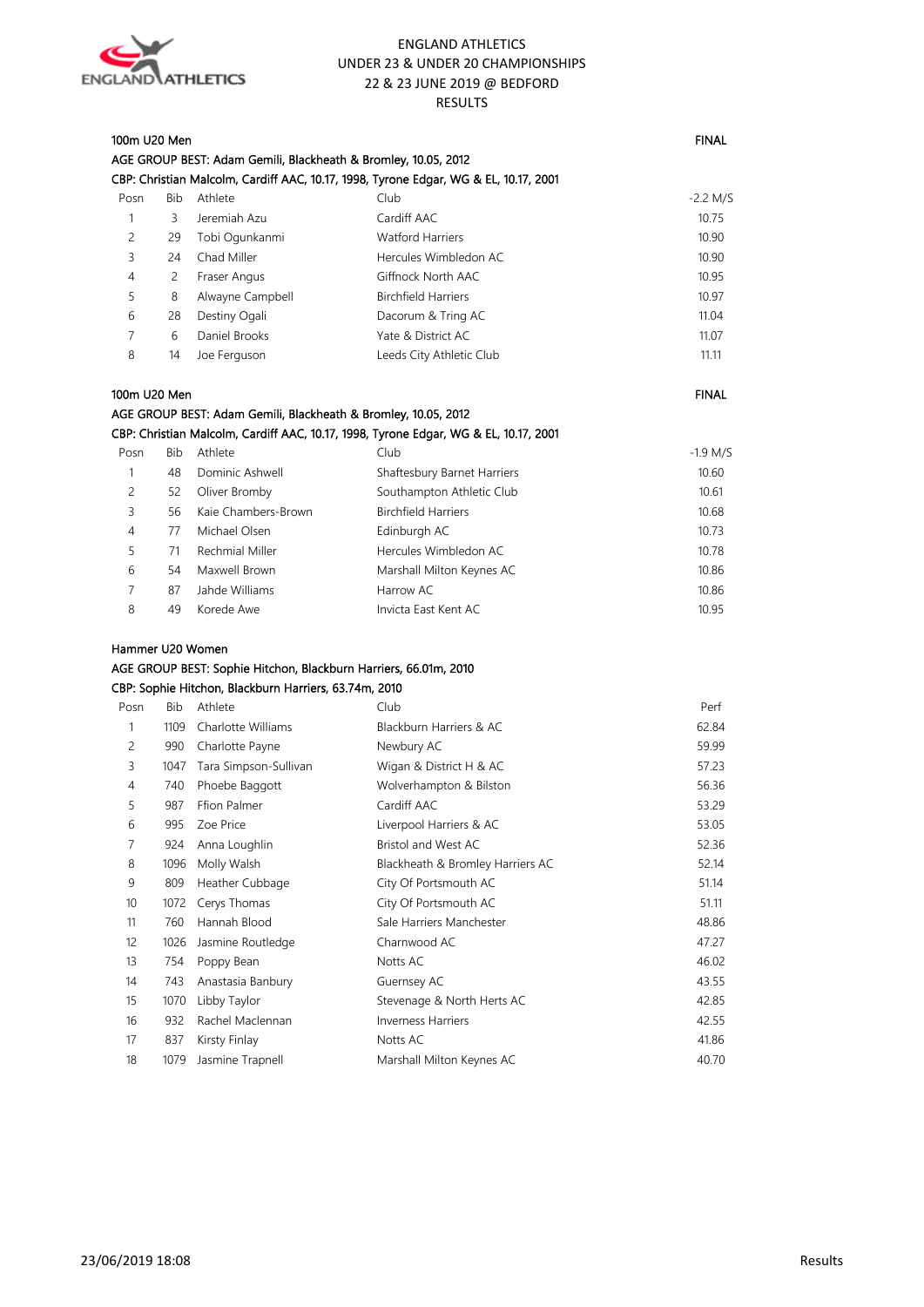

#### Triple Jump U23 Men AGE GROUP BEST: Tosi Fasinro, Haringey AC, 17.21m, 1993 CBP: Nathan Douglas, Oxford City AC, 16.42m, 2004

| Posn           | Bib | Athlete           | Club                            | Perf            |
|----------------|-----|-------------------|---------------------------------|-----------------|
|                | 407 | Kevin Metzger     | Sale Harriers Manchester        | 15.17<br>$+0.9$ |
|                | 208 | Jason Dankyi      | City of Sheffield and Dearne AC | $+1.0$<br>14.43 |
|                | 562 | Thomas Walley     | Wrexham AC                      | 14.26<br>$+2.0$ |
| $\overline{4}$ | 163 | Ashley Buckman    | Ashford AC                      | 13.98<br>$+0.8$ |
|                | 442 | Emmanuel Odubanjo | Sale Harriers Manchester        | $+0.9$<br>13.87 |
| <b>NMR</b>     | 187 | Henry Clarkson    | Liverpool Harriers & AC         |                 |
| <b>NMR</b>     | 387 | Ade Mason         | Shaftesbury Barnet Harriers     |                 |

#### Hammer U20 Men

#### AGE GROUP BEST: Jake Norris, Windsor Slough Eton & Hounslow, 80.65, 2018 CBP: Jake Norris, Windsor Slough Eton & Hounslow, 80.45, 2018

| Posn       | Bib | Athlete                | Club                              | Perf  |
|------------|-----|------------------------|-----------------------------------|-------|
| 1          | 293 | Ben Hawkes             | Worthing & District Harriers      | 73.15 |
| 2          | 170 | <b>Bayley Campbell</b> | Windsor Slough Eton & Hounslow AC | 70.25 |
| 3          | 412 | Sean Mockler           | Moycarkey Coolcroo                | 67.66 |
| 4          | 343 | Shaun Kerry            | Kingston upon Hull AC             | 63.73 |
| 5          | 355 | James Lancaster        | Shaftesbury Barnet Harriers       | 63.56 |
| 6          | 273 | Oliver Graham          | Shaftesbury Barnet Harriers       | 62.07 |
| 7          | 265 | Samuel Gaskell         | Blackburn Harriers & AC           | 61.72 |
| 8          | 353 | Jack Lambert           | Kidderminster and Stourport       | 56.85 |
| 9          | 448 | Jola Omotosho          | Dartford Harriers AC              | 53.33 |
| 10         | 374 | Matt MacFarlane        | <b>Inverness Harriers</b>         | 20.78 |
| 11         | 325 | Sam Illsley            | Worthing & District Harriers      | 48.82 |
| 12         | 554 | Josh Tyler             | <b>Exeter Harriers</b>            | 47.36 |
| <b>NMR</b> | 478 | Josh Ricketts          | Swindon Harriers                  |       |

#### Long Jump U20 Men

#### AGE GROUP BEST: Greg Rutherford, Milton Keynes AC, 8.14, 2005 CBP: Jonathan Moore, Birchfield Harriers, 7.98m, 2001

| Posn | Bib | Athlete               | Club                                        | Perf |        |
|------|-----|-----------------------|---------------------------------------------|------|--------|
|      | 376 | Stephen Mackenzie     | Pitreavie AAC                               | 7.59 | $+1.7$ |
| 2    | 444 | Dominic Ogbechie      | <b>Highgate Harriers</b>                    | 7.57 | $+0.3$ |
| 3    | 491 | Alessandro Schenini   | Giffnock North AAC                          | 7.39 | $+1.0$ |
| 4    | 527 | Jack Sumners          | Stratford Upon Avon AC                      | 7.29 | $+1.1$ |
| 5    | 594 | Archie Yeo            | Scunthorpe & District AC                    | 7.15 | $+2.0$ |
| 6    | 166 | Jake Burkey           | Team Bath Athletic Club                     | 7.10 | $+1.7$ |
|      | 296 | Calum Henderson       | Edinburgh AC                                | 7.10 | $+1.8$ |
| 8    | 528 | <b>Ben Sutton</b>     | Blackheath & Bromley Harriers AC            | 6.97 | $+2.9$ |
| 9    | 246 | Robbie Farguhar       | Aberdeen AAC                                | 6.78 | $+1.9$ |
| 10   | 121 | Joshua Barrett-Mowatt | Victoria Park Harriers and Tower Hamlets AC | 6.63 | $+1.3$ |
| 11   | 550 | Jack Turner           | <b>Exeter Harriers</b>                      | 6.52 | $+2.4$ |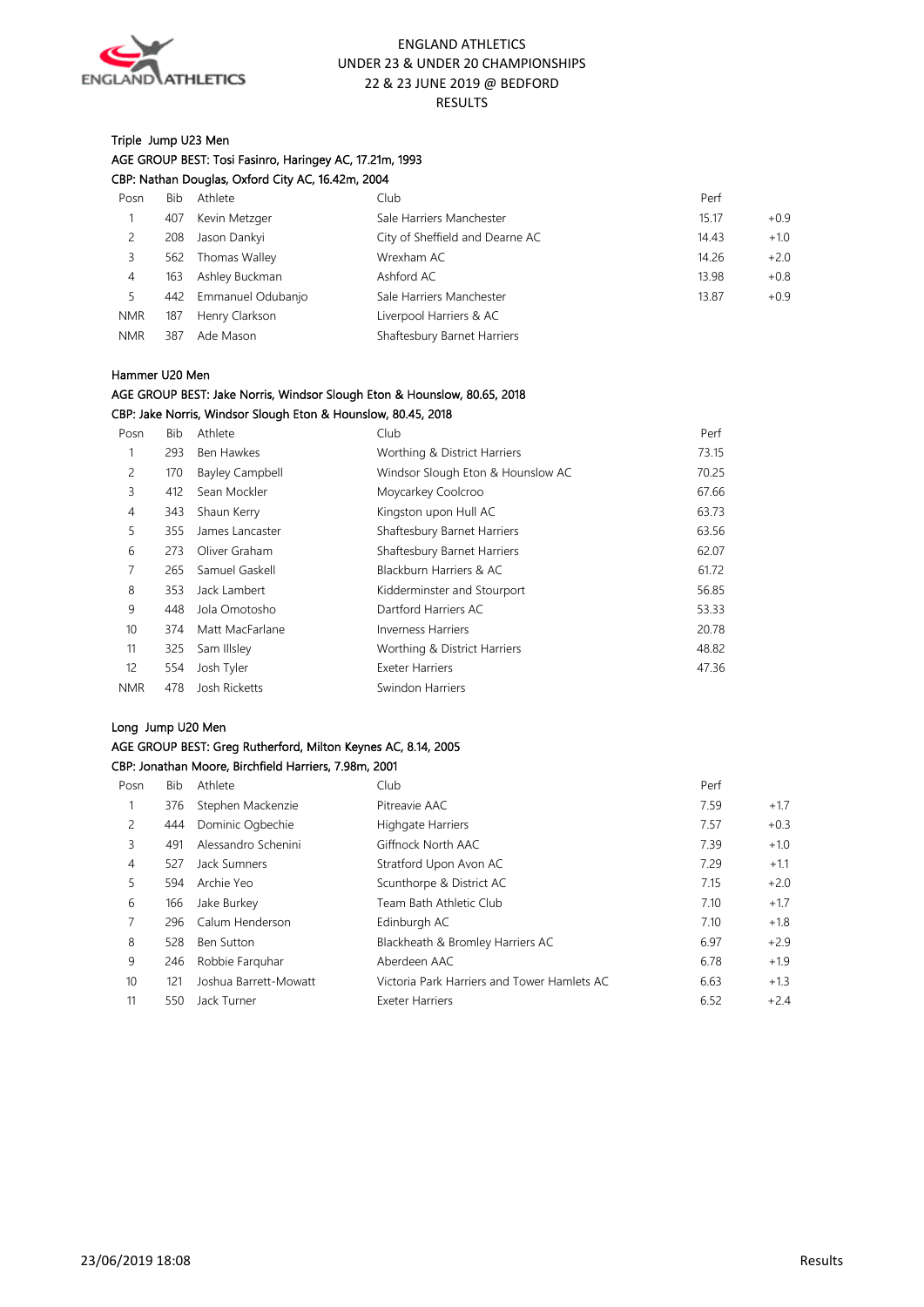

#### High Jump U23 Men AGE GROUP BEST: Steve Smith, Liverpool Harriers & AC, 2.37, 1993 CBP: Chris Kandu, Enfield & H, 2.25m, 2017

| Posn       | Bib | Athlete               | Club                        | Perf |
|------------|-----|-----------------------|-----------------------------|------|
|            | 261 | Tom Gale              | Team Bath Athletic Club     | 2.25 |
| 2          | 344 | Joel Khan             | Worcester AC                | 2.15 |
| 3          | 570 | Ryan Webb             | <b>Birchfield Harriers</b>  | 2.10 |
| 4          | 398 | Lewis McGuire         | Shaftesbury Barnet Harriers | 2.06 |
| 5          | 587 | Curtis Wood           | Cambridge & Coleridge AC    | 1.87 |
| 6          |     | 336 Steven Jones      | Liverpool Harriers          | 1.87 |
| NHC        |     | 232 Rory Dwyer        | Stratford Upon Avon AC      |      |
| <b>NHC</b> | 257 | <b>Brenton Foster</b> |                             |      |

#### Discus U23 Men

#### AGE GROUP BEST: Lawrence Okoye, Croydon H, 68.24m, 2012 CBP: Lawrence Okoye, Croydon H, 63.66m, 2012

| Posn           | Bib | Athlete          | Club                          | Perf  |
|----------------|-----|------------------|-------------------------------|-------|
|                | 110 | George Armstrong | Newham & Essex Beagles AC     | 56.98 |
| 2              | 499 | Eoin Sheridan    | Liverpool Harriers & AC       | 55.24 |
| 3              | 590 | Samuel Woodley   | Herts Phoenix AC              | 51.47 |
| $\overline{4}$ | 242 | George Evans     | Shaftesbury Barnet Harriers   | 50.83 |
| 5              | 123 | Matthew Beatty   | Newham & Essex Beagles AC     | 50.41 |
| 6              | 529 | Patrick Swan     | Cornwall AC                   | 44.85 |
| 7              | 385 | Joe Martin       | City of York AC               | 43.30 |
| 8              | 460 | Andrew Peck      | Victoria Park City of Glasgow | 40.47 |
| 9              | 588 | Isaac Wood       | Derby Athletic Club           | 40.36 |
| 10             | 537 | Nathan Thomas    | Shaftesbury Barnet Harriers   | 39.97 |
| 11             | 339 | Peter Keefe      | Stevenage & North Herts AC    | 37.51 |
|                |     |                  |                               |       |

#### Shot U20 Men

## AGE GROUP BEST: Carl Myerscough, Blackpool & Fylde AC, 21.03m, 1998 CBP: Tom Walsh, New Zealand, 20.48m, 2011

| Posn           | Bib | Athlete             | Club                        | Perf  |
|----------------|-----|---------------------|-----------------------------|-------|
| 1              | 167 | Lewis Byng          | Stratford Upon Avon AC      | 18.94 |
| 2              | 540 | Daniel-James Thomas | Eastbourne Rovers AC        | 18.13 |
| 3              | 324 | George Hyde         | West Cheshire Athletic Club | 17.37 |
| $\overline{4}$ | 349 | Andrew Knight       | Morpeth Harriers & AC       | 17.27 |
| 5              | 342 | James Kelly         | Finn Valley AC              | 16.66 |
| 6              | 585 | Joshua Wise         | Southampton Athletic Club   | 16.23 |
| 7              | 554 | Josh Tyler          | <b>Exeter Harriers</b>      | 14.48 |
| 8              | 343 | Shaun Kerry         | Kingston upon Hull AC       | 14.12 |
| 9              | 290 | Patrick Harris      | Menai Track and Field       | 14.04 |
| 10             | 547 | David Todd          | City of York AC             | 14.00 |
| 11             | 375 | Alexander Mackay    | <b>Inverness Harriers</b>   | 12.75 |
| <b>NMR</b>     | 519 | Alex Spratley-Kemp  | Reading AC                  |       |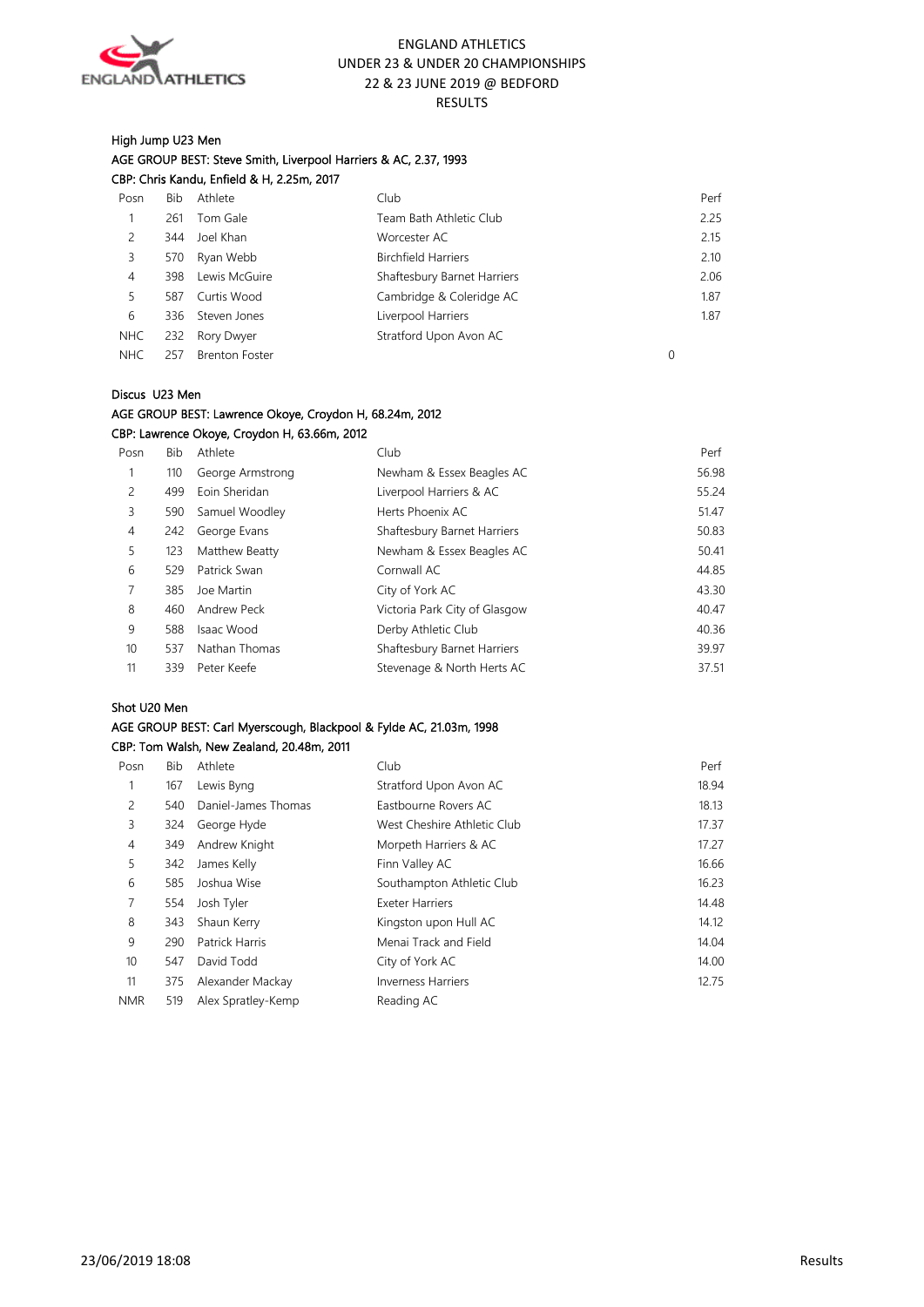

## Pole Vault U20 Women

AGE GROUP BEST: Molly Caudery, Cornwall AC, 4.53m, 2018 CBP: Katie Byres, Sale Harriers Manchester, 4.36m, 2012

| Posn  | Bib  | Athlete            | Club                             | Perf |
|-------|------|--------------------|----------------------------------|------|
|       | 738  | Sophie Ashurst     | Sale Harriers Manchester         | 3.85 |
| 2     | 953  | Felicia Miloro     | Sutton in Ashfield Harriers & AC | 3.85 |
| 3     | 1057 | Jade Spencer-Smith | Harrow AC                        | 3.75 |
| 4     | 746  | Victoria Barlow    | Sale Harriers Manchester         | 3.5C |
| $5 =$ | 863  | Amy Haslam         | Sale Harriers Manchester         | 3.35 |
| $5 =$ | 868  | Elizabeth Henshall | Liverpool Harriers & AC          | 3.35 |
| $5 =$ | 1074 | Erin Thomas        | Dartford Harriers AC             | 3.35 |
| $8 =$ | 788  | Jasmine Carey      | Blackpool Wyre & Fylde AC        | 3.35 |
| $8=$  | 1100 | Lois Warden        | Blackheath & Bromley Harriers AC | 3.35 |
| 10    | 838  | Erin Fisher        | City of Lisburn AC               | 3.20 |
|       |      |                    |                                  |      |

#### Long Jump U23 Women

#### AGE GROUP BEST: Katarina Johnson-Thompson, Liverpool H, 6.92, 2014 CBP: Jazmin Sawyers, City of Stoke, 6.61m, 2016

| Posn       | Bib | Athlete             | Club                | Perf |        |
|------------|-----|---------------------|---------------------|------|--------|
|            | 880 | Alice Hopkins       | Oxford City AC      | 6.51 | $+1.2$ |
|            | 940 | Holly McArthur      | Edinburgh AC        | 6.09 | $+1.5$ |
|            |     | 1044 Georgia Silcox | Yeovil Olympiads AC | 5.64 | $+1.8$ |
| 4          | 780 | Alexandra Burns     | Edinburgh AC        | 5.54 | $+2.0$ |
|            | 899 | Charlotte Jones     | Charnwood AC        | 5.54 | $+2.0$ |
| <b>NMR</b> | 731 | Rachel Alexander    | Giffnock North AAC  |      |        |

#### Discus U23 Women

#### AGE GROUP BEST: Philippa Roles, Swansea, 60.00, 1999

#### CBP: Eden Francis, Birchfield Harriers, 58.99m, 2010

| Posn           | Bib  | Athlete          | Club                             | Perf  |
|----------------|------|------------------|----------------------------------|-------|
|                | 975  | Divine Oladipo   | Blackheath & Bromley Harriers AC | 51.28 |
| 2              | 840  | Niamh Fogarty    | Raheny Shamrocks                 | 50.99 |
| 3.             | 1115 | Kathryn Woodcock | Radley Athletic Club             | 46.76 |
| $\overline{4}$ | 889  | Jemma Ibbetson   | Leeds City Athletic Club         | 46.50 |
|                | 878  | Eve Hodson       | Coventry Godiva Harriers         | 40.58 |
| 6              | 758  | Melissa Bird     | Cheltenham and County Harriers   | 38.29 |
|                | 810  | Emma Dakin       | Rotherham Harriers and AC        | 38.04 |
| 8              | 900  | Chloe Jones      | Gloucester AC                    | 36.39 |

#### High Jump U23 Women

#### AGE GROUP BEST: Morgan Lake, Windsor Slough Eton & Hounslow, 1.97, 2018 CBP: Morgan Lake, Windsor Slough Eton & Hounslow, 1.94m, 2017

| Posn           | Bib  | Athlete               | Club                              | Per  |
|----------------|------|-----------------------|-----------------------------------|------|
|                | 908  | Morgan Lake           | Windsor Slough Eton & Hounslow AC | 1.92 |
| 2              | 764  | Emily Borthwick       | Wigan & District H & AC           | 1.83 |
| $\overline{c}$ | 1122 | Laura Zialor          | Marshall Milton Keynes AC         | 1.83 |
| $\overline{4}$ | 1099 | Abby Ward             | Wakefield District H & AC         | 1.83 |
| 5              | 737  | Laura Armorgie        | Herts Phoenix AC                  | 1.76 |
| 6              | 842  | Lillie Franks         | Crawley AC                        | 1.72 |
| 7              | 807  | Shannon Craig         | Notts AC                          | 1.67 |
| 8              | 1067 | Hannah Tapley         | Cardiff AAC                       | 1.67 |
| 8              | 804  | Bernice Coulson       | Wigan & District H & AC           | 1.67 |
| 8              | 1058 | Ashleigh Spiliopoulou | Enfield and Haringey AC           | 1.67 |
| 11             | 1053 | Natasha Smith         | <b>Birchfield Harriers</b>        | 1.62 |
| <b>NHC</b>     | 996  | Ellie Pullin          | Notts AC                          |      |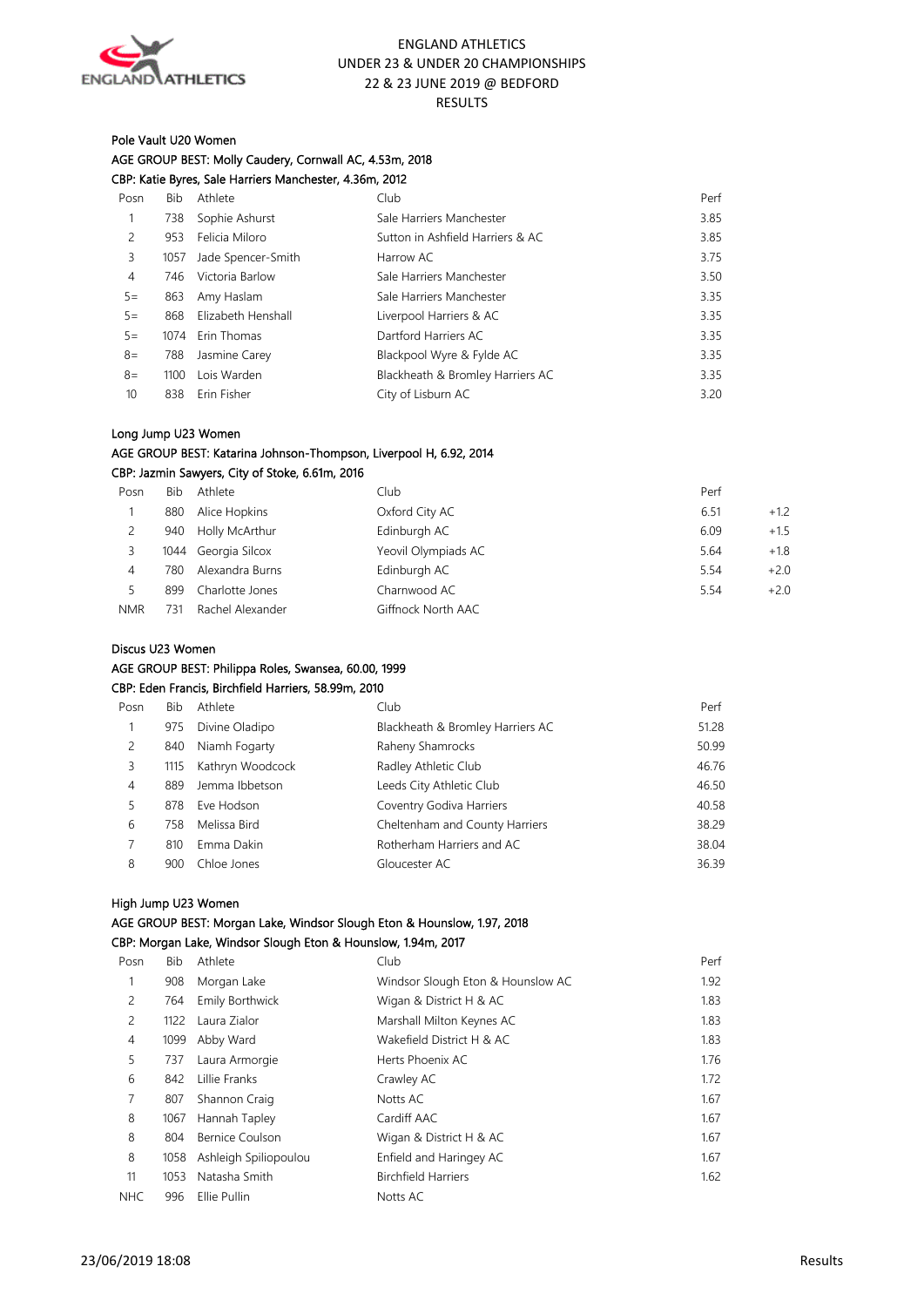

#### Triple Jump U20 Women AGE GROUP BEST: Laura Samuel, Leicester Coritanians, 13.75m, 2010 CBP: Naomi Ogbeta, Trafford AC, 13.36m, 2017

| Posn | Bib  | Athlete               | Club                                        | Perf  |        |
|------|------|-----------------------|---------------------------------------------|-------|--------|
| 1    | 973  | Temitope Ojora        | Windsor Slough Eton & Hounslow AC           | 13.08 | $+3.1$ |
| 2    | 884  | Lily Hulland          | <b>Trafford Athletic Club</b>               | 12.83 | $+2.0$ |
| 3    | 1034 | Jazz Sears            | Shaftesbury Barnet Harriers                 | 12.76 | $+1.9$ |
| 4    | 1039 | Abazz Shayaam-Smith   | <b>Birchfield Harriers</b>                  | 12.62 | $+1.7$ |
| 5    | 972  | Ellie O'Hara          | Edinburgh AC                                | 12.58 | $+2.0$ |
| 6    | 862  | Eloise Harvey         | Dartford Harriers AC                        | 12.35 | $+1.6$ |
| 7    | 935  | Diane Mapamboli       | Victoria Park Harriers and Tower Hamlets AC | 12.14 | $+1.7$ |
| 8    | 877  | Sophie Hodgson        | Notts AC                                    | 11.92 | $+0.7$ |
| 9    | 883  | Mayi Hughes           | Havering AC                                 | 11.42 | $+0.0$ |
| 10   | 994  | Adeline Preston       | Crawley AC                                  | 11.03 | $+1.3$ |
| 11   | 1064 | Kelsey Sutherland     | Brighton & Hove AC                          | 10.98 | $+3.4$ |
| 12   | 852  | Holly Griffiths-Brown | Oxford City AC                              | 10.92 | $+1.7$ |
| 13   | 774  | Eleanor Brown         | City Of Norwich AC                          | 10.88 | $+1.9$ |
| 14   | 914  | Megan Lasseter        | Stockport Harriers & AC                     | 10.85 | $+3.0$ |
| 15   | 786  | Charlotte Campion     | Swansea Harriers                            | 10.75 | $+3.4$ |
|      | 973  | Temitope Ojora        | Windsor Slough Eton & Hounslow AC           | 12.85 | $+1.4$ |
|      | 1064 | Kelsey Sutherland     | Brighton & Hove AC                          | 10.72 | $+1.8$ |
|      | 914  | Megan Lasseter        | Stockport Harriers & AC                     | X     |        |
|      | 786  | Charlotte Campion     | Swansea Harriers                            | 10.67 | $+1.9$ |

#### Javelin U20 Women

## AGE GROUP BEST: Goldie Sayers, Peterborough AC, 55.40m, 2001

#### CBP: Goldie Sayers, Peterborough AC, 53.74m, 2001

| Posn           | Bib   | Athlete          | Club                                   | Perf  |
|----------------|-------|------------------|----------------------------------------|-------|
|                | 963   | Bethany Moule    | Neath Harriers                         | 45.72 |
| 2              | 833   | Lauren Farley    | Blackheath & Bromley Harriers AC       | 44.52 |
| 3              | 756   | Nicola Bell      | Walton AC                              | 43.37 |
| 4              | 747   | Hannah Barnden   | Derby Athletic Club                    | 41.12 |
| 5              | 776   | Jessie Brown     | Amber Valley and Erewash Athletic Club | 40.42 |
| 6              | 983   | Gaia Osborne     | City Of Portsmouth AC                  | 38.67 |
| $\overline{7}$ | 815   | Shannon Dawes    | <b>Banbury Harriers AC</b>             | 37.80 |
| 8              | 110.5 | Charlotte West   | Reading AC                             | 37.43 |
| 9              | 1089  | Isabel Wakefield | Harrow AC                              | 34.32 |

#### Javelin U20 Men

## AGE GROUP BEST: Steve Backley, Cambridge Harriers, 79.50, 1988

## CBP: James Whiteaker, Blackheath & Bromley AC, 74.64m, 2017

| Posn | <b>Bib</b> | Athlete          | Club                             | Perf  |
|------|------------|------------------|----------------------------------|-------|
|      | 356        | Max Law          | Havering AC                      | 67.58 |
| 2    | 300        | Tom Hewson       | Andover AC                       | 65.93 |
| 3    | 269        | Pedro Gleadall   | Blackheath & Bromley Harriers AC | 62.52 |
| 4    | 481        | Luke Robinson    | City of York AC                  | 57.28 |
| 5    | 559        | Jess Walker      | Basildon AC                      | 55.55 |
| 6    | 585        | Joshua Wise      | Southampton Athletic Club        | 51.52 |
|      | 394        | Andrew McFarlane | Ross County AC                   | 50.34 |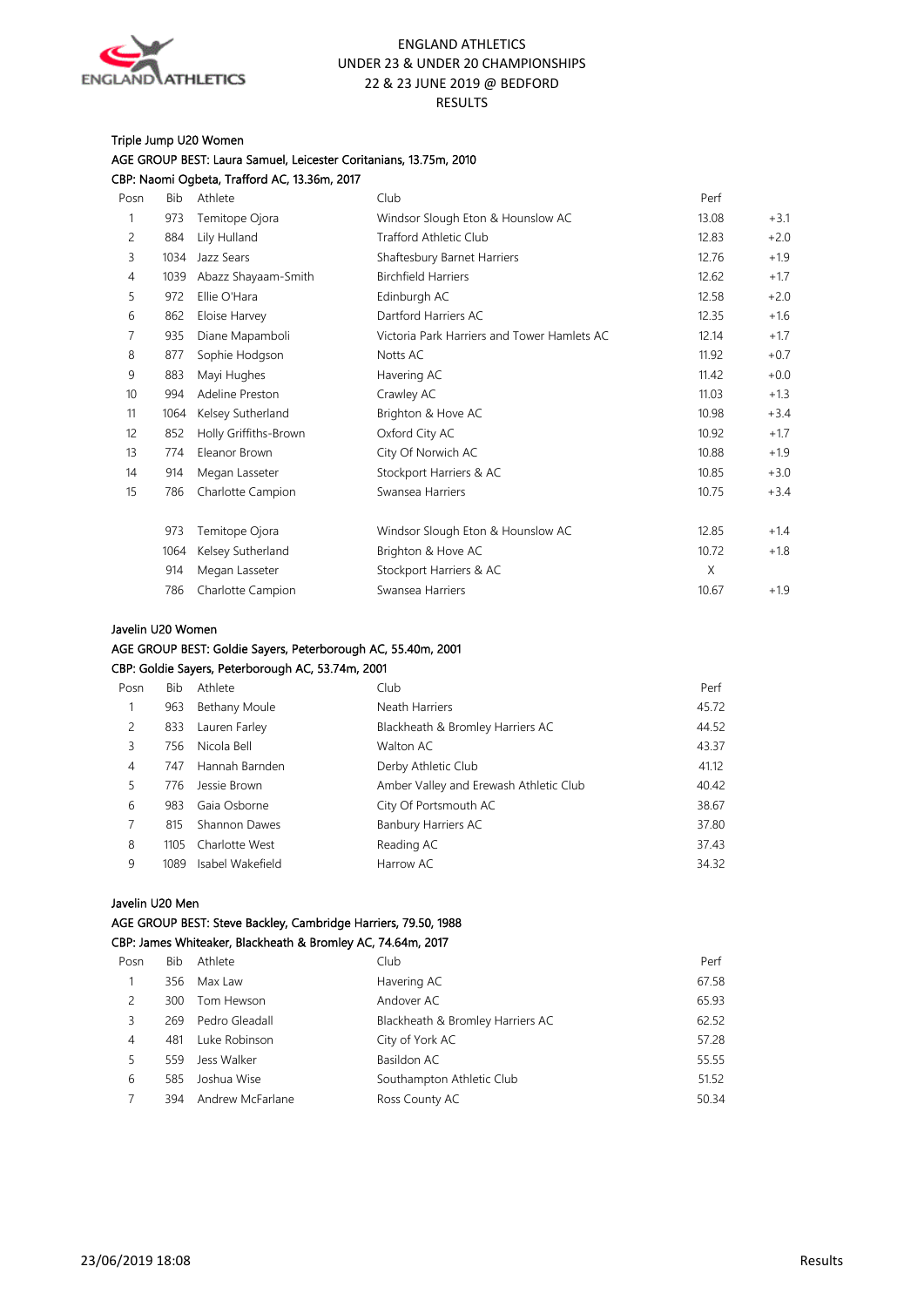

## Pole Vault U20 Men AGE GROUP BEST: Adam Hague, Sheffield AC, 5.60, 2015 CBP: Neil Winter, Shaftesbury Barnet Harriers, 5.40m, 1993

| Posn | Bib | Athlete          | Club                             | Perf |
|------|-----|------------------|----------------------------------|------|
|      | 330 | Frankie Johnson  | Bedford & County AC              | 4.85 |
| 2    | 185 | Jacob Clark      | Notts AC                         | 4.75 |
| 3    | 352 | Christopher Lamb | Wigan & District H & AC          | 4.60 |
| 4    | 145 | Elliot Breen     | Herts Phoenix AC                 | 4.60 |
| 5    | 431 | Reuben Nairne    | Giffnock North AAC               | 4.45 |
| 6    | 567 | Jake Watson      | Telford AC                       | 4.45 |
|      | 269 | Pedro Gleadall   | Blackheath & Bromley Harriers AC | 4.45 |
| 8    | 394 | Andrew McFarlane | Ross County AC                   | 4.30 |
| 9    | 295 | Owen Heard       | Harrow AC                        | 4.00 |
|      |     |                  |                                  |      |

#### Shot U20 Women

## AGE GROUP BEST: Sophie McKinna, Great Yarmouth, 17.12m, 2013 CBP: Sophie McKinna, Great Yarmouth, 16.36m, 2013

| Posn           | Bib  | Athlete            | Club                            | Perf  |
|----------------|------|--------------------|---------------------------------|-------|
|                | 979  | Sarah Omoregie     | Cardiff AAC                     | 15.41 |
| 2              | 1088 | Serena Vincent     | City Of Portsmouth AC           | 14.57 |
| 3              | 957  | Hannah Molyneaux   | City of Sheffield and Dearne AC | 13.90 |
| $\overline{4}$ | 759  | Nichole Birmingham | <b>Birchfield Harriers</b>      | 12.44 |
| 5              | 1124 | Dara Adebayo       | Harrow AC                       | 12.35 |
| 6              | 952  | <b>Holly Mills</b> | Andover AC                      | 12.19 |
|                | 825  | Toni Egbulefu      | Chelmsford AC                   | 11.95 |
| 8              | 876  | Ellie Hodgson      | Southampton Athletic Club       | 11.69 |
| 9              | 974  | Chimdi okpalauko   | Havering AC                     | 10.57 |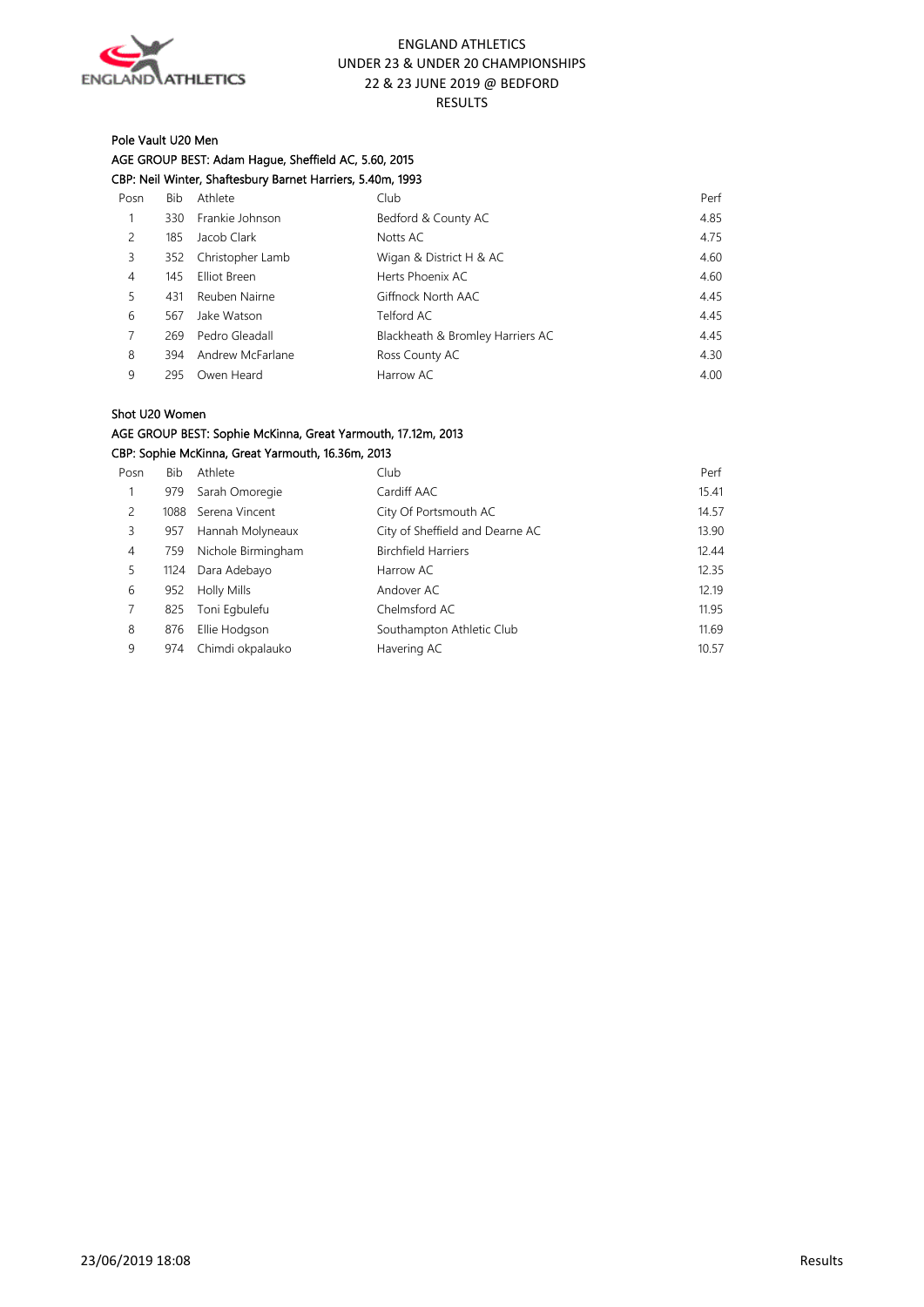

DAY 2

#### Hammer U23 Women

AGE GROUP BEST: Sophie Hitchon, Blackburn Harriers, 72.97m, 2013 CBP: Sophie Hitchon, Blackburn Harriers, 69.54m, 2013

Posn Bib Athlete Club Perf 1 869 Amy Herrington Windsor Slough Eton & Hounslow AC 62.47 2 998 Anna Purchase Notts AC 61.99 3 99 Bera Ajala Edinburgh AC 61.81 4 1109 Charlotte Williams Blackburn Harriers & AC 61.28 5 903 Rebecca Keating Shaftesbury Barnet Harriers 60.05 6 866 Katie Head Newham & Essex Beagles AC 59.13 7 748 Alice Barnsdale Kingston upon Hull AC 57.08 8 910 Katie Lambert **Kidderminster and Stourport** 56.92 9 913 Megan Larkins Colchester Harriers AC 54.68 10 800 Cathy Coleman Guildford & Godalming AC 53.40 11 1095 Michaela Walsh Ireland 53.03 12 921 Candy Lockett Birchfield Harriers 52.90 13 730 Lauren Aldridge Stevenage & North Herts AC 642.80

#### Pole Vault U23 Men

## AGE GROUP BEST: Steven Lewis, Newham & EB, 5.71m, 2008

#### CBP: Luke Cutts, Dearneside High AC, 5.41m, 2009

| Posn      | <b>Bib</b> | Athlete            | Club                                  | Perf |
|-----------|------------|--------------------|---------------------------------------|------|
|           | 280        | Adam Haque         | City of Sheffield and Dearne AC       | 5.55 |
| 2         | 363        | Joel Leon Benitez  | Notts AC/Virginia Tech                | 5.45 |
| 3         | 430        | Charlie Myers      | Middlesbrough Athletic Club (Mandale) | 5.45 |
| 4         | 367        | JJ Lister          | Harrow AC                             | 5.15 |
| 5.        | 549        | George Turner      | Crawley AC                            | 5.00 |
| 6         | 563        | Ethan Walsh        | Shaftesbury Barnet Harriers           | 5.00 |
|           | 298        | George Heppinstall | City of Sheffield and Dearne AC       | 4.85 |
| 8         | 562        | Thomas Walley      | Wrexham AC                            | 4.20 |
| <b>NM</b> | 291        | Zach Harrop        | Sale Harriers Manchester              |      |

#### High Jump U20 Women

#### AGE GROUP BEST: Morgan Lake, Windsor Slough Eton & Hounslow, 1.94, 2014

#### CBP: Morgan Lake, Windsor Slough Eton & Hounslow, 1.94m, 2015

| Posn | Bib  | Athlete         | Club                              | Perf |
|------|------|-----------------|-----------------------------------|------|
|      | 973  | Temitope Ojora  | Windsor Slough Eton & Hounslow AC | 1.80 |
| 2    | 1051 | Jodie Smith     | Windsor Slough Eton & Hounslow AC | 1.72 |
| 3    | 824  | Shaka Egbo      | Herts Phoenix AC                  | 1.72 |
| 4    | 956  | Hannah Moat     | Scunthorpe & District AC          | 1.72 |
| 5    | 751  | Amelia Bateman  | Gateshead Harriers & AC           | 1.68 |
| 6    | 943  | Claire McGarvey | Shaftesbury Barnet Harriers       | 1.63 |
|      | 904  | Charlotte Kerr  | Rotherham Harriers and AC         | 1.63 |
| 8    | 982  | Kara Onuiri     | Shaftesbury Barnet Harriers       | 1.63 |
|      |      |                 |                                   |      |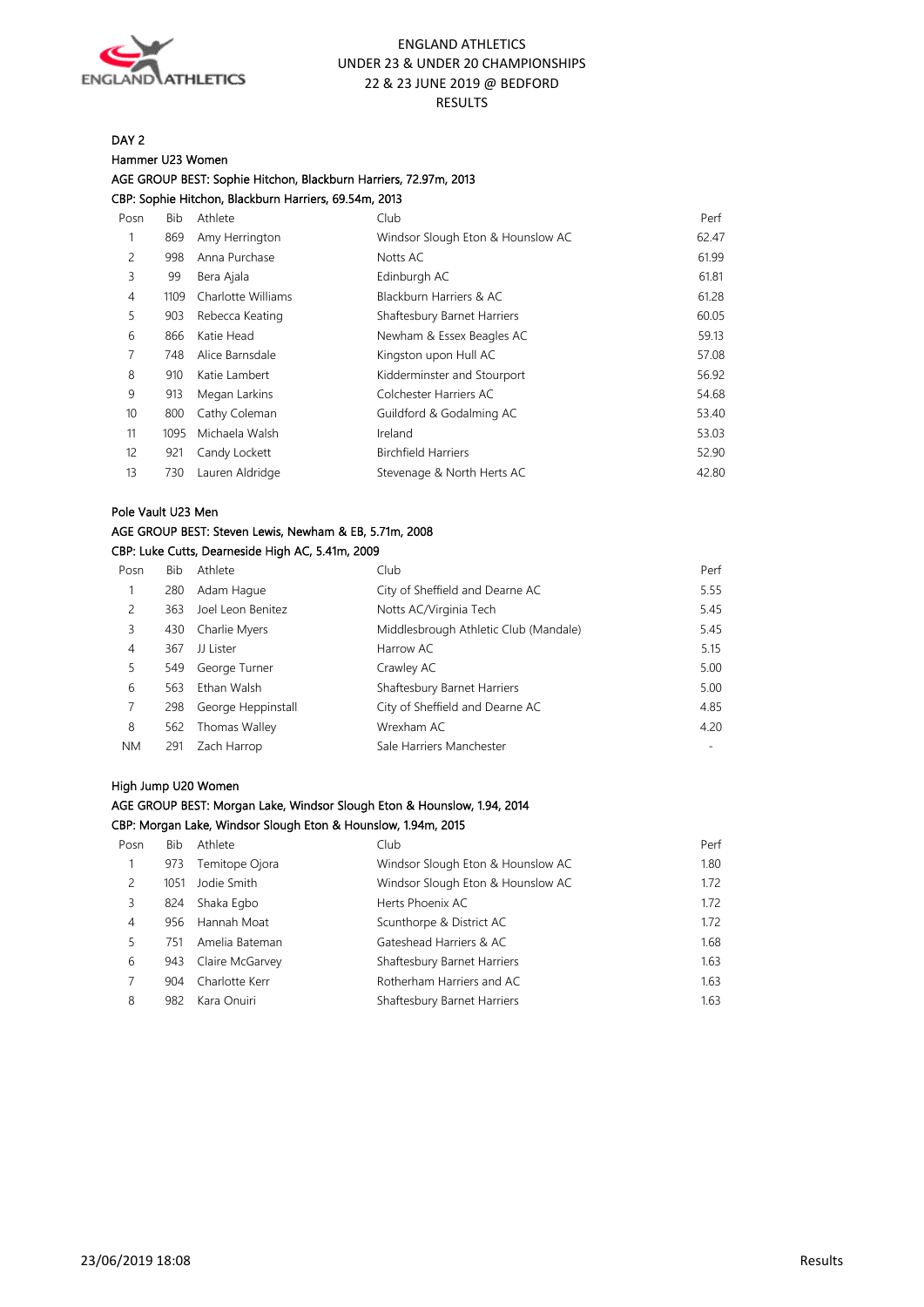

## Triple Jump U20 Men FINAL And the Second Second Second Second Second Second Second Second Second Second Second Second Second Second Second Second Second Second Second Second Second Second Second Second Second Second Second AGE GROUP BEST: Tosi Fasinro, Hillingdon AC, 16.58m, 1991 CBP: Onochie Achike, Crawley AC, 16.28m, 1993

| Posn | Bib | Athlete             | Club                       | Perf  |        |
|------|-----|---------------------|----------------------------|-------|--------|
|      | 245 | Daniel Falode       | Cambridge Harriers         | 15.49 | $+2.0$ |
| 2    | 469 | Aidan Quinn         | University of New Mexico   | 15.22 | $+2.7$ |
| 3    | 99  | Bera Ajala          | Edinburgh AC               | 14.96 | $+2.3$ |
| 4    | 97  | Miraji Ahmed        | Glasgow School of Sport    | 14.60 | $+0.7$ |
| 5    | 591 | Josh Woods          | Dacorum & Tring AC         | 14.27 | $+1.3$ |
| 6    | 108 | Samuel Antwi        | Enfield and Haringey AC    | 13.69 | $+1.6$ |
|      | 91  | Andrew Adegbite     | Newham & Essex Beagles AC  | 13.29 | $+0.0$ |
| 8    | 287 | Benjamin Harrington | <b>Birchfield Harriers</b> | 13.07 | $+0.0$ |
|      |     |                     |                            |       |        |

#### Hammer U23 Men

#### AGE GROUP BEST: Nick Miller, Border Harriers, 77.55m, 2015

## CBP: Pete Smith, Birchfield Harriers, 69.92m, 2010

| Posn | Bib. | Athlete           | Club                              | Perf  |
|------|------|-------------------|-----------------------------------|-------|
|      | 437  | Jake Norris       | Windsor Slough Eton & Hounslow AC | 70.91 |
|      | 329  | Edward Jeans      | <b>Preston Harriers</b>           | 60.98 |
| 3.   | 176  | Peter Cassidy     | Guildford & Godalming AC          | 60.00 |
| 4    | 194  | Andrew Costello   | Kilbarchan AAC                    | 56.38 |
|      | 299  | Oliver Hewitt     | Newbury AC                        | 55.65 |
| 6    | 465  | Billy Praim-Singh | Colchester Harriers AC            | 55.19 |
|      | 436  | Daniel Nixon      | Middlesbrough Mandale             | 55.00 |

#### Shot U23 Women

## AGE GROUP BEST: Myrtle Augee, Bromley Ladies AC, 18.19, 1987

CBP: Sophie McKinna, Great Yarmouth, 16.67, 2016

| Posn | Bib | Athlete             | Club                             | Perf  |
|------|-----|---------------------|----------------------------------|-------|
|      | 975 | Divine Oladipo      | Blackheath & Bromley Harriers AC | 15.92 |
|      | 949 | Sophie Merritt      | Bournemouth AC                   | 15.22 |
|      |     | 1095 Michaela Walsh | Ireland                          | 14.51 |
| 4    | 957 | Hannah Molyneaux    | City of Sheffield and Dearne AC  | 13.95 |
|      | 810 | Emma Dakin          | Rotherham Harriers and AC        | 12 91 |

## Triple Jump U23 Women

## AGE GROUP BEST: Naomi Ogbeta, Trafford AC, 14.15m, 2018

#### CBP: Laura Samuel, Birchfield Harriers, 13.75m, 2012

| Posn       | Bib  | Athlete              | Club                        | Perf            |
|------------|------|----------------------|-----------------------------|-----------------|
|            | 971  | Naomi Ogbeta         | Trafford Athletic Club      | $+2.0$<br>13.67 |
|            | 1014 | Eavion Richardson    | Shaftesbury Barnet Harriers | $+2.3$<br>12.99 |
| 3          | 1044 | Georgia Silcox       | Yeovil Olympiads AC         | $+2.9$<br>12.44 |
| 4          | 1052 | Madeleine Smith      | Bournemouth AC              | $+2.6$<br>11.97 |
|            | 978  | Adelaide Omitowoju   | Harrow AC                   | $+0.4$<br>11.66 |
| 6          | 1024 | Shona Ross           | Kilbarchan AAC              | $+1.7$<br>11.61 |
|            | 916  | Joanna Lawler-Rhodes | <b>Bingley Harriers</b>     | 11.31<br>$+2.1$ |
| <b>NMR</b> | 1063 | Grace Sullivan       | Ashford AC                  |                 |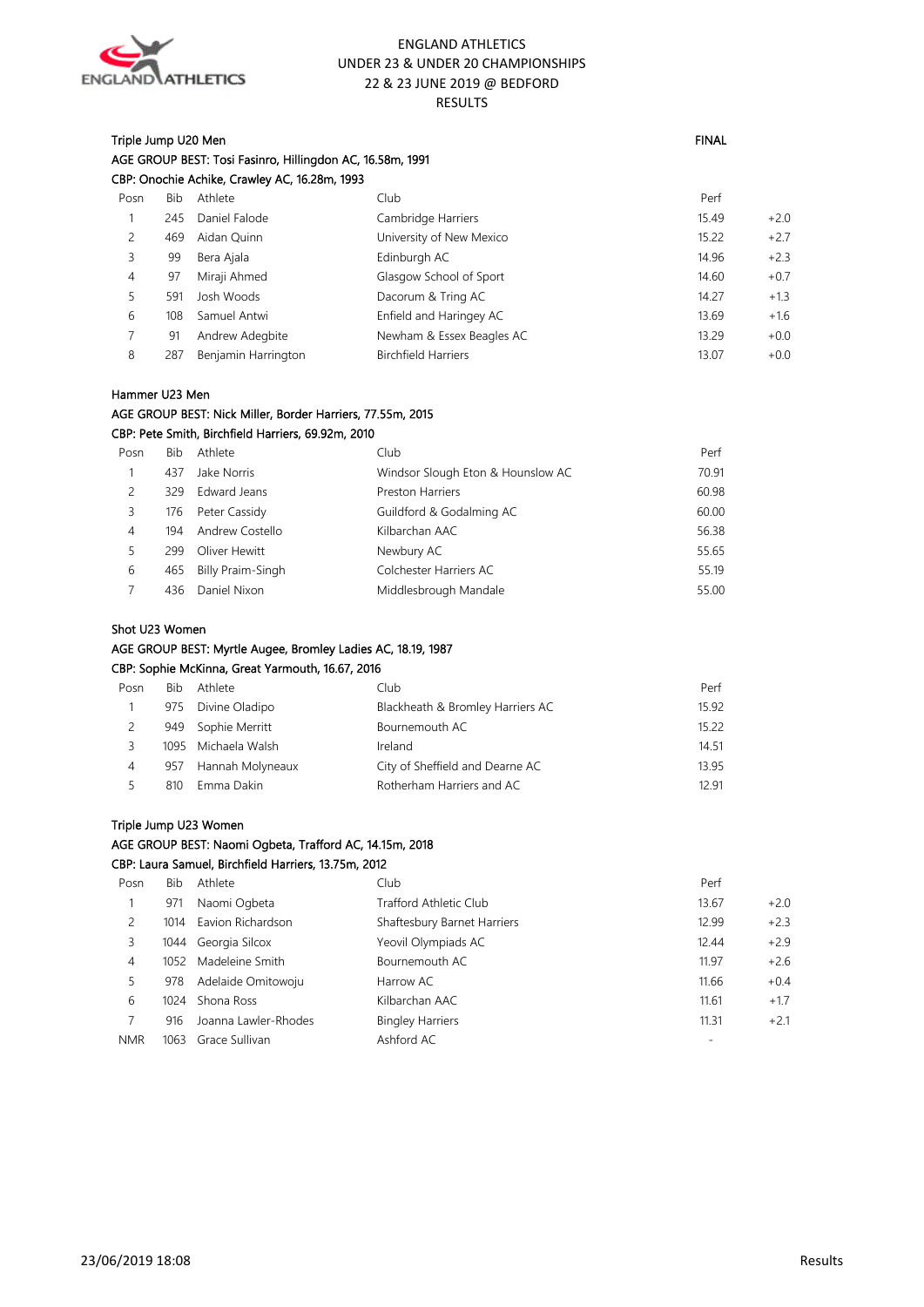

#### Discus U20 Men

| AGE GROUP BEST: Emeka Udechuku, Woodford Green & Essex Ladies, 64.35m, 1998 |
|-----------------------------------------------------------------------------|
| CBP: Lawrence Okoye, Croydon Harriers, 63.92m, 2010                         |

| Posn | <b>Bib</b> | Athlete              | Club                       |   | Perf  |
|------|------------|----------------------|----------------------------|---|-------|
|      | 548        | James Tomlinson      | Pembrokeshire Harriers     |   | 56.93 |
|      | 224        | Joshua Douglas       | Southampton Athletic Club  |   | 48.65 |
| 3    | 314        | Padraig Hore         | <b>DMP</b>                 |   | 46.34 |
| 4    | 557        | Reuben Vaughan       | Croydon Harriers           |   | 44.27 |
| 5.   | 160        | Dominic Buckland     | Stevenage & North Herts AC |   | 40.55 |
| 6    | 107        | Kayokari Animashawun |                            | 0 | 38.02 |
|      | 554        | Josh Tyler           | <b>Exeter Harriers</b>     |   | 37.77 |
|      |            |                      |                            |   |       |

#### High Jump U20 Men

## AGE GROUP BEST: Steve Smith, Liverpool Harriers & AC, 2.37, 1992 CBP: Brendan Reilly, Corby AC, 2.25m, 1991

| Posn           | <b>Bib</b> | Athlete               | Club                                   | <b>FINAL</b> |
|----------------|------------|-----------------------|----------------------------------------|--------------|
|                | 146        | Sam Brereton          | Newquay & Par AC                       | 2.12         |
| 2              | 92         | Toni Ademuwagun       | Thames Valley Harriers                 | 2.06         |
| 2              | 96         | Kelechi Aguocha       | Blackheath & Bromley Harriers AC       | 2.06         |
| $\overline{4}$ | 230        | Divine Duruaku        | Notts AC                               | 2.02         |
| 5              | 576        | Harry Whyley          | Notts AC                               | 1.97         |
| 6              | 350        | Charlie Knott         | Cambridge & Coleridge AC               | 1.97         |
| 6              | 127        | Adam Berwick          | Amber Valley and Erewash Athletic Club | 1.97         |
| 8              | 446        | Luke Okosieme         | Cambridge Harriers                     | 1.92         |
| 8              | 251        | Samuel Featherstone   | Marshall Milton Keynes AC              | 1.92         |
| 8              | 518        | Owen Southern         | Liverpool Pembroke & Sefton H AC       | 1.92         |
| 8              | 332        | Oliver Joint          | Bracknell AC                           | 1.92         |
| 12             | 240        | Jack Ennis            | Croydon Harriers                       | 1.92         |
| 13             | 479        | Harry Rienecker-Found | Brighton & Hove AC                     | 1.87         |
| <b>NMR</b>     | 560        | Kaya Walker           | City of Sheffield and Dearne AC        |              |

#### Long Jump U20 Women

## AGE GROUP BEST: Beverly Kinch, Hounslow AC, 6.90m, 1983 CBP: Katarina Johnson-Thompson, Liverpool H, 6.44m, 2011

| Posn              | <b>Bib</b> | Athlete           | Club                              | Perf |        |
|-------------------|------------|-------------------|-----------------------------------|------|--------|
|                   | 952        | Holly Mills       | Andover AC                        | 6.40 | $+1.0$ |
| 2                 | 977        | Josie Oliarnyk    | Halesowen ACC                     | 6.24 | $+1.1$ |
| 3                 | 726        | Oreoluwa Adamson  | Herne Hill Harriers               | 6.23 | $+1.4$ |
| 4                 | 792        | Mayah Charles     | Notts AC                          | 4.87 | $+1.7$ |
| 4                 | 976        | Funminiyi Olajide | <b>Thurrock Harriers</b>          | 6.18 | $+0.2$ |
| 5                 | 1066       | Mayong Tabe       | Medway and Maidstone AC           | 6.05 | $+1.2$ |
| 6                 | 862        | Eloise Harvey     | Dartford Harriers AC              | 5.98 | $+1.1$ |
| 7                 | 972        | Ellie O'Hara      | Edinburgh AC                      | 5.93 | $+2.4$ |
| 8                 | 1073       | Emily Thomas      | Cardiff Archers                   | 5.78 | $+1.5$ |
| 9                 | 988        | Molly Palmer      | Charnwood AC                      | 5.69 | $+3.0$ |
| 10                | 1023       | Amy Rolfe         | City of York AC                   | 5.59 | $+1.7$ |
| 11                | 1001       | Emily Quinn       | Braintree & District AC           | 5.34 | $+2.0$ |
| $12 \overline{ }$ | 1101       | Katie Waterworth  | Stockport Harriers & AC           | 5.24 | $+2.2$ |
| 13                | 1116       | Kaili Woodward    | Stratford Upon Avon AC            | 5.15 | $+2.2$ |
| 15                | 1051       | Jodie Smith       | Windsor Slough Eton & Hounslow AC | 4.28 | $+1.5$ |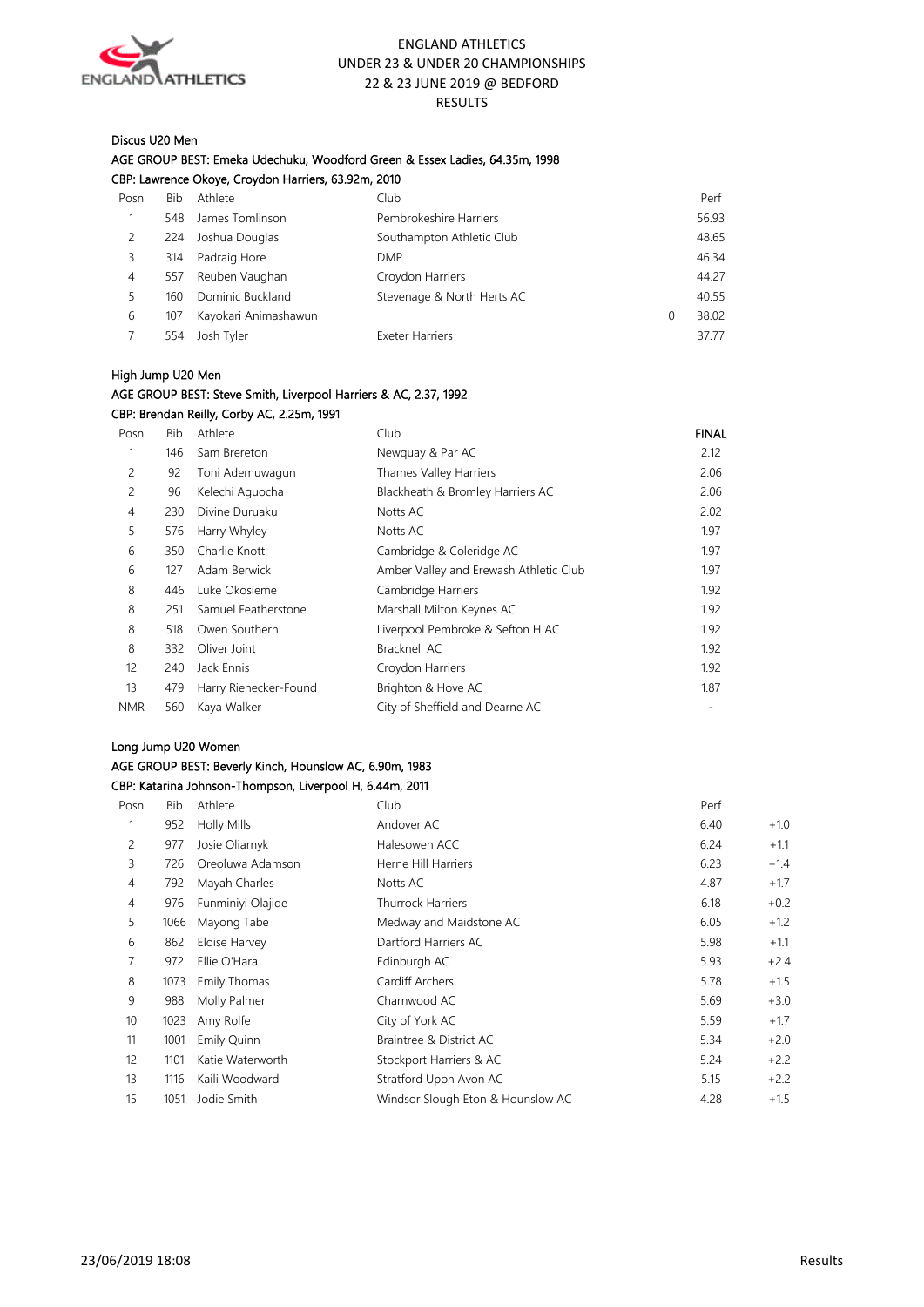

#### Discus U20 Women

## AGE GROUP BEST: Eden Francis, Leicester Coritanians, 55.28m, 2007

|                |            | CBP: Claire Smithson, Brighton & Hove AC, 54.81m, 2001 |                                  |       |
|----------------|------------|--------------------------------------------------------|----------------------------------|-------|
| Posn           | <b>Bib</b> | Athlete                                                | Club                             | Perf  |
| 1              | 783        | Samantha Callaway                                      | Southampton Athletic Club        | 47.29 |
| 2              | 809        | Heather Cubbage                                        | City Of Portsmouth AC            | 43.56 |
| 3              | 1081       | Taia Tunstall                                          | <b>Watford Harriers</b>          | 43.05 |
| $\overline{4}$ | 828        | Caitlin Emerson                                        | Sale Harriers Manchester         | 39.59 |
| 5              | 829        | Jessica Emery                                          | Shaftesbury Barnet Harriers      | 37.64 |
| 6              | 929        | Hannah Macaulay                                        | Blackheath & Bromley Harriers AC | 37.51 |
|                | 753        | Alice Baxendale                                        | Victoria Park City of Glasgow    | 36.72 |

#### Pole Vault U23 Women

## AGE GROUP BEST: Holly Bleasdale, Blackburn Harriers, 4.71m, 2012 CBP: Holly Bleasdale, Blackburn Harriers, 4.53m, 2011

| Posn | Bib  | Athlete          | Club                                | Perf |
|------|------|------------------|-------------------------------------|------|
|      | 879  | Natalie Hooper   | Sutton & District AC                | 4.15 |
| 2    | 941  | Ellen McCartney  | Woodford Green AC with Essex Ladies | 4.00 |
| 3    | 1065 | Jessica Swannack | <b>Preston Harriers</b>             | 4.00 |
| 4    | 818  | Sophie Dowson    | Blackheath & Bromley Harriers AC    | 3.90 |
| 5    | 917  | Esther Leong     | Bristol and West AC                 | 3.90 |
| 5    | 848  | Anna Gordon      | Edinburgh AC                        | 3.90 |
|      | 1017 | Abby Roberts     | City of Sheffield and Dearne AC     | 3.80 |
| 8    | 849  | Rebecca Gray     | Cornwall AC                         | 3.65 |
| 9    | 930  | Emily Macdonald  | Bracknell AC Swansea Harriers       | 3.50 |
| 9    | 874  | Fiona Hockey     | Blackpool Wyre & Fylde AC           | 3.50 |
| 11   | 898  | Carys Jones      | Swansea Harriers                    | 3.50 |
| 11   | 741  | Megan Bailey     | Harrow AC                           | 3.50 |
| 11   | 816  | Isabel Deacon    | Bracknell AC                        | 3.50 |
| 14   | 767  | Erin Breen       | Herts Phoenix AC                    | 3.35 |
|      |      |                  |                                     |      |

#### Javelin U23 Men

#### AGE GROUP BEST: Steve Backley, Cambridge Harriers, 89.58m, 1990 CBP: Joe Dunderdale, Lincoln Wellington, 75.73m, 2012

| Posn           | Bib | Athlete             | Club                           | <b>FINAL</b> |
|----------------|-----|---------------------|--------------------------------|--------------|
|                | 319 | Harry Hughes        | Newham & Essex Beagles AC      | 74.57        |
| 2              | 211 | George Davies       | City of York AC                | 69.04        |
| 3              | 288 | Joe Harris          | Manx Harriers                  | 68.74        |
| $\overline{4}$ | 116 | Daniel Bainbridge   | Shaftesbury Barnet Harriers    | 65.49        |
| 5.             | 214 | Sam Dean            | Sale Harriers Manchester       | 63.47        |
| 6              | 53  | Kristian Brown      | Basildon AC                    | 62.12        |
| 7              | 207 | Richard Dangerfield | Cardiff AAC                    | 56.40        |
| 8              | 308 | Eddie Hinchliffe    | Holmfirth Harriers AC          | 55.02        |
| 9              | 409 | Luke Miller         | Ealing Southall & Middlesex AC | 50.91        |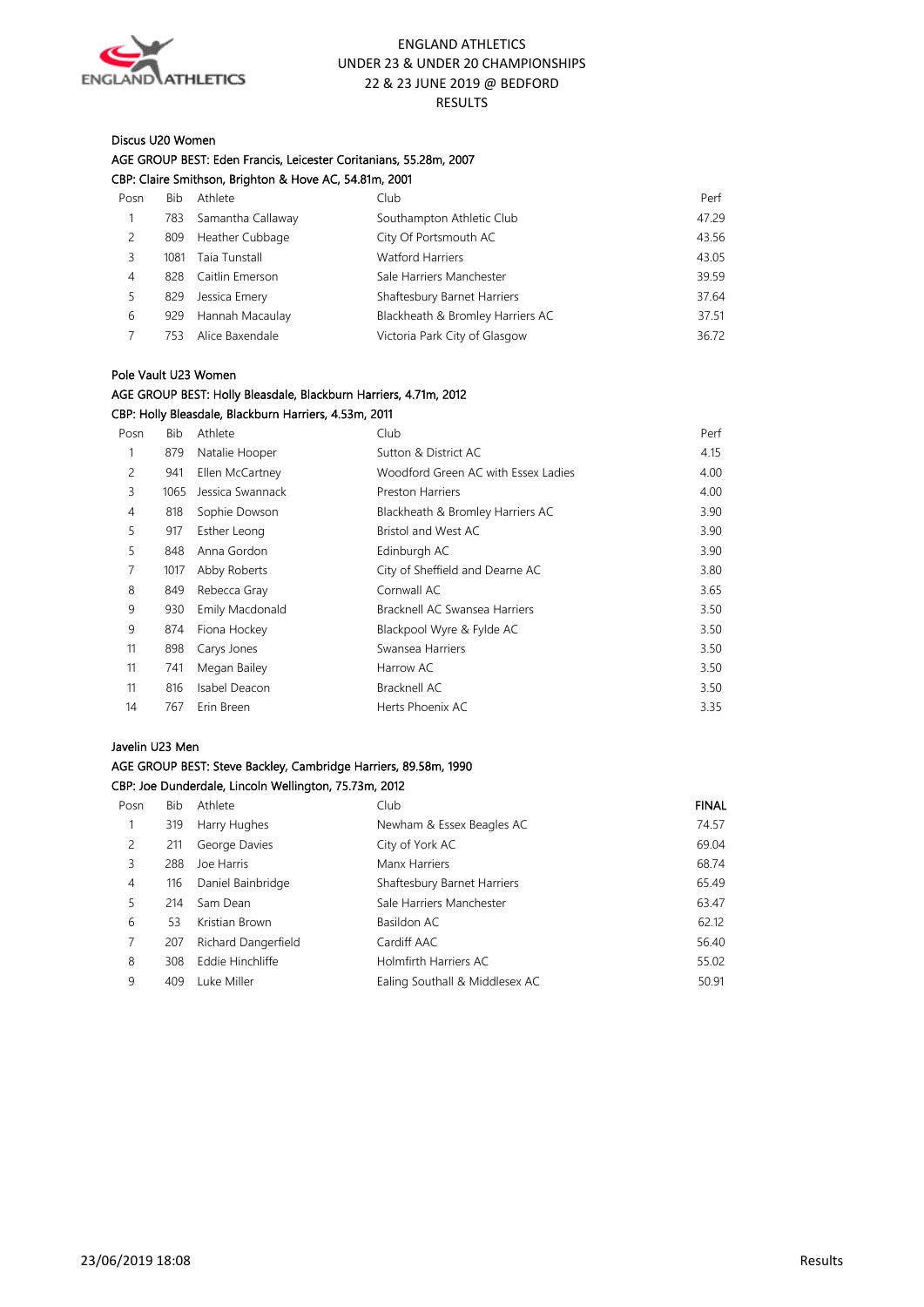

## Long Jump U23 Men

| AGE GROUP BEST: Chris Tomlinson, Newham & Essex Beagles, 8.27, 2002 |  |
|---------------------------------------------------------------------|--|
| CBP: Jonathan Moore, Birchfield Harriers, 7.75m, 2004               |  |

| Posn       | Bib | Athlete               | Club                              | Perf |        |
|------------|-----|-----------------------|-----------------------------------|------|--------|
|            | 253 | Jacob Fincham-Dukes   | Leeds AC                          | 7.75 | $+3.0$ |
| 2          | 119 | Reynold Banigo        | Sale Harriers Manchester          | 7.74 | $+1.7$ |
| 3          | 534 | Shandell Taylor       | Havering AC                       | 7.55 | $+1.6$ |
| 4          | 247 | Alexander Farguharson | Coventry Godiva Harriers          | 7.49 | $+3.8$ |
| 5.         | 254 | Ben Fisher            | Windsor Slough Eton & Hounslow AC | 7.28 | $+1.7$ |
| 6          | 424 | John Mozobo           | Bedford & County AC               | 6.98 | $+2.1$ |
|            | 502 | Zak Skinner           | Loughborough Students AC          | 6.86 | $+2.4$ |
| 8          | 506 | Daniel Smith          | Coventry Godiva Harriers          | 6.84 | $+1.3$ |
| <b>NMR</b> | 397 | Ben McGuire           | Shaftesbury Barnet Harriers       |      |        |

#### Shot U23 Men

AGE GROUP BEST: Geoff Capes, Birchfield Harriers, 19.48m, 1971

#### CBP: Zane Duquemin, Shaftesbury Barnet H, 18.88m, 2013

| Posn | Bib | Athlete          | Clubi                       | <b>FINAL</b> |
|------|-----|------------------|-----------------------------|--------------|
|      | 167 | Lewis Byng       | Stratford Upon Avon AC      | 17.16        |
| 2    |     | 242 George Evans | Shaftesbury Barnet Harriers | 16.64        |
|      | 529 | Patrick Swan     | Cornwall AC                 | 15.96        |

#### Javelin U23 Women

#### AGE GROUP BEST: Kelly Morgan, Windsor, Slough, Eton & Hounslow, 64.87m, 2002 CBP: Goldie Sayers, Belgrave Harriers, 58.20m, 2002

| Posn | Bib. | Athlete           | Club                             | Perf  |
|------|------|-------------------|----------------------------------|-------|
|      |      | 1098 Bekah Walton | Blackheath & Bromley Harriers AC | 53.97 |
|      |      | 857 Emma Hamplett | <b>Birchfield Harriers</b>       | 51.40 |
| ₹    | 1008 | Bethan Rees       | Cannock & Stafford AC            | 49.47 |
|      | 872  | Leah Hillman      | Pendle Athletic Club             | 47.34 |

#### 10K Walk U20Men FINAL And the U20Men Final And the U20Men Final And the U20Men Final And the U20Men Final And the U

| AGE GROUP BEST: Callum Wilkinson, Enfield & Haringey, 40:41.62, 2016 |  |
|----------------------------------------------------------------------|--|
| CBP: Gordon Vale, Surrey Walking Club, 42.06.35, 1981                |  |

| Posn | Bib<br>Athlete             | Club                         | Perf     |
|------|----------------------------|------------------------------|----------|
|      | 513 Chris Snook            | Aldershot Farnham & District | 45:00.59 |
|      | 580 Edson George Wilkinson | Enfield and Haringey A C     | 50:37.68 |
| DO   | 399 Daniel McKerlich       | Cardiff AAC                  | ٠        |

#### 10K Walk U23Men FINAL November 2021 and the USA of the USA of the USA of the USA of the USA of the USA of the U

|         |       |         | AGE GROUP BEST: Phil Vesty, Leicester WC, 40:53.60, 1984    |      |
|---------|-------|---------|-------------------------------------------------------------|------|
|         |       |         | CBP: Cameron Corbishley, Medway & Maidstone, 41:37.44, 2017 |      |
| $P0$ cn | - Rih | ⊿thlete | Cluh                                                        | Part |

| <b>EU5LE</b> | <b>DID</b><br>A111C1C  | <b>CHUD</b>              | <b>FEIL</b> |
|--------------|------------------------|--------------------------|-------------|
|              | 579 Callum Wilkinson   | Enfield and Haringey A C | 40:29.32    |
|              | 193 Cameron Corbishley | Medway and Maidstone AC  | 42:28.29    |
|              | 456 Tom Partington     | Manx Harriers            | 46:31.73    |
|              | 361 Luc Henry Legon    | Bexley AC                | 49:53.97    |
|              |                        |                          |             |

## 10K Walk U20 Women FINAL And the U20 Women Final And the U20 Women Final And the U20 Women Final And the U20 Women Final And the U20 Women of the U20 Women of the U20 Women of the U20 Women of the U20 Women of the U20 Wome AGE GROUP BEST: Vicky Lupton, Sheffield Walking Club, 47:04.0, 1991

|      | CBP: Emma Achurch, Leicester WC, 51:16.81, 2014 |                              |          |  |  |  |
|------|-------------------------------------------------|------------------------------|----------|--|--|--|
| Posn | <b>Rib</b><br>Athlete                           | Club                         | Perf     |  |  |  |
|      | 893 Abigail Jennings                            | Aldershot Farnham & District | 54:14.02 |  |  |  |
|      | 1059 Pagen Spooner                              | Hyde Park Harriers           | 54:32.63 |  |  |  |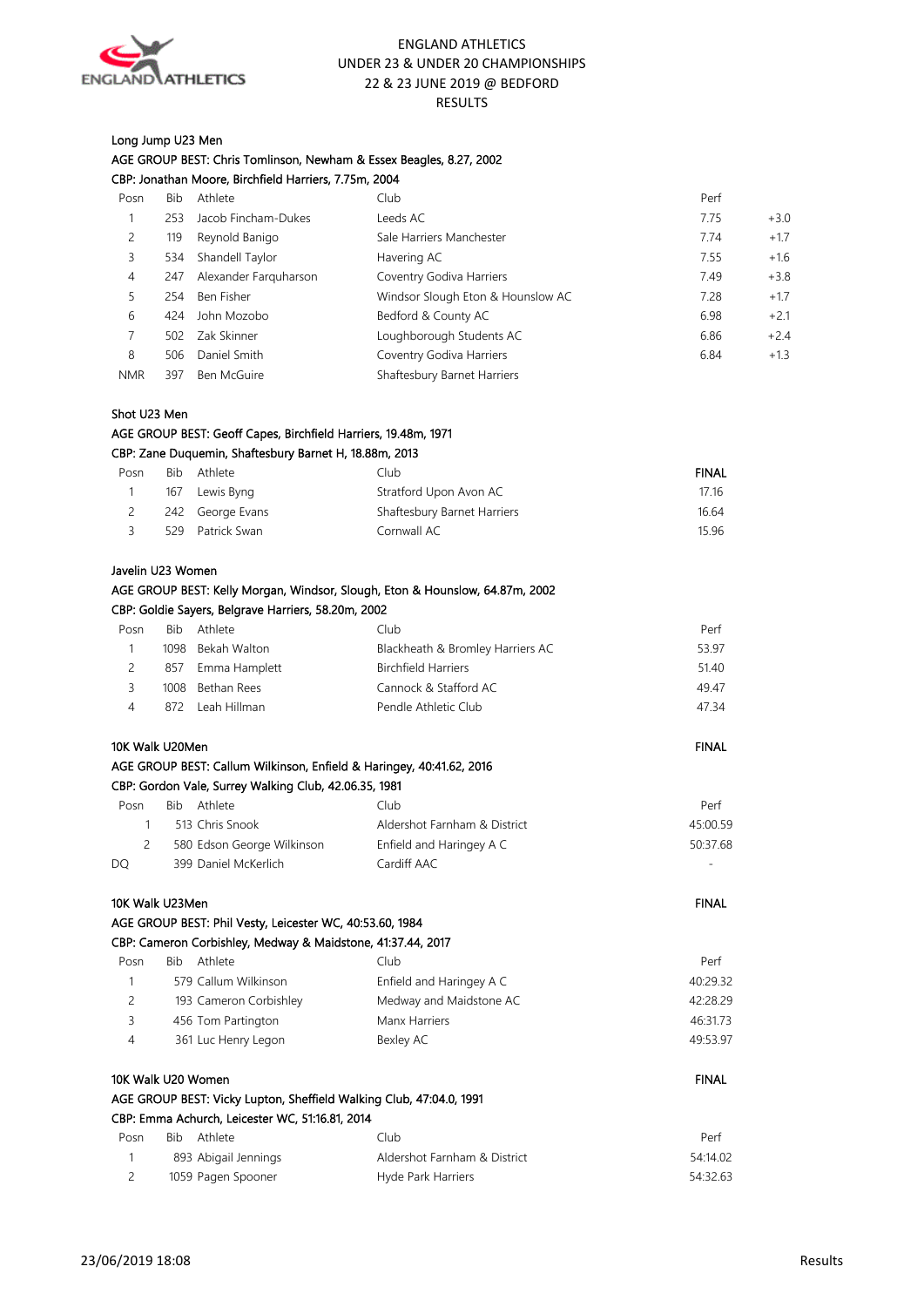

#### 400m Hurdles U20 Men FINAL And the State of the State of the State of the State of the State of the State of the State of the State of the State of the State of the State of the State of the State of the State of the State AGE GROUP BEST: Alastair Chalmers, Guernsey, 50.07, 2019 CBP: Niall Flannery, Gateshead H, 51.07, 2009

| Posn | Bib | Athlete                | Club.                            | Perf  |
|------|-----|------------------------|----------------------------------|-------|
|      | 179 | Alastair Chalmers      | Guernsey AC                      | 50.58 |
| 2    | 217 | Seamus Derbyshire      | City of Stoke AC                 | 51.52 |
| 3    | 249 | Josh Faulds            | Shaftesbury Barnet Harriers      | 53.00 |
| 4    | 439 | Alex O'Callaghan Brown | Blackheath & Bromley Harriers AC | 53.30 |
| 5    | 340 | Rory Keen              | Sale Harriers Manchester         | 53.57 |
| 6    | 368 | Charlie Livingston     | Jersey Spartan AC                | 54.26 |
|      | 354 | Jamie Lambert          | Crawley AC                       | 55.33 |
| 8    | 186 | Samuel Clarke          | Cambridge & Coleridge AC         | 57.11 |
|      |     |                        |                                  |       |

#### 400m Hurdles U20 Women FINAL And the U20 Women FINAL And the U20 Women FINAL And the U20 Women FINAL AGE GROUP BEST: Shona Richards, Windsor Slough Eton & Hounslow, 56.16, 2014 CBP: Vicki Jamison, Lagan Valley AC, 57.27, 1996

| Posn | Bib. | Athlete              | Club                                  | Perf       |
|------|------|----------------------|---------------------------------------|------------|
|      | 1114 | Marcey Winter        | Windsor Slough Eton & Hounslow AC     | 58.39      |
| 2    | 897  | Jasmine Jolly        | <b>Birchfield Harriers</b>            | 59.58      |
| 3    | 819  | Steph Driscoll       | Liverpool Harriers & AC               | 60.46      |
| 4    | 909  | Jessica Lambert      | Crawley AC                            | 62.19      |
| 5    | 796  | Jasmine Clark        | Middlesbrough Athletic Club (Mandale) | 62.39      |
| 6    |      | 1086 Grace VansAgnew | Crawley AC                            | 63.95      |
|      | 1021 | Louise Robinson      | <b>Birchfield Harriers</b>            | 65.33      |
| DO   | 768  | Orla Brennan         | Windsor Slough Eton & Hounslow AC     | Rule 168.7 |
|      |      |                      |                                       |            |

## 400m Hurdles U23 Women FINAL And the United States of the United States of the United States of the United States of the United States of the United States of the United States of the United States of the United States of AGE GROUP BEST: Sally Gunnell, Essex Ladies AC, 54.03, 1988 CBP: Perri Shakes-Drayton, Victoria Park & Tower Hamlets, 55.34, 2009 Posn Bib Athlete Club Club Club Perf 1 1090 Chelsea Walker City of York AC 58.26 2 1112 Lauren Williams Swansea Harriers 59.13 3 806 Emily Craig Edinburgh AC 01:00.28 4 954 Jasmine Mitchell Loughborough Students 01:02.25 5 1005 Ellie Ravenscroft Kidderminster and Stourport 01:02.63 6 948 Emily McNicol Law and District AAC 01:03.41 7 1107 Chloe Wilde Cannock & Stafford AC 01:04.50

8 906 Hannah Knights Guildford & Godalming AC 01:06.92

#### 23/06/2019 18:08 Results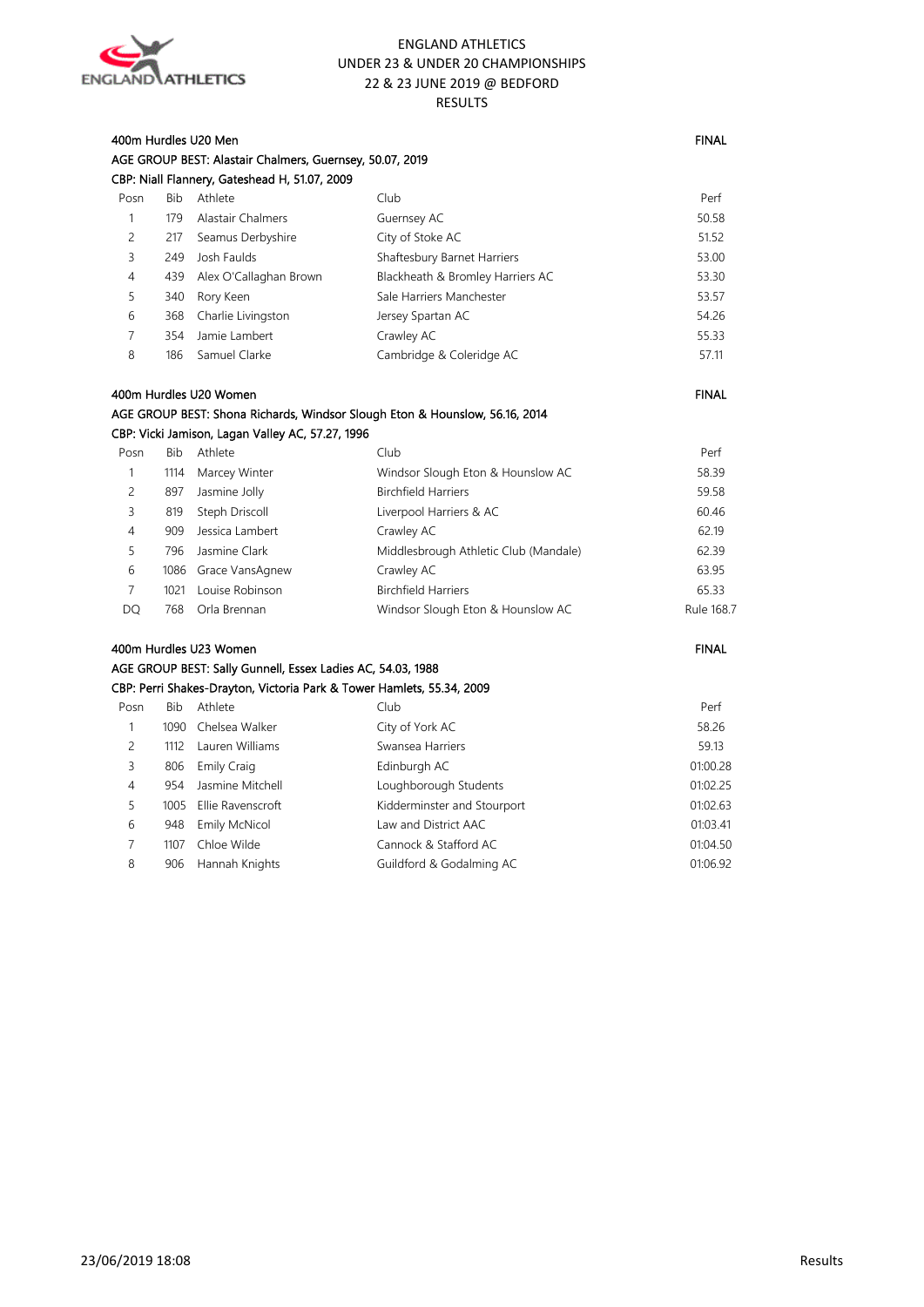

## 200m U20 Women AGE GROUP BEST: Dina Asher-Smith, Blackheath & Bromley AC, 22.61, 2014

|                |            | CBP: Dina Asher-Smith, Blackheath & Bromley AC, 22.74, 2014 |                                             |                      |        |
|----------------|------------|-------------------------------------------------------------|---------------------------------------------|----------------------|--------|
| Posn           | Bib        | Athlete                                                     | Club                                        | $-2.1 \text{ m/s}$   | Heat 1 |
| $\mathbf{1}$   | 670        | Hannah Kelly                                                | Bolton United Harriers & AC                 | 23.98                | Q      |
| $\overline{c}$ | 668        | Rebecca Jeggo                                               | Colchester Harriers AC                      | 24.23                | Q      |
| 3              | 682        | Sharhnee Skervin                                            | Notts AC                                    | 24.31                | Q      |
| 4              | 765        | Kayla Bowley                                                | Croydon Harriers                            | 24.38                | q      |
| 5              | 651        | Leonie Ashmeade                                             | Wakefield District H & AC                   | 25.09                | q      |
| 6              | 672        | Elyse Leech                                                 | Torbay AAC                                  | 25.22                |        |
| $\overline{7}$ | 687        | Megan Webber                                                | Torbay AAC                                  | 25.76                |        |
| Posn           | <b>Bib</b> | Athlete                                                     | Club                                        | $-2.3$ m/s           | Heat 2 |
| $\mathbf{1}$   | 725        | Georgina Adam                                               | Loughborough Students AC                    | 23.99                | Q      |
| 2              | 676        | Cassie Ann Pemberton                                        | <b>Birchfield Harriers</b>                  | 24.56                | Q      |
| 3              | 688        | Skye Wicks                                                  | The HAWCS                                   | 25.35                | Q      |
| $\overline{4}$ | 1092       | Regan Walker                                                | Sale Harriers Manchester                    | 25.76                |        |
| 5              | 728        | Esther Adikpe                                               | Coventry Godiva Harriers                    | 25.76                |        |
| 6              | 659        | Indi Gallagher                                              | Guernsey AC                                 | 25.98                |        |
| 7              | 671        | Khiaaama Kofi                                               | Bristol and West AC                         | 26.56                |        |
| Posn           | Bib        | Athlete                                                     | Club                                        | $-1.7$ m/s           | Heat 3 |
| $\mathbf{1}$   | 650        | Immanuela Aliu                                              | Blackheath & Bromley Harriers AC            | 24.26                | Q      |
| $\overline{c}$ | 683        | Zoe Thompson                                                | Newham & Essex Beagles AC                   | 24.89                | Q      |
| 3              | 1009       | Alicia Regis                                                | Enfield and Haringey AC                     | 24.91                | Q      |
| 4              | 684        | Ellie Turner                                                | Medway and Maidstone AC                     | 25.15                | q      |
| 5              | 652        | Dolita Awala-Shaw                                           | Newham & Essex Beagles AC                   | 25.22                |        |
| 6              | 735        | Davina Ansah                                                | Croydon Harriers                            | 25.25                |        |
| $\overline{7}$ | 680        | Ruka Shonibare                                              | Sale Harriers Manchester                    | 25.62                |        |
| Posn           | Bib        | Athlete                                                     | Club                                        | $-1.2 \, \text{m/s}$ | Heat 4 |
| $\mathbf{1}$   | 961        | Jazmine Moss                                                | Gateshead Harriers & AC                     | 24.26                | Q      |
| $\overline{c}$ | 1121       | Kaliyah Young                                               | Dartford Harriers AC                        | 24.28                | Q      |
| 3              | 820        | Kiah Dubarry-Gay                                            | Victoria Park Harriers and Tower Hamlets AC | 24.49                | Q      |
| 4              | 658        | Akaysha Ellis                                               | Enfield and Haringey AC                     | 24.66                | q      |
| 5              | 660        | Abigail Galpin                                              | Guernsey AC                                 | 25.60                |        |
| 6              | 657        | Lucy Elcock                                                 | Telford AC                                  | 25.70                |        |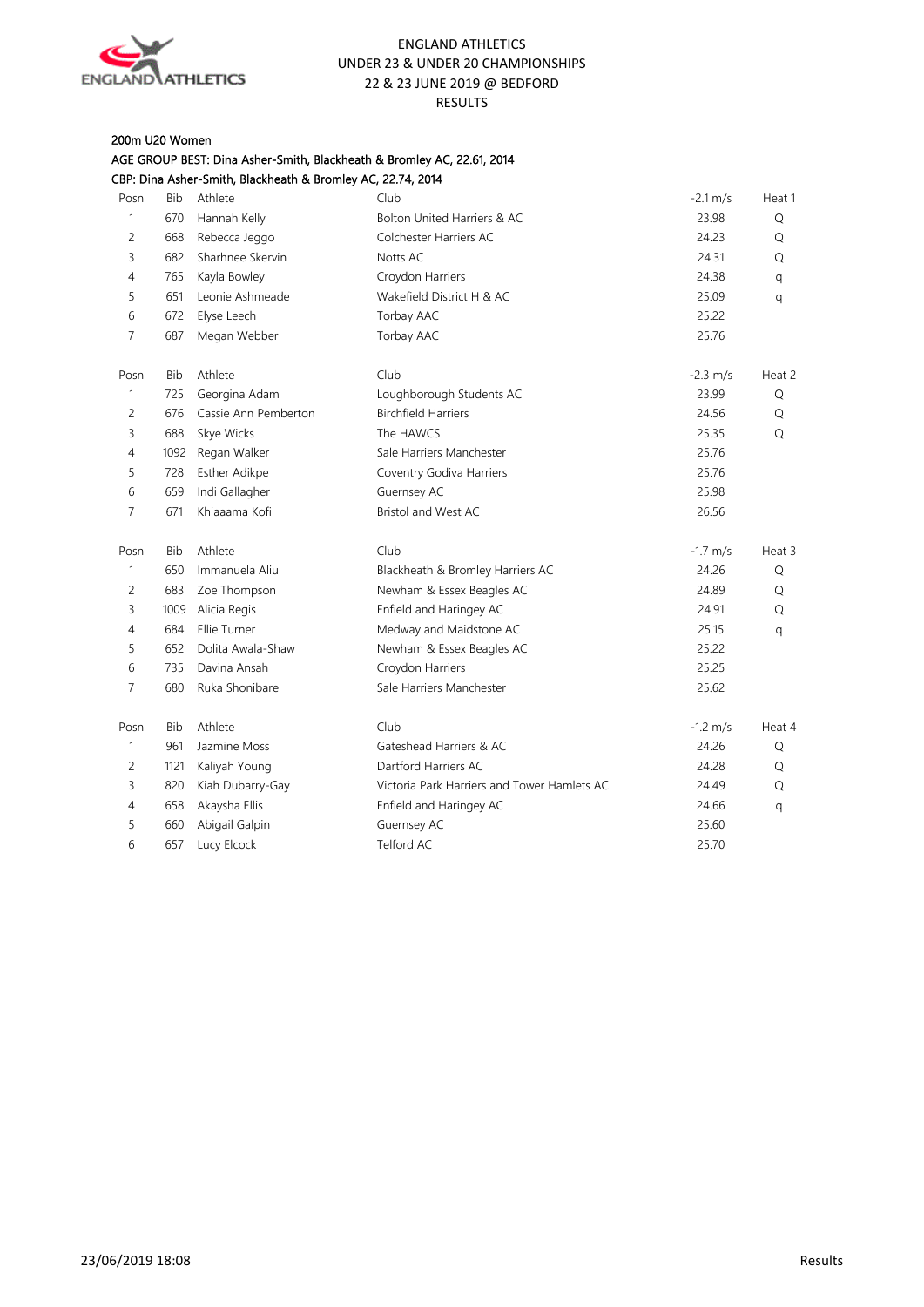

## 200m U20 Men

AGE GROUP BEST: Christian Malcolm, Cardiff AAC, 20.29, 1998 CBP: Christian Malcolm, Cardiff AAC, 20.32, 1998

| Posn           | Bib            | Athlete                 | Club                                        | $-1.2 \, \text{m/s}$ | Heat 1 |
|----------------|----------------|-------------------------|---------------------------------------------|----------------------|--------|
| 1              | 434            | Sagesse Nguie           | <b>Trafford Athletic Club</b>               | 21.61                | Q      |
| 2              | 500            | Michael Shonibare       | Victoria Park Harriers and Tower Hamlets AC | 21.85                | Q      |
| 3              | 17             | James Hanson            | Woking AC                                   | 21.93                | Q      |
| 4              | 36             | Bryn Smith              | Eastbourne Rovers AC                        | 22.17                |        |
| 5              | 414            | Arif Mohamed            | Solihull & Small Heath Athletic Club        | 22.51                |        |
| 6              | 21             | Owain Lloyd-Hughes      | Neath Harriers                              | 22.52                |        |
| 7              | 498            | <b>Edward Sheffield</b> | <b>Burton AC</b>                            | 22.71                |        |
| 8              | 38             | Harry Taylor            | City Of Norwich AC                          | 22.79                |        |
| Posn           | Bib            | Athlete                 | Club                                        | $-0.7$ m/s           | Heat 2 |
| 1              | 382            | Toby Makoyawo           | <b>Watford Harriers</b>                     | 21.47                | Q      |
| $\overline{c}$ | 37             | Jody Smith              | Charnwood AC                                | 21.73                | Q      |
| 3              | 204            | Dylan Da Costa          | Croydon Harriers                            | 21.77                | Q      |
| $\overline{4}$ | 531            | <b>Bailey Swift</b>     | Rugby & Northampton AC                      | 21.96                | q      |
| 5              | 115            | Cameron Bailey          | Ipswich Harriers                            | 22.09                |        |
| 6              | 9              | Adam Clayton            | Giffnock North AAC                          | 22.25                |        |
| $\overline{7}$ | 20             | Matthew Knight          | Blackheath & Bromley Harriers AC            | 22.51                |        |
| 8              | 27             | Luke Moore              | Cambridge Harriers                          | 22.63                |        |
| Posn           | <b>Bib</b>     | Athlete                 | Club                                        | $-0.8$ m/s           | Heat 3 |
| 1              | 389            | Joseph Massimo          | Crawley AC                                  | 21.75                | Q      |
| 2              | 8              | Alwayne Campbell        | <b>Birchfield Harriers</b>                  | 21.79                | Q      |
| 3              | 320            | William Hughes          | Nene Valley Harriers                        | 21.84                | Q      |
| $\overline{4}$ | 405            | Jak Mensah              | Team Hounslow Athletic Club                 | 22.13                |        |
| 5              | $\overline{7}$ | Blake Tiger Lee Brown   | Sale Harriers Manchester                    | 22.22                |        |
| 6              | 276            | Stewart Greenhalgh      | Bromsgrove and Redditch                     | 22.28                |        |
| $\overline{7}$ | 33             | Zachary Price           | Menai Track and Field                       | 22.36                |        |
| Posn           | Bib            | Athlete                 | Club                                        | $0.1 \, \text{m/s}$  | Heat 4 |
| 1              | 30             | Praise Olatoke          | Kilbarchan AAC                              | 21.56                | Q      |
| $\overline{c}$ | $\overline{c}$ | Fraser Angus            | Giffnock North AAC                          | 21.59                | Q      |
| 3              | 347            | Derek Kinlock           | Derek Kinlock                               | 21.60                | Q      |
| 4              | 164            | Matt Buckner            | <b>Bracknell AC</b>                         | 21.60                | q      |
| 5              | 11             | Adam Cross              | Cambridge & Coleridge AC                    | 21.82                | q      |
| 6              | 177            | Joe Chadwick            | Guernsey AC                                 | 21.92                | q      |
| 7              | 35             | Andrew Robinson         | Woodford Green AC with Essex Ladies         | 22.07                |        |
| 8              | 413            | Arif Mohamed            | Solihull & Small Heath Athletic Club        | 22.56                |        |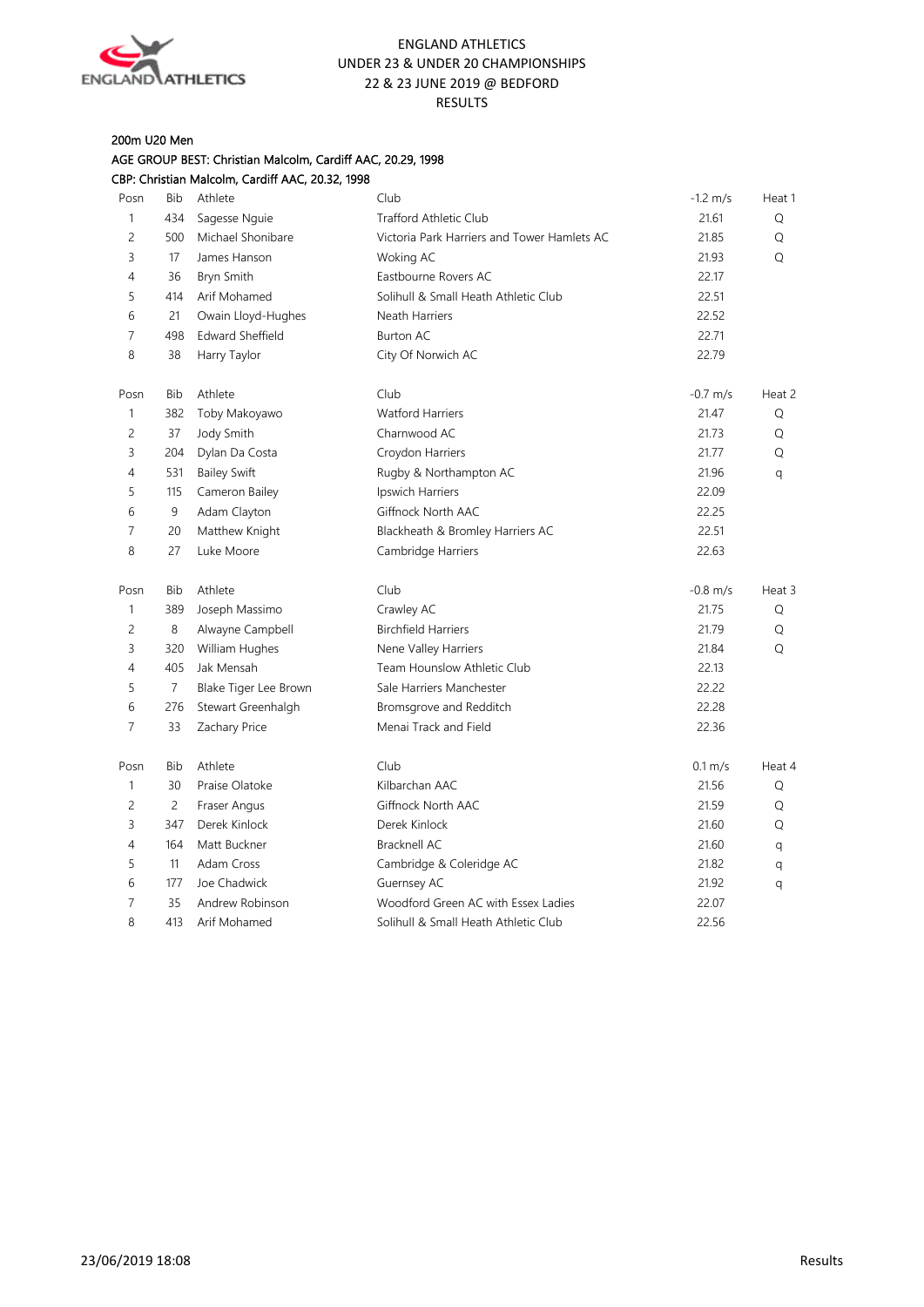

#### 200m U23 Men AGE GROUP BEST: Nethaneel Mitchell-Blake, Newham & EB, 19.95, 2016

|               |     | CBP: Chris Lambert, Belgrave Harriers, 20.58, 2003                   |                                 |                      |        |
|---------------|-----|----------------------------------------------------------------------|---------------------------------|----------------------|--------|
| Posn          | Bib | Athlete                                                              | Club                            | $-0.9 \, \text{m/s}$ | Heat 1 |
| $\mathbf{1}$  | 286 | <b>Toby Harries</b>                                                  | Brighton Phoenix AC             | 21.13                | Q      |
| 2             | 223 | Luke Dorrell                                                         | Aldershot Farnham & District    | 21.45                | Q      |
| 3             | 271 | Ryan Gorman                                                          | Notts AC                        | 21.54                | q      |
| 4             | 65  | Leon Greenwood                                                       | Swansea Harriers                | 21.65                |        |
| 5             | 572 | Ben Wells                                                            | Yate & District AC              | 21.82                |        |
| 6             | 74  | Regan O'Connell                                                      | City of Sheffield and Dearne AC | 21.93                |        |
| 7             | 312 | Shea Holloway                                                        | Harrow AC                       | 22.35                |        |
| 8             | 62  | Idy Ekere                                                            | Bexley AC                       | 22.50                |        |
| Posn          | Bib | Athlete                                                              | Club                            | $-2.3 \, \text{m/s}$ | Heat 2 |
| 1             | 136 | Shemar Boldizsar                                                     | Harlow AC                       | 21.25                | Q      |
| 2             | 87  | Jahde Williams                                                       | Harrow AC                       | 21.25                | Q      |
| 3             | 522 | Nick Stewart                                                         | Enfield and Haringey AC         | 21.38                | q      |
| 4             | 80  | Keano Paris-Samuel                                                   | Thames Valley Harriers          | 21.89                |        |
| 5             | 86  | Jordan Watson-Brown                                                  | Shaftesbury Barnet Harriers     | 22.10                |        |
| 6             | 241 | Jonah Erugo                                                          | Galway City Harriers            | 22.46                |        |
| 7             | 181 | Jamal Chambers                                                       | <b>Tipton Harriers</b>          | 22.68                |        |
| 8             | 281 | Ryan Hall                                                            | Oldham and Royton Harriers      | 22.75                |        |
| Posn          | Bib | Athlete                                                              | Club                            | $-1.8$ m/s           | Heat 3 |
| 1             | 237 | Jona Efoloko                                                         | Sale Harriers Manchester        | 21.30                | Q      |
| 2             | 419 | Andrew Morgan-Harrison                                               | Kingston upon Hull AC           | 21.32                | Q      |
| 3             | 586 | Connor Wood                                                          | Sale Harriers Manchester        | 21.59                | Q      |
| 4             | 105 | Morgan Amed                                                          | Coventry Godiva Harriers        | 21.68                |        |
| 5             | 310 | Marlon Hogg-Williams                                                 | Newham & Essex Beagles AC       | 22.69                |        |
| 6             | 82  | Kieran Shah                                                          | City Of Norwich AC              | 22.76                |        |
| 7             | 311 | Mark Holliman                                                        | North Ayrshire Athletics Club   | 23.22                |        |
| 8             | 76  | Abraham Ogunmefun                                                    | Bexley AC                       | 24.03                |        |
| 1500m U20 Men |     |                                                                      |                                 | <b>FINAL</b>         |        |
|               |     | AGE GROUP BEST: Graham Williamson, Springburn Harriers, 3:36.6, 1979 |                                 |                      |        |
|               |     | CBP: Graham Williamson, Springburn Harriers, 3:39.68, 1978           |                                 |                      |        |
| Posn          | Bib | Athlete                                                              | Club                            | Perf                 |        |
| 1             | 358 | Joshua Lay                                                           | Rugby & Northampton AC          | 03:53.88             |        |
| 2             | 341 | Thomas Keen                                                          | Cambridge & Coleridge AC        | 03:55.68             |        |
| 3             | 323 | Ethan Hussey                                                         | Leeds City Athletic Club        | 03:56.60             |        |
| 4             | 227 | Luke Duffy                                                           | Mansfield Harriers              | 03:56.87             |        |
| 5             | 301 | Max Heyden                                                           | Aldershot Farnham & District    | 03:57.43             |        |
| 6             | 526 | Matthew Stonier                                                      | Invicta East Kent AC            | 03:58.53             |        |
| 7             | 573 | Christian Wharton-Howett                                             | Amber Valley & Erewash AC       | 03:58.84             |        |
| 8             | 464 | Joseph Pollard                                                       | Charnwood AC                    | 03:59.32             |        |
| 9             | 426 | David Mullarkey                                                      | Manx Harriers                   | 03:59.84             |        |
| 10            | 239 | Kane Elliott                                                         | Falkirk Victoria Harriers       | 04:00.64             |        |
| 11            | 213 | Kian Davis                                                           | Preston Harriers                | 04:02.08             |        |
| 12            | 451 | Ethan OShea                                                          | Charnwood AC                    | 04:03.81             |        |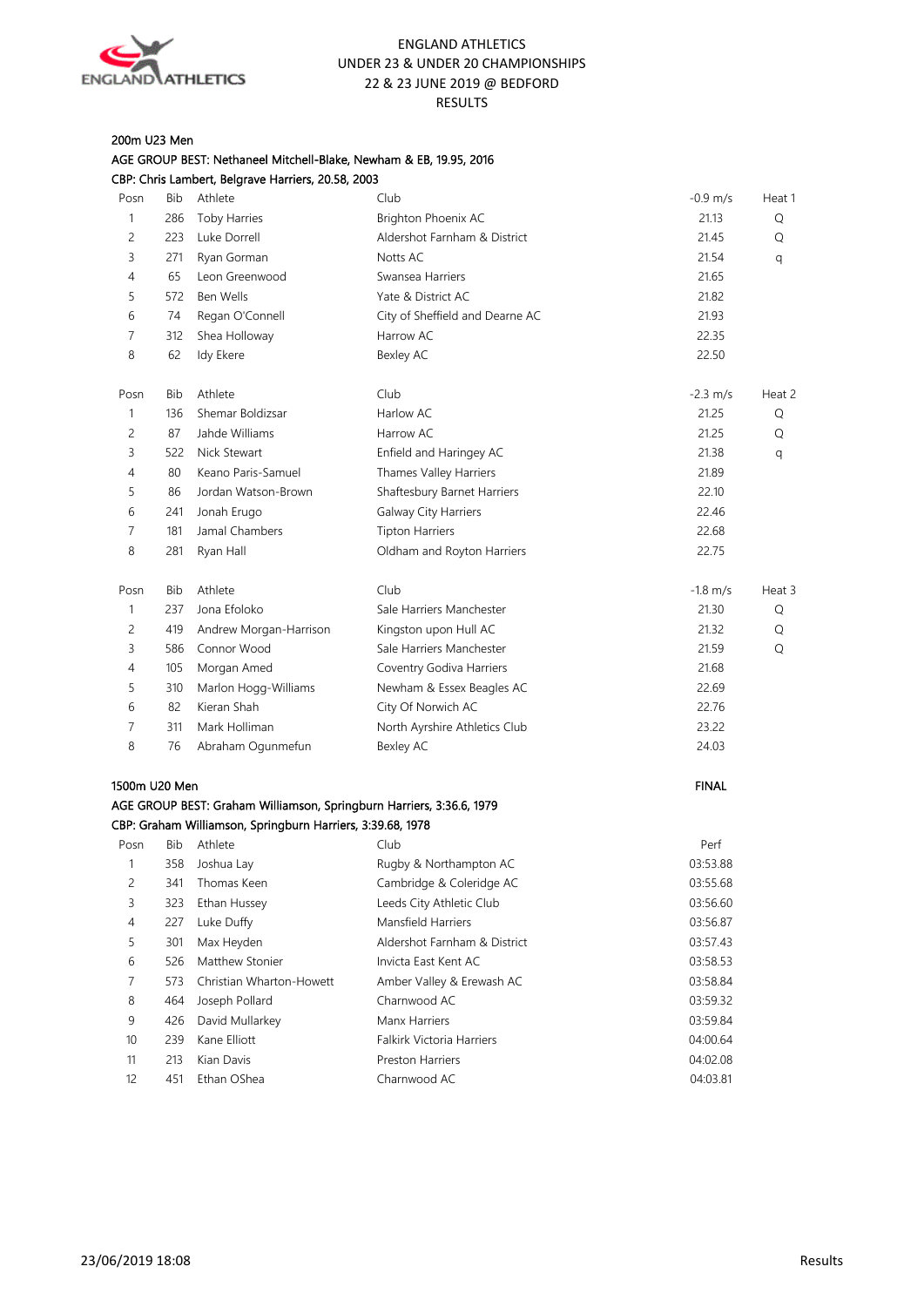

#### 1500m U20 Women FINAL

AGE GROUP BEST: Zola Budd, Aldershot Farnham & District AC, 3:59.96, 1985 CBP: Melissa Courtney, Shaftesbury Barnet, 4:15.93, 2015 Posn Bib Athlete Club Perf 1 1094 Erin Wallace Giffnock North AAC 04:27.01 2 787 Molly Canham Exeter Harriers 04:27.46 3 781 Anna Burt Team Bath Athletic Club 04:31.56 4 773 Alexandra Brown Herne Hill Harriers **12.2008** Herne Hill Harriers **12.33** 5 865 Georgia Hayes Reading AC Reading AC 04:33.24 6 991 India Pentland Darlington H & AC 04:33.86 7 950 Alexandra Millard Invicta East Kent AC 04:34.71 8 912 Naomi Lang Aberdeen AAC 64:35.36 9 951 Saskia Millard **Herne Hill Harriers** 64:36.96 10 937 Olivia Mason Border Harriers & AC 04:37.62 11 967 Almaz Nerurkar Brighton Phoenix AC 04:38.26 DNF 1110 Emily Williams **Kettering Town Harriers CONF** 

#### 100m Hurdles U20 Women AGE GROUP BEST: Alicia Barrett, Chesterfield, 13.07, 2017 CBP: Alicia Barrett, Chesterfield, 13.07, 2017

| Posn           | Bib        | Athlete            | Club                                  | $-1.3$ m/s | Heat 1 |
|----------------|------------|--------------------|---------------------------------------|------------|--------|
|                | 761        | Jenna Blundell     | Team Bath Athletic Club               | 13.80      | Q      |
| $\overline{c}$ | 952        | <b>Holly Mills</b> | Andover AC                            | 13.90      | Q      |
| 3              | 752        | Anya Bates         | <b>Birchfield Harriers</b>            | 14.24      | Q      |
| $\overline{4}$ | 799        | Mallory Cluley     | Blackheath & Bromley Harriers AC      | 14.31      | q      |
| 5              | 894        | Rebecca Johns      | City of Sheffield and Dearne AC       | 15.19      |        |
| 6              | 958        | Venus Morgan       | Kingston upon Hull AC                 | 15.56      |        |
| <b>DNF</b>     | 789        | Amy Carter         | Middlesbrough Athletic Club (Mandale) |            |        |
|                |            |                    |                                       |            |        |
| Posn           | <b>Bib</b> | Athlete            | Club                                  | $-0.9$ m/s | Heat 2 |
|                | 938        | Lucy Jane Matthews | Southampton Athletic Club             | 13.79      | Q      |
| 2              | 1035       | Marcia Sey         | Croydon Harriers                      | 14.31      | Q      |
| 3              | 1000       | Amy Pye            | Cannock & Stafford AC                 | 14.36      | Q      |
| 4              | 1049       | Kia Slade          | Reading AC                            | 15.02      | q      |
| 5              | 830        | Lauren Evans       | Cardiff AAC                           | 15.06      |        |
| 6              | 1040       | Rebecca Sheffield  | Burton AC                             | 15.92      |        |
|                | 860        | Samantha Harris    | City Of Plymouth AC                   | 29.28      |        |
|                |            |                    |                                       |            |        |

## 100m Hurdles U23 Women

#### AGE GROUP BEST: Cindy Ofili, Woodford Green & Essex Ladies AC, 12.60, 2015 CBP: Jessica Ennis, City of Sheffield AC, 13.04, 2007

| Posn           | Bib        | Athlete          | Club                                              | $-3$ m/s                 | Heat 1 |
|----------------|------------|------------------|---------------------------------------------------|--------------------------|--------|
| 1              | 814        | Anastasia Davies | Blackheath & Bromley Harriers AC                  | 14.02                    | Q      |
| 2              | 805        | Mollie Courtney  | Cheltenham and County Harriers                    | 14.20                    | Q      |
| 3              | 1090       | Chelsea Walker   | City of York AC                                   | 14.54                    | Q      |
| 4              | 926        | Zoe Lucas        | Notts AC                                          | 15.10                    | q      |
| <b>DNF</b>     | 1044       | Georgia Silcox   | Yeovil Olympiads AC                               | $\overline{\phantom{a}}$ |        |
|                |            |                  |                                                   |                          |        |
| Posn           | <b>Bib</b> | Athlete          | Club                                              | $-2.1 \text{ m/s}$       | Heat 2 |
| 1              | 749        | Alicia Barrett   | Chesterfield & District AC Trafford Athletic Club | 13.71                    | O      |
| 2              | 716        | Sarah Quinn      | St Colemans                                       | 14.14                    | Q      |
| 3              | 880        | Alice Hopkins    | Oxford City AC                                    | 14.14                    | Q      |
| $\overline{4}$ | 940        | Holly McArthur   | Edinburgh AC                                      | 14.49                    | q      |
| DQ             | 721        | Molly Scott      | St Laurence OToole AC                             | Rule 168.7               |        |
|                |            |                  |                                                   |                          |        |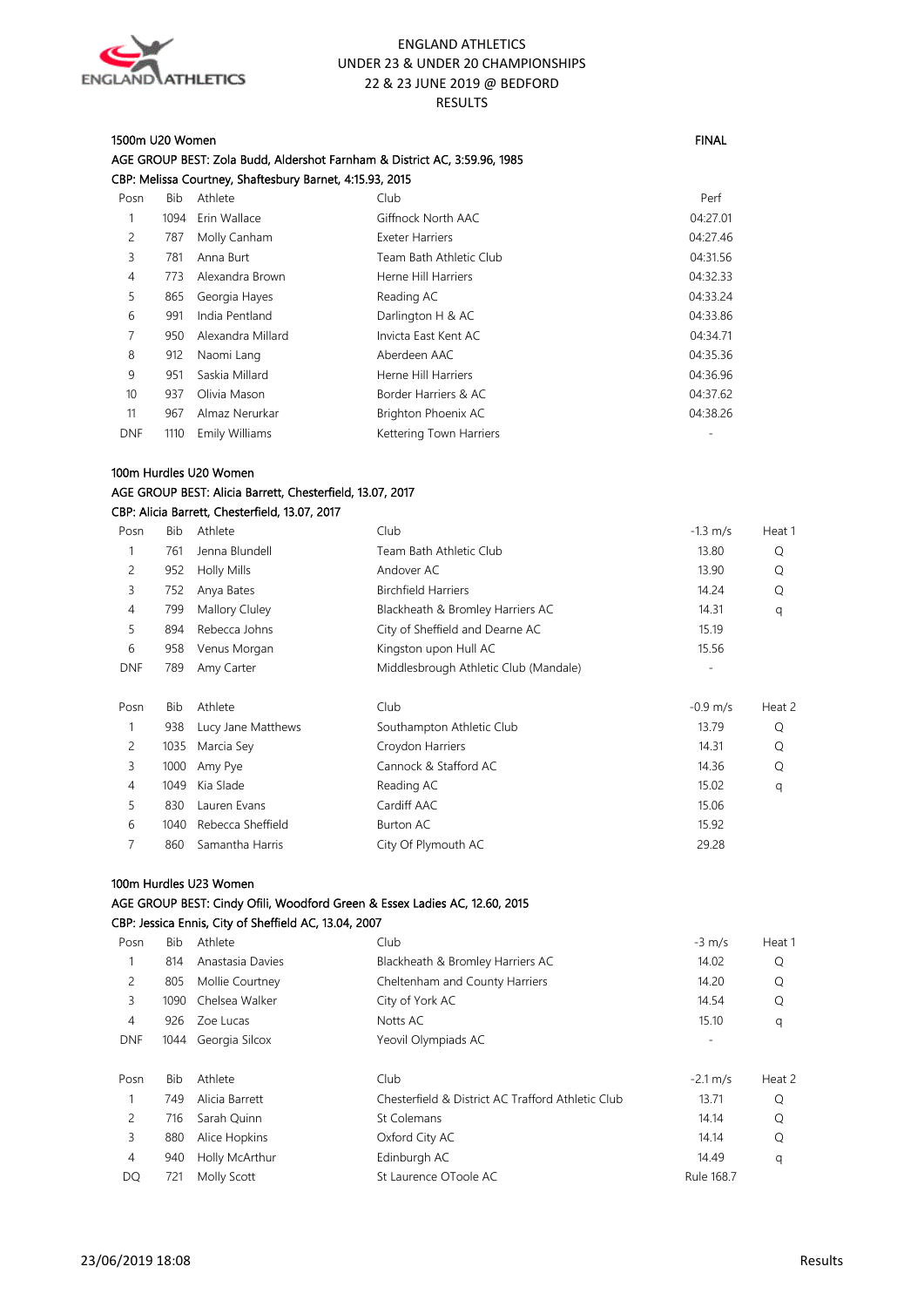

## 110m Hurdles U20 Men AGE GROUP BEST: David Omoregie, Cardiff AAC, 13.17, 2014 CBP: David Omoregie, Cardiff AAC, 13.17, 2014

| Posn           | Bib        | Athlete            | Club                       | $-2.8$ m/s | Heat 1 |
|----------------|------------|--------------------|----------------------------|------------|--------|
|                | 477        | Jordan Ricketts    | <b>Birchfield Harriers</b> | 14.49      | Q      |
| 2              | 578        | Thomas Wilcock     | Northampton AC             | 14.73      | Q      |
| 3              | 550        | Jack Turner        | <b>Exeter Harriers</b>     | 14.75      | Q      |
| 4              | 94         | William Adeyeye    | Newham & Essex Beagles AC  | 14.77      | q      |
| 5              | 295        | Owen Heard         | Harrow AC                  | 14.94      | q      |
| 6              | 539        | Tre Thomas         | Charnwood AC               | 14.95      |        |
| 7              | 189        | Adam Coles         | Kingston upon Hull AC      | 15.86      |        |
|                |            |                    |                            |            |        |
| Posn           | <b>Bib</b> | Athlete            | Club                       | $-2.7$ m/s | Heat 2 |
|                | 596        | Joshua Zeller      | Bracknell AC               | 13.81      | Q      |
| 2              | 527        | Jack Sumners       | Stratford Upon Avon AC     | 14.11      | Q      |
| 3              | 425        | Kanya Mtshweni     | Winchester & District AC   | 14.80      | Q      |
| $\overline{4}$ | 427        | Daniel Murathodzic | Cardiff Archers            | 15.25      |        |
| 5              | 205        | Oliver Dakin       | Chesterfield & District AC | 15.46      |        |
| 6              | 246        | Robbie Farguhar    | Aberdeen AAC               | 16.42      |        |
|                | 198        | Oliver Cresswell   | Stratford Upon Avon AC     | 17.06      |        |
|                |            |                    |                            |            |        |

## 110m Hurdles U23 Men AGE GROUP BEST: Colin Jackson, Cardiff AAC, 13.11, 1988 CBP: Will Sharman, Belgrave H, 13.49, 2006

| Posn | Bib | Athlete         | Club                              | $-2$ m/s | Heat 1 |
|------|-----|-----------------|-----------------------------------|----------|--------|
|      | 600 | Tade Ojora      | Windsor Slough Eton & Hounslow AC | 14.00    | Q      |
|      | 100 | Ethan Akanni    | Bexley AC                         | 14.14    | Q      |
| 3    | 435 | Jason Nicholson | Gateshead Harriers & AC           | 14.66    | O      |
| 4    | 111 | David Aryeetey  | Charnwood AC                      | 15.03    | q      |
| 5.   | 592 | Dajon Wright    | Bristol and West AC               | 15.09    | q      |
| 6    | 53  | Kristian Brown  | Basildon AC                       | 15.73    |        |
|      | 268 | Toby Glass      | Guernsey AC                       | 16.55    |        |
| 8    |     |                 |                                   |          |        |

| Posn       | Bib | Athlete         | Club                                | $-2.1 \text{ m/s}$ | Heat 2 |
|------------|-----|-----------------|-------------------------------------|--------------------|--------|
|            | 252 | Cameron Fillery | Woodford Green AC with Essex Ladies | 14.20              | Q      |
|            | 569 | James Weaver    | Enfield and Haringey A C            | 14.28              | O      |
|            | 489 | Robert Sakala   | Croydon Harriers                    | 14.75              | O      |
| 4          | 168 | Ayo Byron       | St Albans AC                        | 15.23              |        |
|            | 455 | Alex Parkinson  | Kingston AC And Poly Harriers       | 15.66              |        |
| <b>DNS</b> | 494 | Will Seed       | Cleethorpes AC                      | -                  |        |

#### 5000m U20Women

#### AGE GROUP BEST: Zola Budd, Aldershot F&D, 14:48.07, 1985

|      |       | CBP: Sian Edwards, Kettering, 15:42.48, 2006 |      |  |
|------|-------|----------------------------------------------|------|--|
| Posn | Rih l | Athlete                                      | Club |  |

| Posn | Bib Athlete          | Club                     | FINAL    |
|------|----------------------|--------------------------|----------|
|      | 955 Jessica Mitchell | Havering AC              | 17:02.05 |
|      | 1118 Ruby Wyles      | Guildford & Godalming AC | 18:23.72 |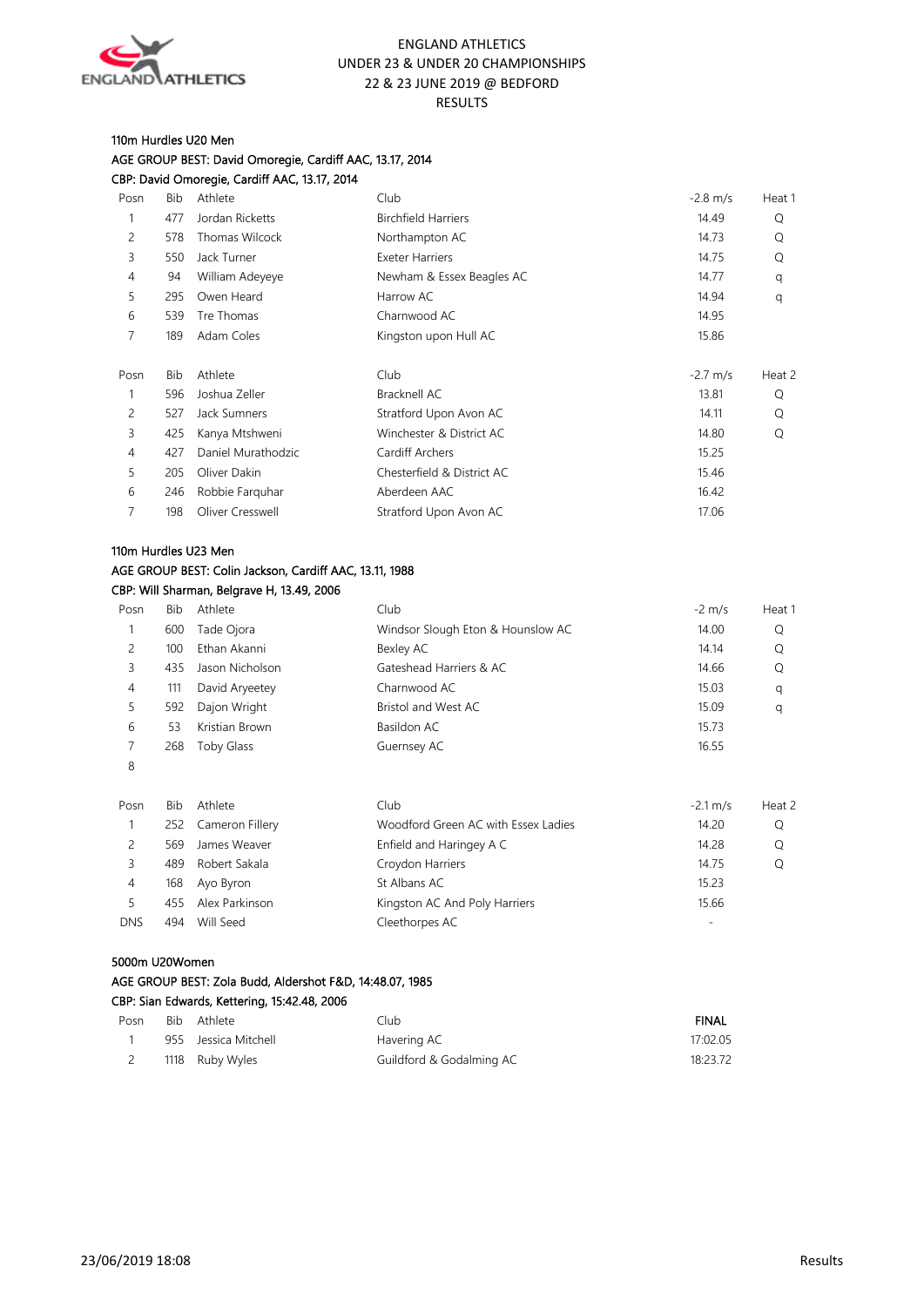

#### 5000m U23 Women

AGE GROUP BEST: Paula Radcliffe, Bedford & Co, 14:49.27, 1995

| CBP: Rhona Auckland, Banchory Stonehaven, 15:59.21, 2015 |      |                    |                              |              |
|----------------------------------------------------------|------|--------------------|------------------------------|--------------|
| Posn                                                     | Bib  | Athlete            | Club                         | <b>FINAL</b> |
|                                                          | 902  | Jodie Judd         | Chelmsford AC                | 16:32.19     |
| 2                                                        | 763  | Eleanor Bolton     | Ribble Valley Harriers       | 16:41.22     |
| 3                                                        | 811  | Charlotte Dannatt  | Camberley & District AC      | 16:49.75     |
| $\overline{4}$                                           | 859  | Leah Harris        | Worthing & District Harriers | 17:32.38     |
| 5                                                        | 1108 | Laura Wilkinson    | Lincoln Wellington AC        | 18:06.12     |
| 6                                                        | 817  | Chloe Dooley       | Vale Royal AC                | 18:09.29     |
|                                                          | 1106 | Louisa Whittingham | Macclesfield Harriers & AC   | 18:37.77     |
| 8                                                        | 745  | Phoebe Barker      | Tonbridge AC                 | 18:39.77     |

#### 200m U23 Women

## AGE GROUP BEST: Dina Asher-Smith, Blackheath & Bromley AC, 22.07, 2015

CBP: Shannon Hylton, Blackheath & Bromley AC, 23.20, 2017

| Posn           | <b>Bib</b> | Athlete            | Club                                   | $-1.7$ m/s | Heat 1 |
|----------------|------------|--------------------|----------------------------------------|------------|--------|
| 1              | 692        | Kristal Awuah      | Herne Hill Harriers                    | 23.62      | Q      |
| 2              | 712        | Ciara Neville      | Emerald AC                             | 24.71      | Q      |
| 3              | 697        | Chloe Burrows      | Bournemouth AC                         | 24.99      | q      |
| $\overline{4}$ | 724        | Yvette Westwood    | Yate & District AC                     | 25.37      |        |
| 5              | 696        | Izzy Bryant        | Southampton Athletic Club              | 25.51      |        |
| 6              | 1126       | Synne Frydenlund   | Harrow AC/Brunel/NORWAY                | 25.67      |        |
| 7              | 717        | Eleanor Rawson     | City of Sheffield and Dearne AC        | 25.79      |        |
| Posn           | <b>Bib</b> | Athlete            | Club                                   | $-1.5$ m/s | Heat 2 |
| 1              | 1007       | Alisha Rees        | Edinburgh AC                           | 23.69      | Q      |
| 2              | 704        | Page Fairclough    | Shaftesbury Barnet Harriers            | 24.77      | Q      |
| 3              | 693        | Ellie Bandy        | Herts Phoenix AC                       | 25.33      |        |
| $\overline{4}$ | 710        | Sarah Malone       | Edinburgh AC                           | 25.52      |        |
| 5              | 1010       | Catherine Reid     | Manx Harriers                          | 25.71      |        |
| 6              | 867        | Selina Henderson   | Shaftesbury Barnet Harriers            | 25.81      |        |
| 7              | 708        | Amena Kofi         | Bristol and West AC                    | 28.98      |        |
| Posn           | <b>Bib</b> | Athlete            | Club                                   | $-1.5$ m/s | Heat 3 |
| $\mathbf{1}$   | 1125       | Finette Agyapong   | Newham & Essex Beagles AC              | 24.02      | Q      |
| 2              | 927        | Aoife Lynch        | Donore Harriers                        | 24.45      | Q      |
| 3              | 709        | Darcey Kuypers     | Medway and Maidstone AC                | 24.52      | q      |
| $\overline{4}$ | 702        | Leanza Dwaah       | Enfield and Haringey AC                | 25.14      |        |
| 5              | 700        | <b>Emily Coope</b> | Amber Valley and Erewash Athletic Club | 25.65      |        |
| 6              | 801        | Ash Colvin         | Wigan & District H & AC                | 25.78      |        |
| 7              | 1080       | Sinead Treacy      | Craughwell AC                          | 26.10      |        |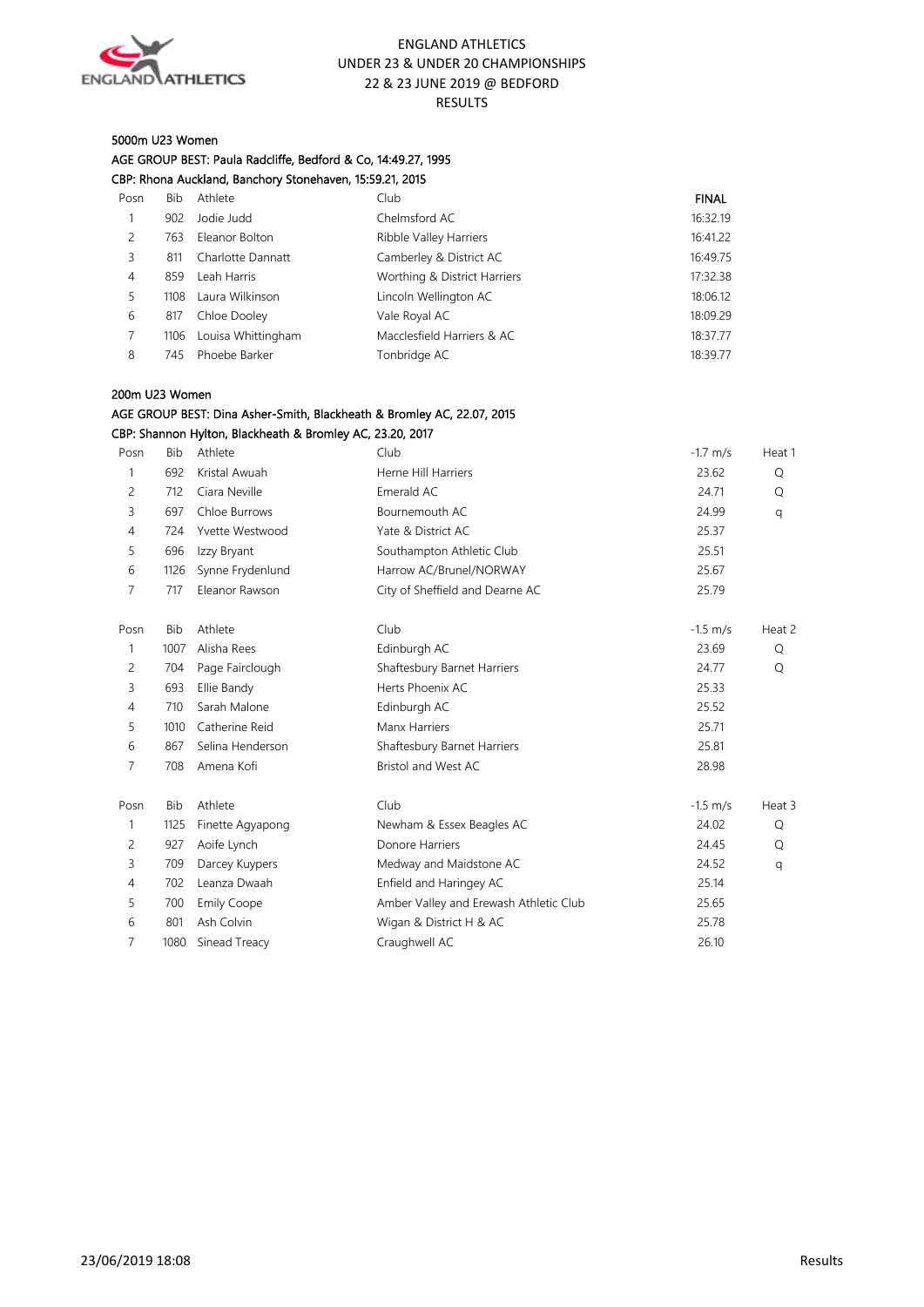

## 200m U20 Women

|                |            | CBP: Dina Asher-Smith, Blackheath & Bromley AC, 22.74, 2014        |                                             |                    |                    |
|----------------|------------|--------------------------------------------------------------------|---------------------------------------------|--------------------|--------------------|
| Posn           | <b>Bib</b> | Athlete                                                            | Club                                        | $-0.1 \text{ m/s}$ | SEMIS <sub>1</sub> |
| $\mathbf{1}$   | 670        | Hannah Kelly                                                       | <b>Bolton United Harriers &amp; AC</b>      | 24.12              | Q                  |
| $\overline{c}$ | 961        | Jazmine Moss                                                       | Gateshead Harriers & AC                     | 24.19              | Q                  |
| 3              | 668        | Rebecca Jeggo                                                      | Colchester Harriers AC                      | 24.44              | Q                  |
| 4              | 682        | Sharhnee Skervin                                                   | Notts AC                                    | 24.45              |                    |
| 5              | 765        | Kayla Bowley                                                       | Croydon Harriers                            | 24.54              |                    |
| 6              | 683        | Zoe Thompson                                                       | Newham & Essex Beagles AC                   | 24.66              |                    |
| <b>DNS</b>     | 684        | Ellie Turner                                                       | Medway and Maidstone AC                     |                    |                    |
| <b>DNS</b>     | 688        | Skye Wicks                                                         | The HAWCS                                   |                    |                    |
| Posn           | <b>Bib</b> | Athlete                                                            | Club                                        | $-1.7$ m/s         | SEMIS <sub>2</sub> |
| $\mathbf{1}$   | 725        | Georgina Adam                                                      | Loughborough Students AC                    | 23.73              | Q                  |
| 2              | 676        | Cassie Ann Pemberton                                               | <b>Birchfield Harriers</b>                  | 24.11              | Q                  |
| 3              | 820        | Kiah Dubarry-Gay                                                   | Victoria Park Harriers and Tower Hamlets AC | 24.37              | Q                  |
| 4              | 658        | Akaysha Ellis                                                      | Enfield and Haringey AC                     | 24.38              | q                  |
| 5              | 1121       | Kaliyah Young                                                      | Dartford Harriers AC                        | 24.40              | q                  |
| 6              | 1009       | Alicia Regis                                                       | Enfield and Haringey AC                     | 25.21              |                    |
| <b>DNS</b>     | 651        | Leonie Ashmeade                                                    | Wakefield District H & AC                   |                    |                    |
| <b>DNS</b>     | 650        | Immanuela Aliu                                                     | Blackheath & Bromley Harriers AC            |                    |                    |
| 200m U23 Men   |            |                                                                    |                                             | <b>FINAL</b>       |                    |
|                |            | AGE GROUP BEST: Nethaneel Mitchell-Blake, Newham & EB, 19.95, 2016 |                                             |                    |                    |
|                |            | CBP: Chris Lambert, Belgrave Harriers, 20.58, 2003                 |                                             |                    |                    |
| Posn           | <b>Bib</b> | Athlete                                                            | Club                                        | $-0.6$             |                    |
| 1              | 136        | Shemar Boldizsar                                                   | Harlow AC                                   | 20.65              |                    |
| 2              | 286        | <b>Toby Harries</b>                                                | Brighton Phoenix AC                         | 20.75              |                    |
| 3              | 87         | Jahde Williams                                                     | Harrow AC                                   | 21.05              |                    |
| 4              | 237        | Jona Efoloko                                                       | Sale Harriers Manchester                    | 21.09              |                    |
| 5              | 419        | Andrew Morgan-Harrison                                             | Kingston upon Hull AC                       | 21.28              |                    |
| 6              | 223        | Luke Dorrell                                                       | Aldershot Farnham & District                | 21.43              |                    |

7 271 Ryan Gorman Notts AC 21.53 DQ 522 Nick Stewart Enfield and Haringey AC 62.8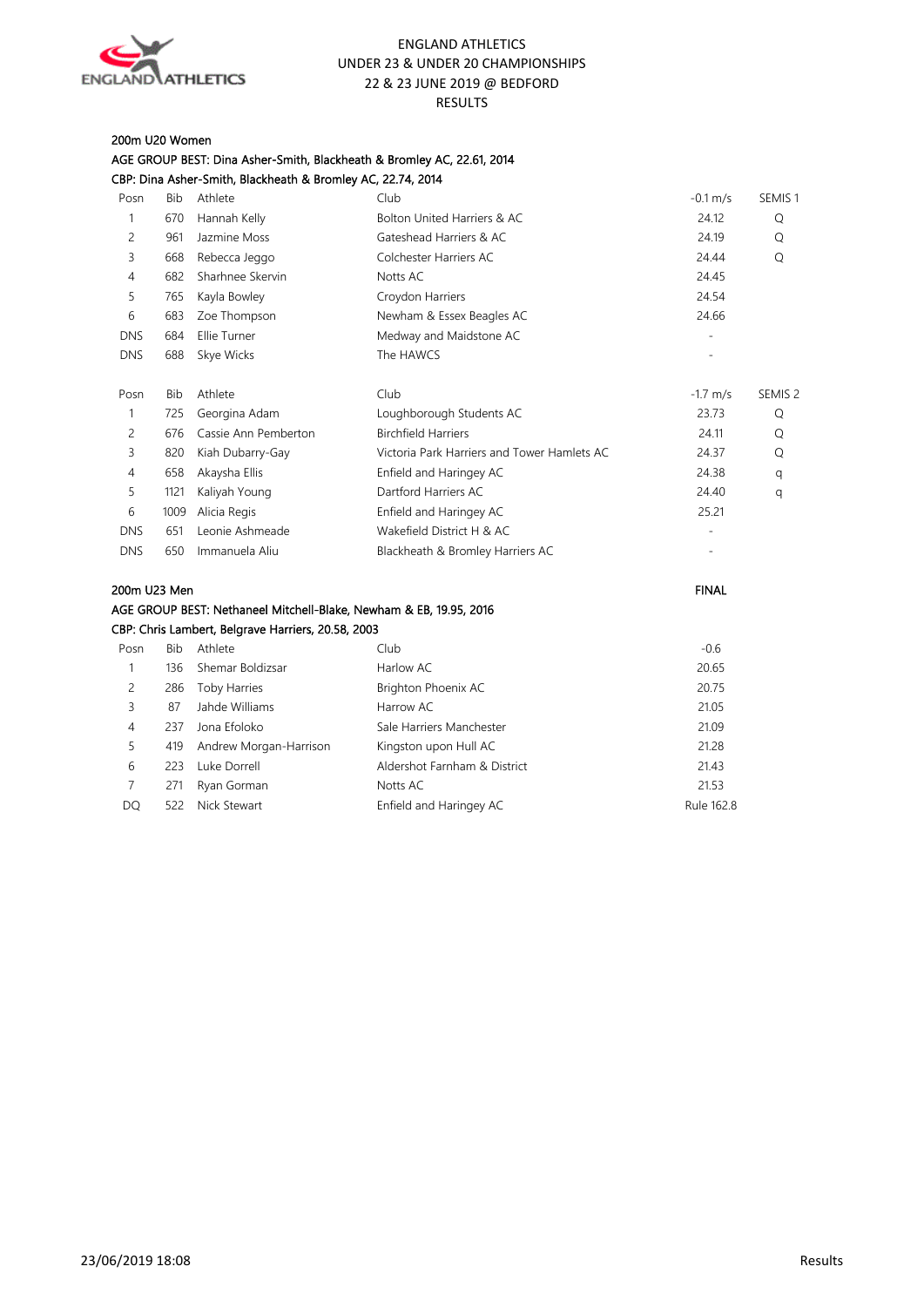

#### 200m U20 Men

AGE GROUP BEST: Christian Malcolm, Cardiff AAC, 20.29, 1998 CBP: Christian Malcolm, Cardiff AAC, 20.32, 1998

| Posn       | <b>Bib</b> | Athlete             | Club                                        | $-1.7$ m/s | SEMIS <sub>1</sub> |
|------------|------------|---------------------|---------------------------------------------|------------|--------------------|
| 1          | 382        | Toby Makoyawo       | <b>Watford Harriers</b>                     | 21.57      | Q                  |
| 2          | 2          | Fraser Angus        | Giffnock North AAC                          | 21.71      | Q                  |
| 3          | 17         | James Hanson        | Woking AC                                   | 21.72      | Q                  |
| 4          | 347        | Derek Kinlock       | Derek Kinlock                               | 21.81      | q                  |
| 5          | 164        | Matt Buckner        | <b>Bracknell AC</b>                         | 21.81      | q                  |
| 6          | 500        | Michael Shonibare   | Victoria Park Harriers and Tower Hamlets AC | 21.85      |                    |
| 7          | 389        | Joseph Massimo      | Crawley AC                                  | 21.90      |                    |
| 8          | 531        | <b>Bailey Swift</b> | Rugby & Northampton AC                      | 22.07      |                    |
|            |            |                     |                                             |            |                    |
| Posn       | <b>Bib</b> | Athlete             | Club                                        | $-1.3$ m/s | SEMIS <sub>2</sub> |
|            | 434        | Sagesse Nguie       | <b>Trafford Athletic Club</b>               | 21.24      | Q                  |
| 2          | 30         | Praise Olatoke      | Kilbarchan AAC                              | 21.49      | Q                  |
| 3          | 8          | Alwayne Campbell    | <b>Birchfield Harriers</b>                  | 21.56      | Q                  |
| 4          | 37         | Jody Smith          | Charnwood AC                                | 21.90      |                    |
| 5          | 177        | Joe Chadwick        | Guernsey AC                                 | 22.12      |                    |
| 6          | 11         | Adam Cross          | Cambridge & Coleridge AC                    | 22.16      |                    |
| 7          | 320        | William Hughes      | Nene Valley Harriers                        | 22.26      |                    |
| <b>DNS</b> | 204        | Dylan Da Costa      | Croydon Harriers                            |            |                    |
|            |            |                     |                                             |            |                    |

#### 1500m U23 Men

#### AGE GROUP BEST: Josh Kerr, Edinburgh AC, 3:33.60, 2019 CBP: James Shane, Newham & Essex Beagles, 3:40.44, 2011

| Posn | Bib | Athlete            | Club                              | <b>FINAL</b> |
|------|-----|--------------------|-----------------------------------|--------------|
|      | 192 | Piers Copeland     | Wimborne AC                       | 03:50.49     |
| 2    | 302 | Jake Heyward       | Cardiff AAC                       | 03:51.21     |
| 3    | 212 | Archie Davis       | Brighton Phoenix AC               | 03:51.51     |
| 4    | 256 | Adam Fogg          | Coventry Godiva Harriers          | 03:51.62     |
| 5    | 595 | James Young        | Morpeth Harriers                  | 03:52.43     |
| 6    | 219 | Tom Dodd           | <b>Birchfield Harriers</b>        | 03:53.27     |
| 7    | 266 | Euan Gilchrist     | Sale Harriers Manchester          | 03:53.34     |
| 8    | 416 | <b>Blake Moore</b> | Windsor Slough Eton & Hounslow AC | 03:53.55     |
| 9    | 415 | Adam Moore         | Windsor Slough Eton & Hounslow AC | 03:54.71     |
| 10   | 392 | James McCrae       | Hallamshire Harriers Sheffield    | 03:55.20     |
| 11   | 432 | Declan Neary       | Brighton Phoenix AC               | 03:55.96     |
| 12   | 297 | James Heneghan     | Southampton Athletic Club         | 03:56.55     |

#### 400m U20 Women

## AGE GROUP BEST: Linsey MacDonald, Pitreavie AC, 51.16, 1980

#### CBP: Cheriece Hylton, Blackheath & Bromley AC, 53.54, 2015

| Posn | Bib | Athlete             | Club                                        | <b>FINAL</b> |
|------|-----|---------------------|---------------------------------------------|--------------|
|      | 734 | Amber Anning        | Brighton & Hove AC                          | 52.54        |
| 2    | 831 | Louise Evans        | Blackheath & Bromley Harriers AC            | 53.44        |
| 3    | 861 | Natasha Harrison    | Stockport Harriers & AC                     | 54.49        |
| 4    |     | 1054 Maisey Snaith  | Cambridge & Coleridge AC                    | 54.90        |
| 5.   | 841 | Hannah Foster       | Shaftesbury Barnet Harriers                 | 55.22        |
| 6    | 821 | Nayanna Dubarry-Gay | Victoria Park Harriers and Tower Hamlets AC | 55.95        |
|      | 729 | Emma Alderson       | Liverpool Harriers & AC                     | 56.06        |
| 8    | 901 | Gemma Jones         | Corby AC                                    | 56.17        |
|      |     |                     |                                             |              |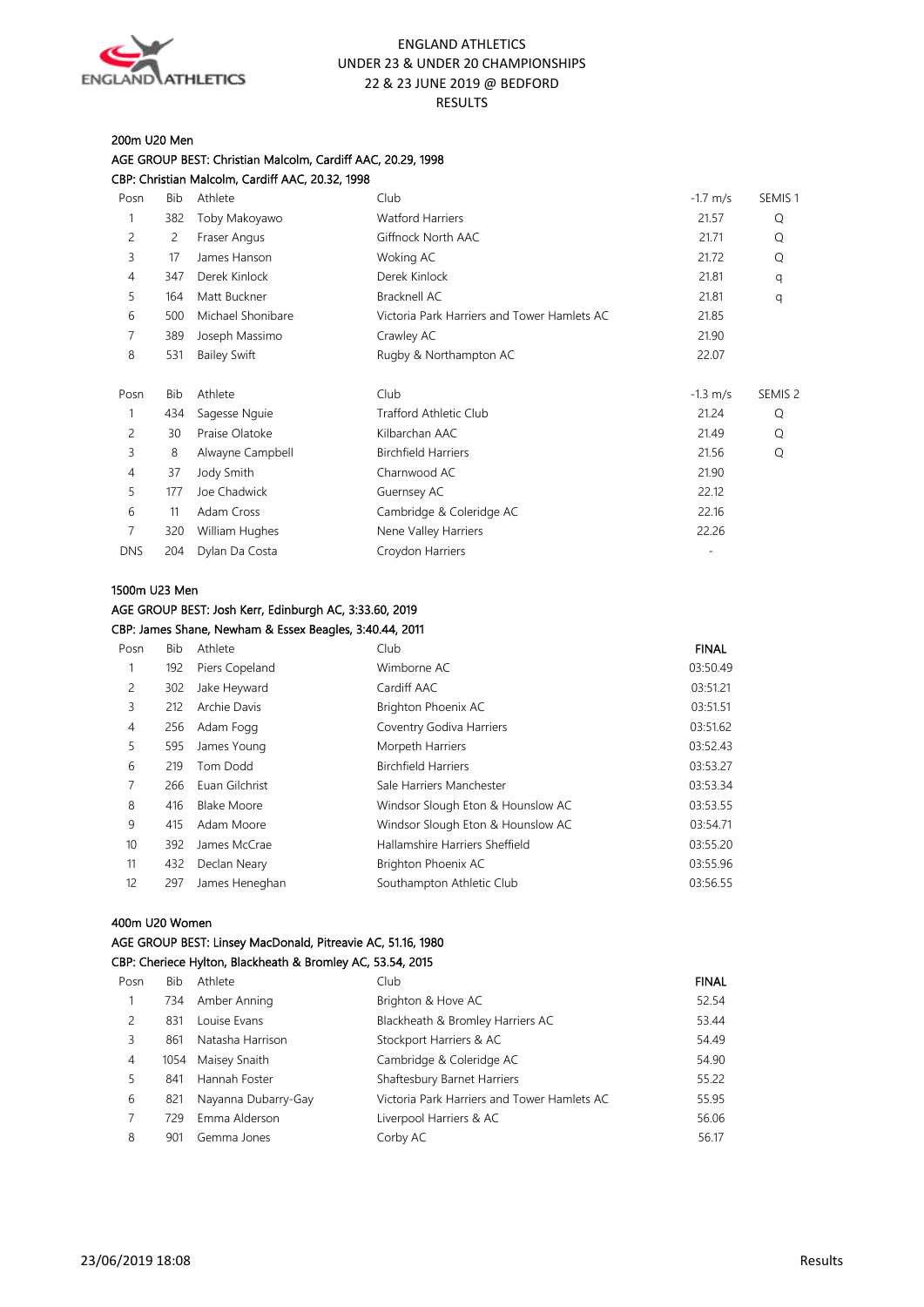

#### 400m U23 Women

#### AGE GROUP BEST: Christine Ohuruogu, Newham & Essex Beagles, 50.28, 2006 CBP: Christine Ohuruogu, Newham & Essex Beagles, 52.43, 2005

| Posn | Bib  | Athlete          | Club                        | <b>FINAL</b> |
|------|------|------------------|-----------------------------|--------------|
|      | 755  | Lily Beckford    | Shaftesbury Barnet Harriers | 53.00        |
| 2    | 919  | Yasmin Liverpool | Coventry Godiva Harriers    | 53.32        |
| 3    | 1111 | Hannah Williams  | Herts Phoenix AC            | 53.59        |
| 4    | 1028 | Lauren Russell   | Bedford & County AC         | 54.37        |
| 5    | 718  | Melissa Roberts  | <b>Birchfield Harriers</b>  | 54.58        |
| 6    | 1097 | Nicole Walsh     | Galway City Harriers        | 55.22        |
|      | 1082 | Laura Turley     | West Cheshire Athletic Club | 55.39        |
| 8    | 750  | Ella Barrett     | Trafford Athletic Club      | 55.73        |
|      |      |                  |                             |              |

#### 800m U20 Men

#### AGE GROUP BEST: David Sharpe, Jarrow & Hebburn AC, 1:45.64, 1986 CBP: Niall Brooks, Sale Harriers, 1:47.29, 2010

| Posn | <b>Bib</b> | Athlete        | Club                                        | <b>FINAL</b> |
|------|------------|----------------|---------------------------------------------|--------------|
|      | 165        | Max Burgin     | Halifax Harriers & AC                       | 01:45.36     |
| 2    | 457        | Ben Pattison   | Basingstoke & Mid Hants AC                  | 01:46.71     |
| 3    | 400        | Finley McLear  | <b>Exeter Harriers</b>                      | 01:47.33     |
| 4    | 140        | Alex Botterill | City of York AC                             | 01:48.55     |
| 5    | 175        | Oliver Carvell | Telford AC                                  | 01:48.91     |
| 6    | 133        | Yusuf Bizimana | Victoria Park Harriers and Tower Hamlets AC | 01:49.69     |
|      | 359        | Ben Lee        | Vale Royal AC                               | 01:50.52     |
| 8    | 231        | Oliver Dustin  | Border Harriers & AC                        | 01:51.39     |

#### 800m U23 Men

#### AGE GROUP BEST: Sebastian Coe, Haringey AC, 1:43.97, 1978 CBP: Richard Hill, Notts AC, 1:47.59, 2007

| Posn | <b>Bib</b> | Athlete            | Club                                | <b>FINAL</b> |
|------|------------|--------------------|-------------------------------------|--------------|
|      | 538        | Spencer Thomas     | Brighton Phoenix AC                 | 01:47.31     |
| 2    | 410        | George Mills       | Brighton Phoenix AC                 | 01:48.70     |
| 3    | 515        | Canaan Solomon     | Woodford Green AC with Essex Ladies | 01:49.09     |
| 4    | 371        | Markhim Lonsdale   | Crook & Dist Sports AC              | 01:49.38     |
| 5.   | 428        | Benjamin Murphy    | Tonbridge AC                        | 01:49.79     |
| 6    | 480        | Psalm Roberts-Nash | Wolverhampton & Bilston             | 01:50.16     |
|      | 403        | Daniel Mees        | Newham & Essex Beagles AC           | 01:52.13     |
| 8    | 131        | Alexander Birkett  | Kendal Amateur Athletic Club        | 01:53.21     |

#### 800m U20 Women

AGE GROUP BEST: Charlotte Moore, Bournemouth AC, 1:59.75, 2002 CBP: Laura Finucane, Pendle AC, 2:03.73, 2004

| Posn           | Bib  | Athlete           | Club                             | <b>FINAL</b> |
|----------------|------|-------------------|----------------------------------|--------------|
|                | 762  | Isabelle Boffey   | Enfield and Haringey AC          | 02:04.71     |
| 2              | 875  | Keely Hodgkinson  | Leigh Harriers & AC              | 02:05.77     |
| 3              | 784  | Sarah Calvert     | Livingston & District AAC        | 02:05.83     |
| $\overline{4}$ | 942  | Katy-Ann McDonald | Blackheath & Bromley Harriers AC | 02:06.99     |
| 5              | 1071 | Annie Testar      | Stroud & District AC             | 02:08.21     |
| 6              | 962  | Stephanie Moss    | Sale Harriers Manchester         | 02:08.73     |
|                | 1076 | Emily Thompson    | Banbury Harriers AC              | 02:09.03     |
| 8              | 959  | Bethan Morley     | <b>Ilkley Harriers</b>           | 02:09.15     |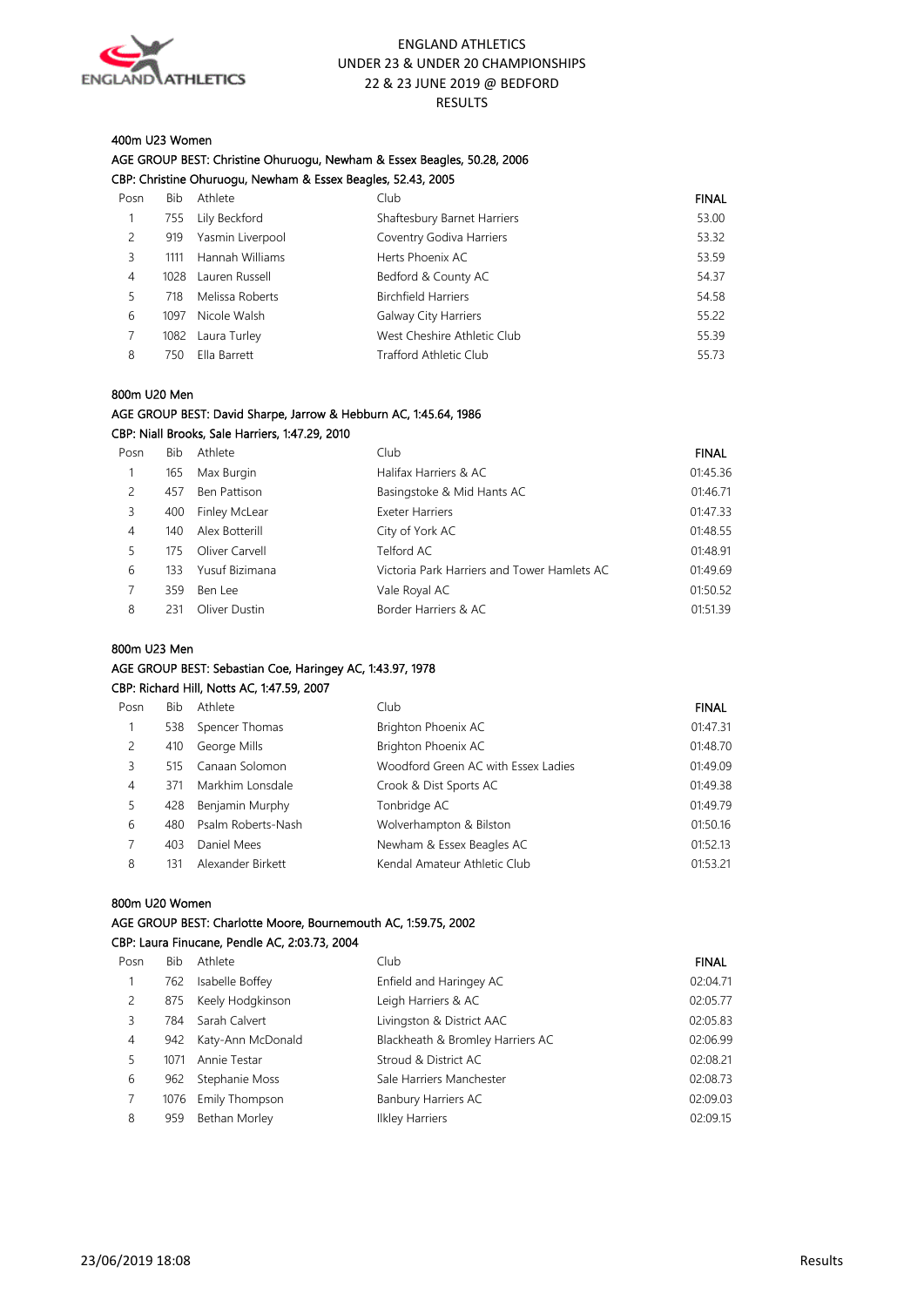

#### 800m U23 Women AGE GROUP BEST: Christina Boxer, Aldershot F & D, 1:59.05, 1979 CBP: Katie Kirk, Lagan Valley, 2:02.78, 2014

| Posn       | Bib. | Athlete         | Club                                   | <b>FINAL</b> |
|------------|------|-----------------|----------------------------------------|--------------|
|            | 1006 | Jemma Reekie    | Kilbarchan AAC                         | 02:06.43     |
| 2          | 742  | Ellie Baker     | Shaftesbury Barnet Harriers            | 02:06.46     |
| 3          | 891  | Isobel Ives     | Basildon AC                            | 02:08.92     |
| 4          |      | 836 Gemma Finch | Basingstoke & Mid Hants AC             | 02:11.29     |
| 5.         | 795  | Anna Clark      | Woodford Green AC with Essex Ladies    | 02:11.98     |
| 6          | 944  | Tamsin McGraw   | Amber Valley and Erewash Athletic Club | 02:13.68     |
| <b>DNF</b> | 965  | Laura Mullin    | Charnwood AC                           |              |
| <b>DNF</b> | 785  | Hannah Cameron  | Edinburgh AC                           |              |
|            |      |                 |                                        |              |

#### 400m U20 Men

#### AGE GROUP BEST: Martyn Rooney, Croydon Harriers, 45.35, 2006 CBP: Mark Richardson, Windsor Slough Eton & Hounslow, 45.72, 1991

| Posn           | Bib | Athlete            | Club                                 | <b>FINAL</b> |
|----------------|-----|--------------------|--------------------------------------|--------------|
|                | 154 | Ethan Brown        | Blackheath & Bromley Harriers AC     | 46.44        |
| 2              | 209 | Lewis Davey        | Peterborough AC                      | 47.47        |
| 3              | 220 | Callum Dodds       | Enfield and Haringey AC              | 47.62        |
| $\overline{4}$ | 292 | Ben Hawkes         | Leamington Cycling and Athletic Club | 47.76        |
|                | 244 | Michael Fagbenle   | Bexley AC                            | 48.08        |
| 6              | 225 | <b>Billy Doyle</b> | Pitreavie AAC                        | 48.15        |
|                | 490 | Moyo Sargent       | Eastbourne Rovers AC                 | 48.87        |
| 8              | 429 | Conor Murphy       | Medway and Maidstone AC              | 49.09        |

#### 400m U23 Men

## AGE GROUP BEST: David Grindley, Wigan, 44.47, 1992

|      | CBP: Cameron Chalmers, Guernsey, 45.64, 2017 |                     |                                     |              |  |
|------|----------------------------------------------|---------------------|-------------------------------------|--------------|--|
| Posn | Bib                                          | Athlete             | Club                                | <b>FINAL</b> |  |
| 1    | 180                                          | Cameron Chalmers    | Guernsey AC                         | 46.33        |  |
| 2    | 542                                          | Lee Thompson        | City of Sheffield and Dearne AC     | 46.45        |  |
| 3    | 294                                          | Alex Haydock-Wilson | Windsor Slough Eton & Hounslow AC   | 46.54        |  |
| 4    | 147                                          | Joseph Brier        | Swansea Harriers                    | 46.66        |  |
| 5    | 274                                          | Ellis Greatrex      | Woodford Green AC with Essex Ladies | 47.20        |  |
| 6    | 202                                          | Cathal Crosbie      | Ennis Track Club                    | 47.41        |  |
| 7    | 463                                          | Thomas Pitkin       | Havering AC                         | 47.50        |  |
| 8    | 184                                          | Ben Claridge        | Abingdon AC                         | 47.53        |  |

#### 3000m S/Chase U20 Women

#### AGE GROUP BEST: Emily Pidgeon, Gloucester AC, 10:06.12, 2005

| Posn |      | Bib Athlete      | Club                         | <b>FINAL</b> |
|------|------|------------------|------------------------------|--------------|
|      |      | 985 Holly Page   | Dartford Harriers AC         | 10:28.92     |
|      | 851  | Maisie Grice     | Aldershot Farnham & District | 10:55.90     |
|      |      | 871 Lily Higgins | Halesowen ACC                | 11:41.84     |
|      | 1113 | Eleanor Wilson   | Buxton AC                    | 12:18.70     |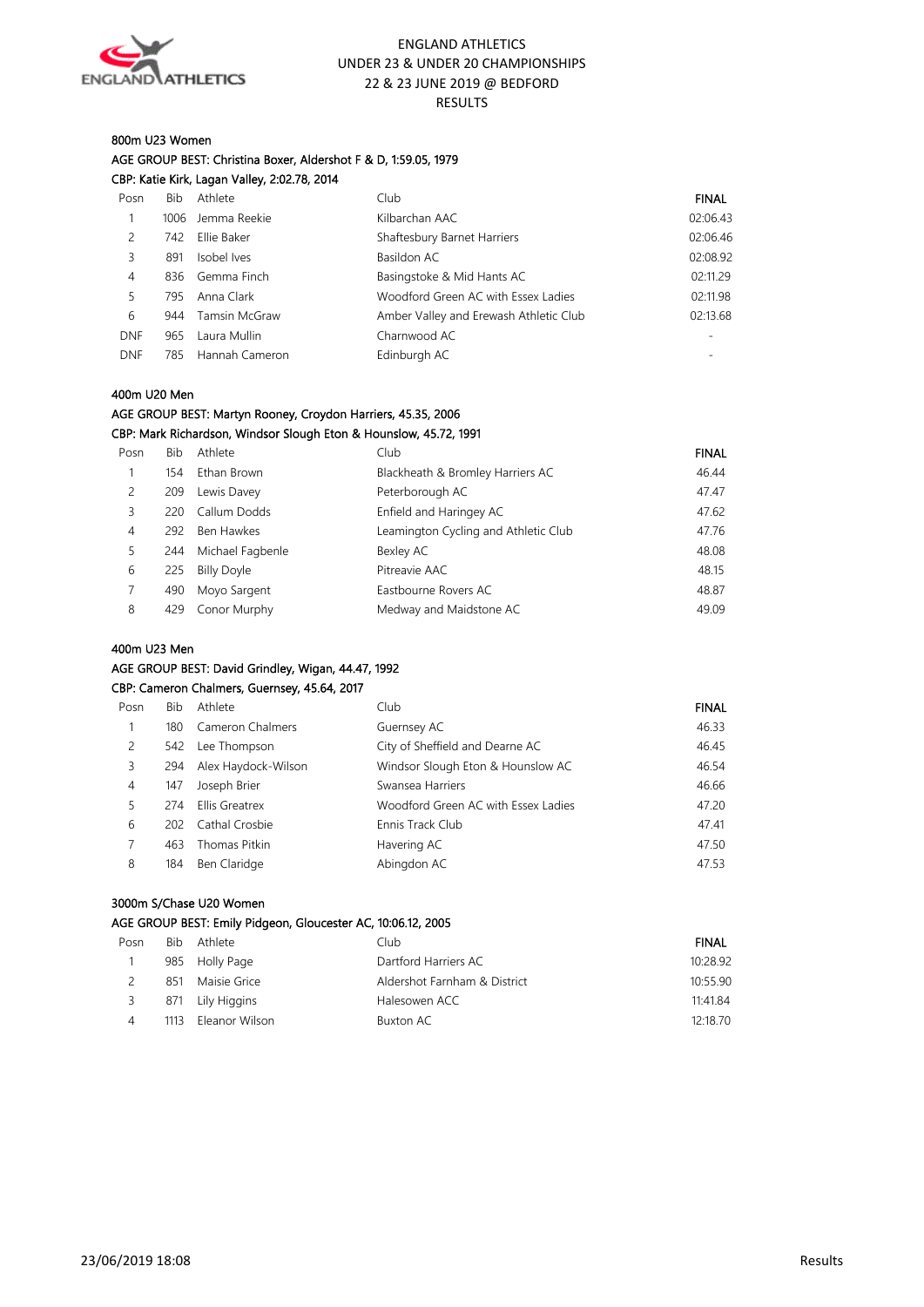

#### 3000m S/Chase U23 Women AGE GROUP BEST: Eilish McColgan, Dundee Hawkhill, 9:38.45, 2012 CBP: Emily Stewart, Edinburgh AC, 10:02.63, 2012

| Posn | Bib  | Athlete            | Club                         | <b>FINAL</b> |
|------|------|--------------------|------------------------------|--------------|
|      | 993  | Aimee Pratt        | Sale Harriers Manchester     | 10:06.53     |
| 2    | 964  | <b>Emily Moyes</b> | Aldershot Farnham & District | 10:35.25     |
| 3    | 1033 | Nancy Scott        | Aldershot Farnham & District | 10:41.13     |
| 4    | 1103 | Victoria Weir      | City Of Plymouth AC          | 10:47.31     |
| 5    | 1036 | Anna Sharp         | Southampton Athletic Club    | 11:08.06     |
| 6    | 923  | Katie Lord         | Notts AC                     | 11:32.86     |
|      | 1043 | Ella Shirley       | Notts AC                     | 12:01.04     |
| 8    | 984  | Amber Owens        | Newark AC                    | 12:07.14     |

#### 200m U20 Men FINAL And the state of the state of the state of the state of the state of the state of the state of the state of the state of the state of the state of the state of the state of the state of the state of the

| AGE GROUP BEST: Christian Malcolm, Cardiff AAC, 20.29, 1998 |  |
|-------------------------------------------------------------|--|
| CBP: Christian Malcolm, Cardiff AAC, 20.32, 1998            |  |

| Posn           | <b>Bib</b> | Athlete          | Club                          | $-2.3$ m/s |
|----------------|------------|------------------|-------------------------------|------------|
|                | 434        | Sagesse Nguie    | <b>Trafford Athletic Club</b> | 21.54      |
| 2              | 30         | Praise Olatoke   | Kilbarchan AAC                | 21.67      |
| 3              | 382        | Toby Makoyawo    | <b>Watford Harriers</b>       | 21.71      |
| 4              | 2          | Fraser Angus     | Giffnock North AAC            | 21.74      |
| $\overline{4}$ | 17         | James Hanson     | Woking AC                     | 21.74      |
| 6              | 164        | Matt Buckner     | Bracknell AC                  | 21.77      |
| 7              | 8          | Alwayne Campbell | <b>Birchfield Harriers</b>    | 21.92      |
| <b>DNS</b>     | 347        | Derek Kinlock    | Derek Kinlock                 | ۰          |

#### 200m U23 Men

|      | AGE GROUP BEST: Nethaneel Mitchell-Blake, Newham & EB, 19.95, 2016 |                                                    |                              | <b>FINAL</b> |
|------|--------------------------------------------------------------------|----------------------------------------------------|------------------------------|--------------|
|      |                                                                    | CBP: Chris Lambert, Belgrave Harriers, 20.58, 2003 |                              |              |
| Posn | <b>Bib</b>                                                         | Athlete                                            | Club                         | $-0.6$ m/s   |
|      | 136.                                                               | Shemar Boldizsar                                   | Harlow AC                    | 20.65        |
| 2    | 286                                                                | <b>Toby Harries</b>                                | Brighton Phoenix AC          | 20.75        |
| 3    | 87                                                                 | Jahde Williams                                     | Harrow AC                    | 21.05        |
| 4    | 237                                                                | Jona Efoloko                                       | Sale Harriers Manchester     | 21.09        |
| 5    | 419                                                                | Andrew Morgan-Harrison                             | Kingston upon Hull AC        | 21.28        |
| 6    | 223                                                                | Luke Dorrell                                       | Aldershot Farnham & District | 21.43        |
| 7    | 271                                                                | Ryan Gorman                                        | Notts AC                     | 21.53        |
| DQ   | 522                                                                | Nick Stewart                                       | Enfield and Haringey AC      | Rule 162.8   |

## 200m U20 Women AGE GROUP BEST: Dina Asher-Smith, Blackheath & Bromley AC, 22.61, 2014 FINAL CBP: Dina Asher-Smith, Blackheath & Bromley AC, 22.74, 2014 Posn Bib Athlete Club Club Club -2.6 m/s 1 725 Georgina Adam Loughborough Students AC 23.62 2 676 Cassie Ann Pemberton Birchfield Harriers 23.92 3 961 Jazmine Moss Gateshead Harriers & AC 23.96 4 670 Hannah Kelly Bolton United Harriers & AC 24.07

|   | 1121 Kaliyah Young   | Dartford Harriers AC                        | 24.26 |
|---|----------------------|---------------------------------------------|-------|
| 6 | 668 Rebecca Jeggo    | Colchester Harriers AC                      | 24.41 |
|   | 658 Akaysha Ellis    | Enfield and Haringey AC                     | 24.47 |
| 8 | 820 Kiah Dubarry-Gay | Victoria Park Harriers and Tower Hamlets AC | 24.53 |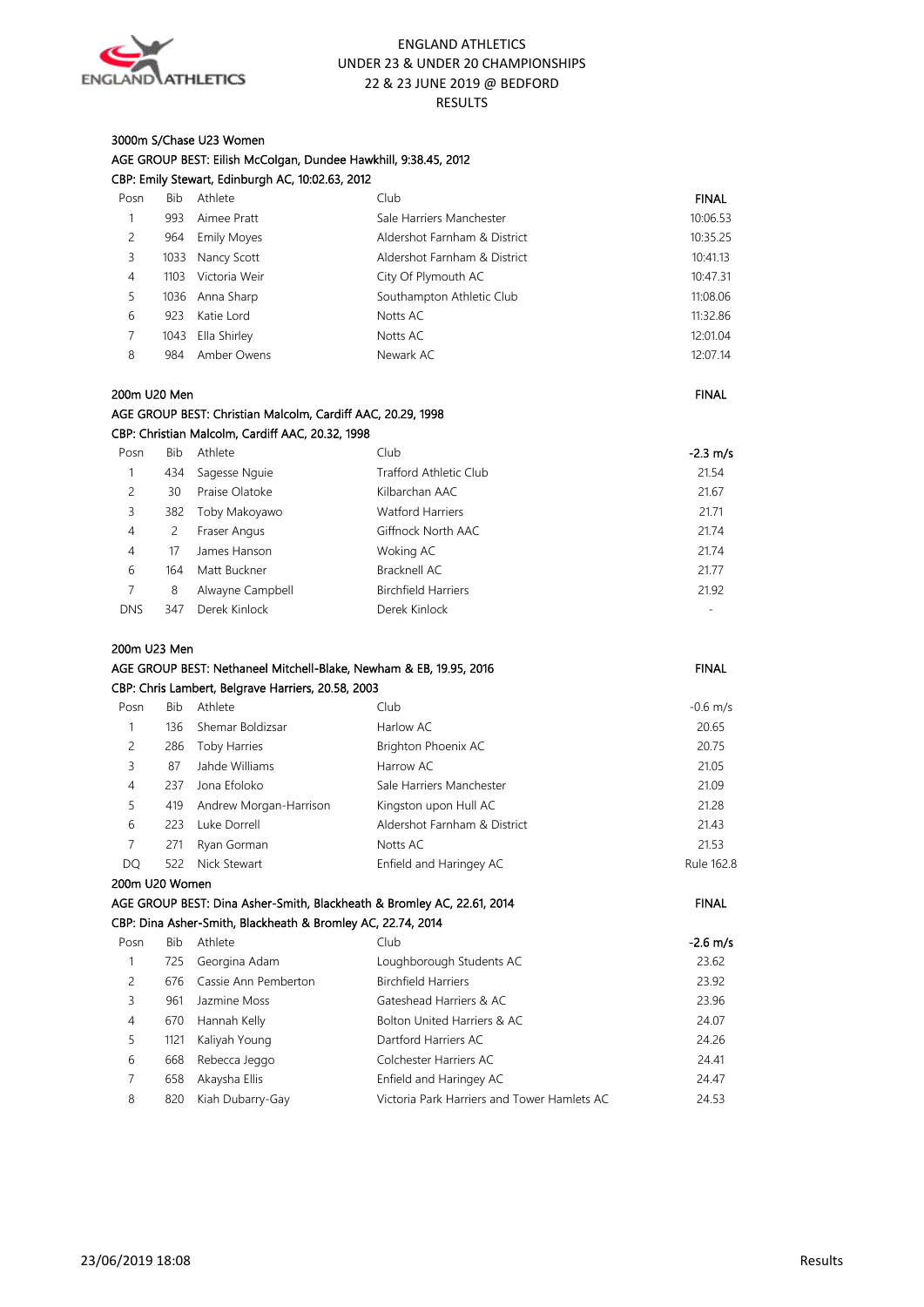

| 200m U23 Women |            |                                                           | AGE GROUP BEST: Dina Asher-Smith, Blackheath & Bromley AC, 22.07, 2015     | <b>FINAL</b> |
|----------------|------------|-----------------------------------------------------------|----------------------------------------------------------------------------|--------------|
|                |            | CBP: Shannon Hylton, Blackheath & Bromley AC, 23.20, 2017 |                                                                            |              |
| Posn           | <b>Bib</b> | Athlete                                                   | Club                                                                       | $-1.2$ m/s   |
| $\mathbf{1}$   | 692        | Kristal Awuah                                             | Herne Hill Harriers                                                        | 23.24        |
| 2              | 1007       | Alisha Rees                                               | Edinburgh AC                                                               | 23.55        |
| 3              | 1125       | Finette Agyapong                                          | Newham & Essex Beagles AC                                                  | 23.72        |
| 4              | 927        | Aoife Lynch                                               | Donore Harriers                                                            | 24.32        |
| 5              | 709        | Darcey Kuypers                                            | Medway and Maidstone AC                                                    | 24.32        |
| 6              | 704        | Page Fairclough                                           | Shaftesbury Barnet Harriers                                                | 24.40        |
| 7              | 712        | Ciara Neville                                             | Emerald AC                                                                 | 24.63        |
| 8              | 697        | Chloe Burrows                                             | Bournemouth AC                                                             | 24.88        |
|                |            | 100m Hurdles U23 Women                                    |                                                                            | <b>FINAL</b> |
|                |            |                                                           | AGE GROUP BEST: Cindy Ofili, Woodford Green & Essex Ladies AC, 12.60, 2015 |              |
|                |            | CBP: Jessica Ennis, City of Sheffield AC, 13.04, 2007     |                                                                            |              |
| Posn           | Bib        | Athlete                                                   | Club                                                                       | $-2.2$ m/s   |
| 1              | 749        | Alicia Barrett                                            | Chesterfield & District AC Trafford Athletic Club                          | 13.61        |
| 2              | 814        | Anastasia Davies                                          | Blackheath & Bromley Harriers AC                                           | 13.99        |
| 3              |            | 805 Mollie Courtney                                       | Cheltenham and County Harriers                                             | 14.04        |
| 4              | 716        | Sarah Quinn                                               | St Colemans                                                                | 14.08        |
| 5              | 940        | Holly McArthur                                            | Edinburgh AC                                                               | 14.28        |
| 6              | 880        | Alice Hopkins                                             | Oxford City AC                                                             | 14.39        |
| 7              | 1090       | Chelsea Walker                                            | City of York AC                                                            | 14.43        |
| 8              | 926        | Zoe Lucas                                                 | Notts AC                                                                   | 14.83        |
|                |            | 100m Hurdles U20 Women                                    |                                                                            | <b>FINAL</b> |
|                |            | AGE GROUP BEST: Alicia Barrett, Chesterfield, 13.07, 2017 |                                                                            |              |
|                |            | CBP: Alicia Barrett, Chesterfield, 13.07, 2017            |                                                                            |              |
| Posn           | Bib        | Athlete                                                   | Club                                                                       | -3.3 m/s     |
| 1              | 938        | Lucy Jane Matthews                                        | Southampton Athletic Club                                                  | 13.76        |
| 2              | 952        | <b>Holly Mills</b>                                        | Andover AC                                                                 | 13.83        |
| 3              |            | 1035 Marcia Sey                                           | Croydon Harriers                                                           | 13.92        |
| 4              | 761        | Jenna Blundell                                            | Team Bath Athletic Club                                                    | 14.13        |
| 5              | 752        | Anya Bates                                                | <b>Birchfield Harriers</b>                                                 | 14.43        |
| 6              | 1000       | Amy Pye                                                   | Cannock & Stafford AC                                                      | 14.53        |
| 7              | 799        | Mallory Cluley                                            | Blackheath & Bromley Harriers AC                                           | 14.95        |
| 8              | 1049       | Kia Slade                                                 | Reading AC                                                                 | 15.37        |
|                |            |                                                           |                                                                            |              |
|                |            | 110m Hurdles U23 Men                                      |                                                                            | <b>FINAL</b> |
|                |            | AGE GROUP BEST: Colin Jackson, Cardiff AAC, 13.11, 1988   |                                                                            |              |
|                |            | CBP: Will Sharman, Belgrave H, 13.49, 2006                |                                                                            |              |
| Posn           | Bib        | Athlete                                                   | Club                                                                       | $-1.9$ m/s   |
| $\mathbf{1}$   | 252        | Cameron Fillery                                           | Woodford Green AC with Essex Ladies                                        | 13.96        |
| 2              | 600        | Tade Ojora                                                | Windsor Slough Eton & Hounslow AC                                          | 14.02        |
| 3              | 569        | James Weaver                                              | Enfield and Haringey A C                                                   | 14.11        |
| 4              | 100        | Ethan Akanni                                              | Bexley AC                                                                  | 14.20        |
| 5              | 489        | Robert Sakala                                             | Croydon Harriers                                                           | 14.96        |
| 6              | 435        | Jason Nicholson                                           | Gateshead Harriers & AC                                                    | 14.97        |
| 7              | 592        | Dajon Wright                                              | Bristol and West AC                                                        | 15.22        |